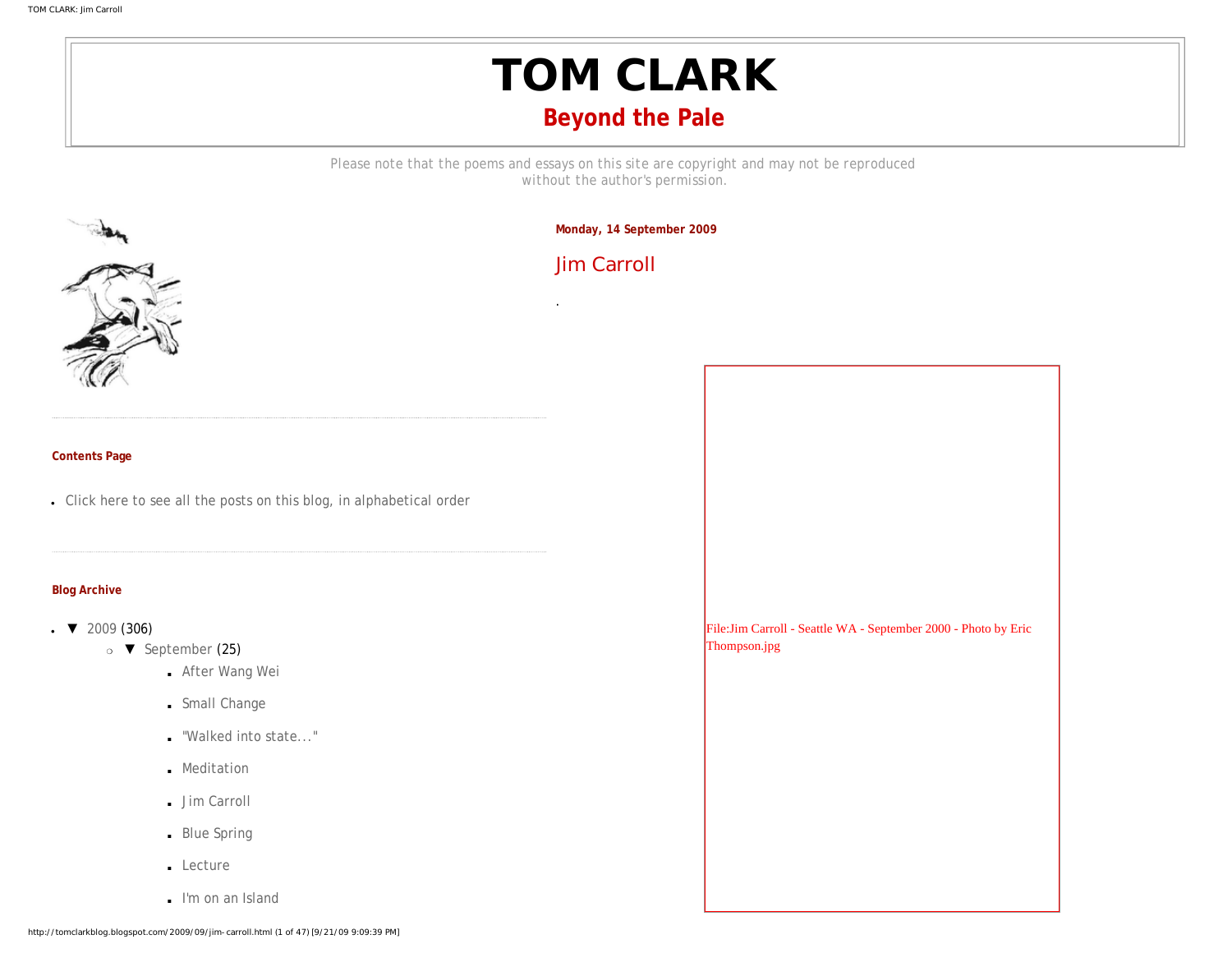- [Poetry Street](http://tomclarkblog.blogspot.com/2009/09/poetry-street.html)
- ["This diminishing of things..."](http://tomclarkblog.blogspot.com/2009/09/this-diminishing-of-things.html)
- [Fireside Chat](http://tomclarkblog.blogspot.com/2009/09/fireside-chat.html)
- [Room](http://tomclarkblog.blogspot.com/2009/09/room.html)
- [Penmanship](http://tomclarkblog.blogspot.com/2009/09/penmanship.html)
- [A Crazy American Girl](http://tomclarkblog.blogspot.com/2009/09/crazy-american-girl.html)
- [Brecht: Die Opiumräucherin](http://tomclarkblog.blogspot.com/2009/09/brecht-die-opiumraucherin.html)
- [An Unnoticeable Star](http://tomclarkblog.blogspot.com/2009/09/unnoticeable-star.html)
- [For Delmore Schwartz](http://tomclarkblog.blogspot.com/2009/09/for-delmore-schwartz.html)
- [Moony Masque](http://tomclarkblog.blogspot.com/2009/09/moony-masque.html)
- [Twisted](http://tomclarkblog.blogspot.com/2009/09/twisted.html)
- [A Warm Situation \(Keats, Winchester, Autumn 1819\)](http://tomclarkblog.blogspot.com/2009/09/warm-situation-keats-winchester-autumn.html)
- [September](http://tomclarkblog.blogspot.com/2009/09/september.html)
- [Céline in the Baltic I: Arrival / Klarskovgaard \(S...](http://tomclarkblog.blogspot.com/2009/09/celine-in-baltic-i-arrival.html)
- [Céline in the Baltic II: Sails / Fanehuset \(Summer...](http://tomclarkblog.blogspot.com/2009/09/celine-in-baltic-ii-sails-fanehuset.html)
- [Céline in the Baltic III: Gravity / Skovly \(Fall-W...](http://tomclarkblog.blogspot.com/2009/09/celine-in-baltic-iii-gravity-skovly.html)
- [Céline in the Baltic IV: Pursuit / Exile \(Winter-S...](http://tomclarkblog.blogspot.com/2009/09/celine-in-baltic-iv-pursuit-exile.html)
- $\circ$   $\blacktriangleright$  [August](http://tomclarkblog.blogspot.com/2009_08_01_archive.html) (35)
- $\circ$   $\blacktriangleright$  [July](http://tomclarkblog.blogspot.com/2009_07_01_archive.html) (35)
- $\circ$   $\blacktriangleright$  [June](http://tomclarkblog.blogspot.com/2009_06_01_archive.html) (65)
- $\circ$   $\triangleright$  [May](http://tomclarkblog.blogspot.com/2009_05_01_archive.html) (53)
- $\circ \triangleright$  [April](http://tomclarkblog.blogspot.com/2009_04_01_archive.html) (51)
- $\circ$   $\blacktriangleright$  [March](http://tomclarkblog.blogspot.com/2009_03_01_archive.html) (25)
- ❍ [►](javascript:void(0)) [February](http://tomclarkblog.blogspot.com/2009_02_01_archive.html) (17)

**A poet departs, too soon, and there is a void that will not be filled. From somewhere deep and old the tears well up in the dark night.**

**When I met Jim in 1967 he was seventeen. He had been leading a triple life: high school All-American basketball star, heroin addict/street hustler, poet.**

**On scholarship at the elite Ivy league prep academy Trinity School (alums include Humphrey Bogart, Truman Capote, Ivana Trump, Yo Yo Ma, John McEnroe, Aram Saroyan), he had shown unusual abilities on the court. He had played against the city's best (including Lew Alcindor, later Kareem Abdul-Jabbar, who had starred at Power Memorial, a school in Jim's own Inwood Park neighborhood). His skills had drawn the attention of college scouts. The turning point, according to one of his versions of the story, had come when a representative of Notre Dame took him out for dinner. Jim told the story with great good humor; the Notre Dame man had ordered a spaghetti dinner. Jim had listened politely to the man's talk of the virtues of a Notre Dame education. And then nodded out into the spaghetti.**

**His people were Irish Catholic. His father owned a bar. In 1995 he talked to John Stewart of**  *Interview* **about his early life.**

*JC: ... the way I got into writing was Catholic grammar school. It was the one good thing that I got out of the nuns and Brothers that taught me...* 

*JS: Was there ever a sense that basketball held a finite limit for you, and that writing was infinite?* 

*JC: Well, yeah. But it wasn't that canny, actually, because I had been writing for a long time. People think that my demise in basketball was from drugs, but it wasn't. I wasn't getting high* 

http://tomclarkblog.blogspot.com/2009/09/jim-carroll.html (2 of 47) [9/21/09 9:09:39 PM]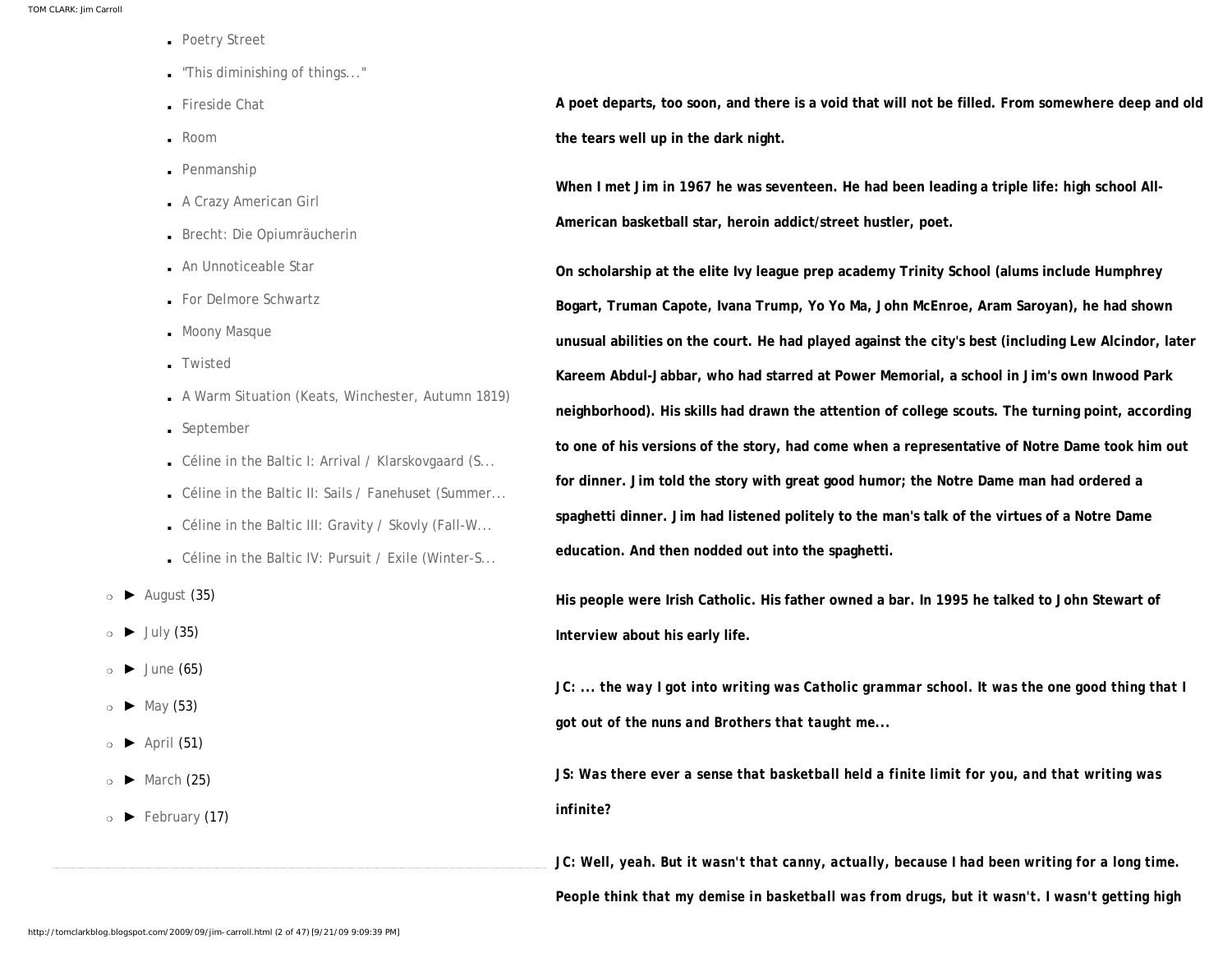TOM CLARK: Jim Carroll



#### **Links**

- [Tom Clark's author profile at jacketmagazine.com](http://jacketmagazine.com/bio/clark-t.shtml)
- [A reading of TC's poem 'Hazard Response' on the p](http://audiopoetry.wordpress.com/2006/04/26/hazard-response/)ō'i-tre audiopoetry site
- [Vanitas Magazine \(contributions by TC\)](http://vanitasmagazine.blogspot.com/)
- [Other Stuff](http://pseudstuff.blogspot.com/)
- [The Other Stuff Annexe](http://furtherotherstuff.blogspot.com/)
- [Tom Raworth](http://tomraworth.com/)
- [wood s lot](http://web.ncf.ca/ek867/wood_s_lot.html)
- [Isola di Rifiuti](http://isola-di-rifiuti.blogspot.com/)
- [ads without products](http://adswithoutproducts.com/)
- [Thus Spake the Crow](http://dearteachercrow.blogspot.com/)
- [Sing Your Own Lullaby](http://singyourownlullaby.blogspot.com/)
- [Locos por naufragar](http://locospornaufragar.blogspot.com/)
- [Best American Poetry](http://thebestamericanpoetry.typepad.com/the_best_american_poetry/)
- [The Blind Chatelaine's Keys](http://angelicpoker.blogspot.com/)

*before every game. Once in a while we made the mistake of taking downers instead of ups and stuff before a game. But from the time I was eight, my whole goal was basketball. I practiced all day after school. By my junior year, though, the jock trip started running thin. This was the late '60s, and chicks wanted guys who had long hair and went to folk clubs and wrote poetry and stuff. So I started jerkin' off and hanging around the poetry scene. Instead of playing in the summer tournaments, my art teacher gave me his loft down in the Village while he went to Cape Cod for the summer. It was, like, hellza-poppin, man! I was what, sixteen? My first book of poems came out that summer, just a small book - like thirty pages. I made up my mind right then that I was going to be a poet. No matter how difficult it was to live or anything, that's what I was going to do. And that sort of opened me up in a whole different way, Because I was always kind of withdrawn and looking at things from a distance. I told Leonardo [DiCaprio, in the movie based on Jim's* **Basketball Diaries***] to lay back at certain times. When the action's really happening, of course, stealing a car or something, you're involved in it completely. But sometimes you just withdraw yourself. Because they called me Daisy, since I was always in dazes. In fact, my parents took me to doctors because they thought I had some form of epilepsy. But it was determined that I just had a vivid imagination. I'd just go off. Even before I was into writing, I'd be waiting for a three-on-three game to end and they would have to shake me. But when I was into writing, I was not only thinking about strange things; I was formulating them on the page as well.* 

*JS: And then you went on to become a rock 'n' roll performer. How did those two things connect?* 

*JC: I remember reading The Time of the Assassins, which is Henry Miller's book examining Rimbaud's life and work - although he's really examining his own life and work. But it's a genius book, and he talks about, "Where are the poets today?" I mean, the nobility of poetry is missing. In the neighborhood where I grew up, you couldn't tell people that you were writing poetry, man. I mean, you were considered a sissy if you wrote poems, for God's sake. The mailman for*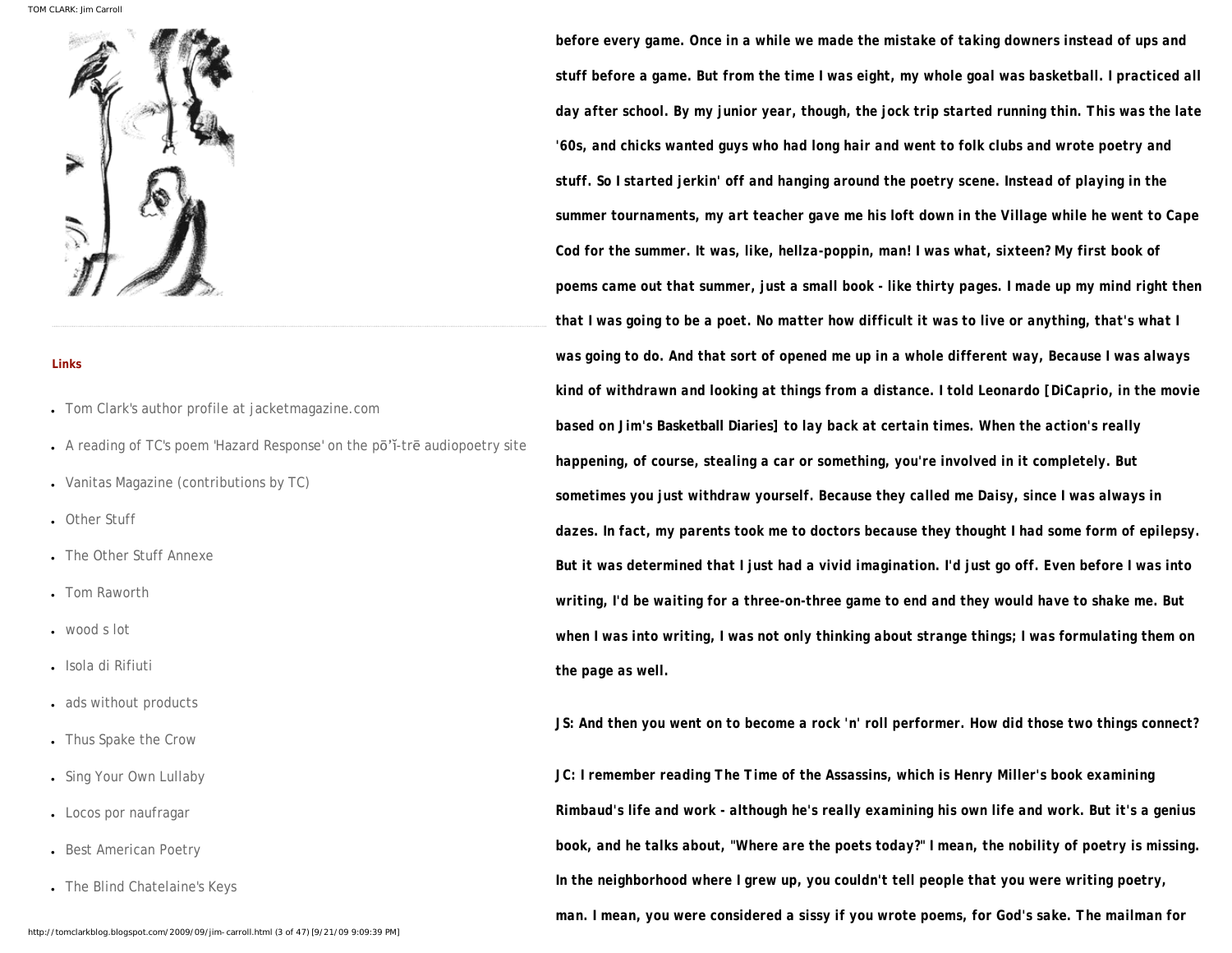- [A Flaw in the Motor](http://aflawinthemotor.blogspot.com/)
- [The Birds and the Beads](http://bowerbirdbeads.blogspot.com/)
- [nobody in the rain](http://nobodyintherain.blogspot.com/)
- [Possum Ego](http://www.possumego.blogspot.com/)
- [Ron Silliman](http://ronsilliman.blogspot.com/)
- [ursprache](http://ursprache.blogspot.com/)
- [Farfalla Press](http://farfallapress.blogspot.com/)
- [Lally's Alley](http://lallysalley.blogspot.com/index.html)
- [A Compulsive Reader](http://acompulsivereader.wordpress.com/)
- [Pantaloons](http://pantaloons.blogspot.com/)
- [Phaneronoemikon](http://phaneron.blogspot.com/)
- [All Humans Are the Same](http://www.allhumansarethesame.blogspot.com/)
- [Viking Dog and Conehenge](http://haikusnow.blogspot.com/)
- [Eyeball Hatred](http://www.claytonbanes.blogspot.com/)
- [Wild Horses of Fire](http://whof.blogspot.com/)
- [Mappemunde](http://mappemunde.typepad.com/mappemunde)
- [Amy's Alias](http://amyking.org/)
- [Politely Homicidal](http://misharialadwani.wordpress.com/)
- [Exquisite Corpse](http://www.corpse.org/)
- [Nomadics](http://pierrejoris.com/blog/)
- [Dumbfoundry](http://dumbfoundry.blogspot.com/)
- [A Collection of Thoughs](http://wordyness.blogspot.com/)

*my building hung out in my father's bar, and one day when he was half in the bag he starts asking my father, "What's happening with your son? I used to read about him in the papers making the all-city team and shit. Now he's getting all these poetry magazines in the mail. He's got long hair. What the hell's wrong with him?" My father comes home. I'm like, "Hey, Dad, how you doin'?" Boom! "Get a hair-cut! What's with this poetry shit?"* 

**Jim had by that time already begun haunting the Poetry Project at St. Mark's in the Bowery Church. He loved the poetry of Frank O'Hara, and writing under a rush of Frank's influence, at seventeen produced his own first slim chapbook,** *Organic Trains***. Ted Berrigan had taken Jim under his wing. Poetry not basketball was where Jim wanted to go in his life.** 

**A sweet, shy, gentle, lovely good-humored young man, gracious to a fault. We were soon friends. He gave me his phone number and asked that I give him a call any time. I rang the number and a young woman's voice came on, saying Jim wasn't home. I later asked if that had been his girlfriend. "No," he said with his customary shy twinkle, "my mom."**

**I was dazzled by the promise of unusual gifts evident in Jim's poetry and soon began putting his poems in** *The Paris Review***. Over the next few years I placed a half dozen of them there (along with, later on, an excerpt from** *The Basketball Diaries***).** 

**One of those** *Paris Review* **poems is in my mind tonight.**

#### *The Birth and Death of the Sun*

*Now the trees tempt*

*the young girl below them*

#### **Buy books by tom clark**

*each moves off the other's wind*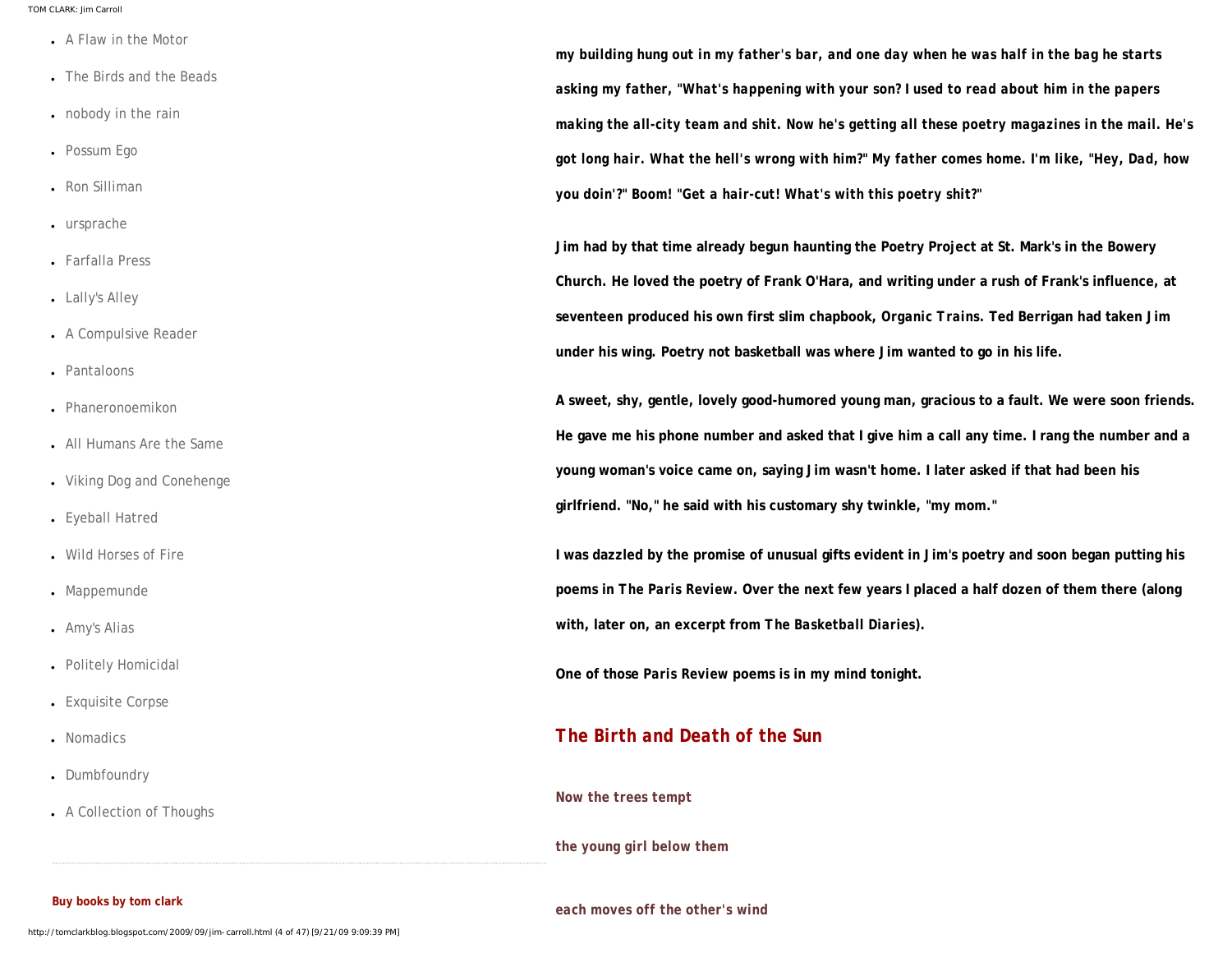- [Black Sparrow Press](http://www.blacksparrowbooks.com/author.asp?first=Tom&last=Clark)
- [amazon.com](http://www.amazon.com/Light-Shade-New-Selected-Poems/dp/1566891833/ref=sr_1_2?ie=UTF8&s=books&qid=1235407062&sr=1-2)

*endlessly, as stars from the earth,*

*stars from the stars.*





**In March 1968 Angelica and I got married at the Church. The day before the wedding, while we were downtown obtaining a marriage license, the junkies who lived below me in a 14th Street apartment house climbed up the fire escape and stole all our belongings that seemed of value. That night John Giorno threw a bachelor party for me at his place down on the Bowery. After our trying day, Angelica understandably did not want to stay alone in my torn-up apartment. She came along to the party and immediately went to sleep on John's bed--as is documented in photos taken at the party by Peter Schjeldahl. Peter's photos from the party show Jim, babyfaced and** 

**\***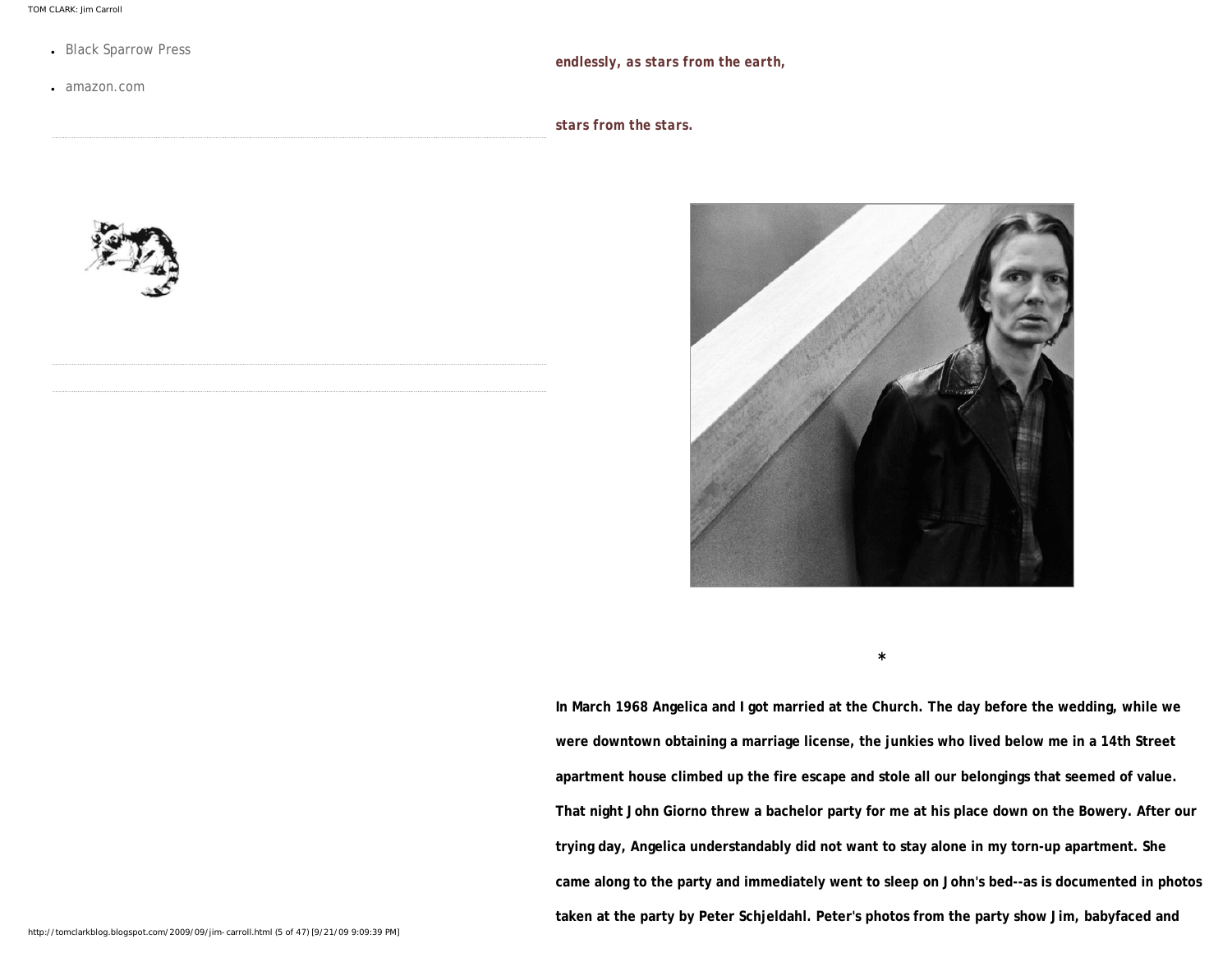**sweet looking, his strawberry mop tousled over his eyes, dressed up neatly in blue blazer, oxford shirt, red prep school tie. In one shot he can be seen intently studying a volume of poetry. In another he sits quietly at Ted's side as Ted, holding forth, carefully rolls a joint. Across the table is George Schneeman. John Wieners and Mike Goldberg are also in the photos. They're all gone now.**

**\***

**In another old fading photo stuck in a dusty album around here, five or six years have passed and a leaner, lanker, longer-haired Jim, now developing a craggy Prince Valiant look, is hanging out with me on Bolinas Beach. In 1973 he had come out to Bolinas to kick his heroin habit. He lived for awhile at a house downtown, under the informal protection of the ever generous Bill Berkson. There he dwelt largely unto himself, working on the long careful reconstruction of his youth that would be** *The Basketball Diaries***. Bill regularly drove him over the hill to San Rafael, where Jim had entered a detox program.**

**This was the beginning of a long, deep, isolating struggle for him.**

**When the always variable weather allowed there was in those years a daily pick-up basketball game at the outdoor court in the playground of Bolinas School. I was guilty of forever attempting to get the reclusive Jim to come out to join us. Only on rare occasions did he agree, and then, as I recall clearly, in an entirely dispirited and lackadaisical fashion. It was like asking a great violinist to take up a plastic ukulele. He would stand disinterestedly at the top of the key, doing his best to seem invisible so as avoid the ball. If you insisted on passing it to him, however, there was always a moment or two of casual miracle work that told you of the quality of his skill in this sport of his youth. Always completely expressionless. For Jim this was an old familiar zone of proper action. A quick move. A silky smooth long jumper grabbing nothing but the tattered net on its true way**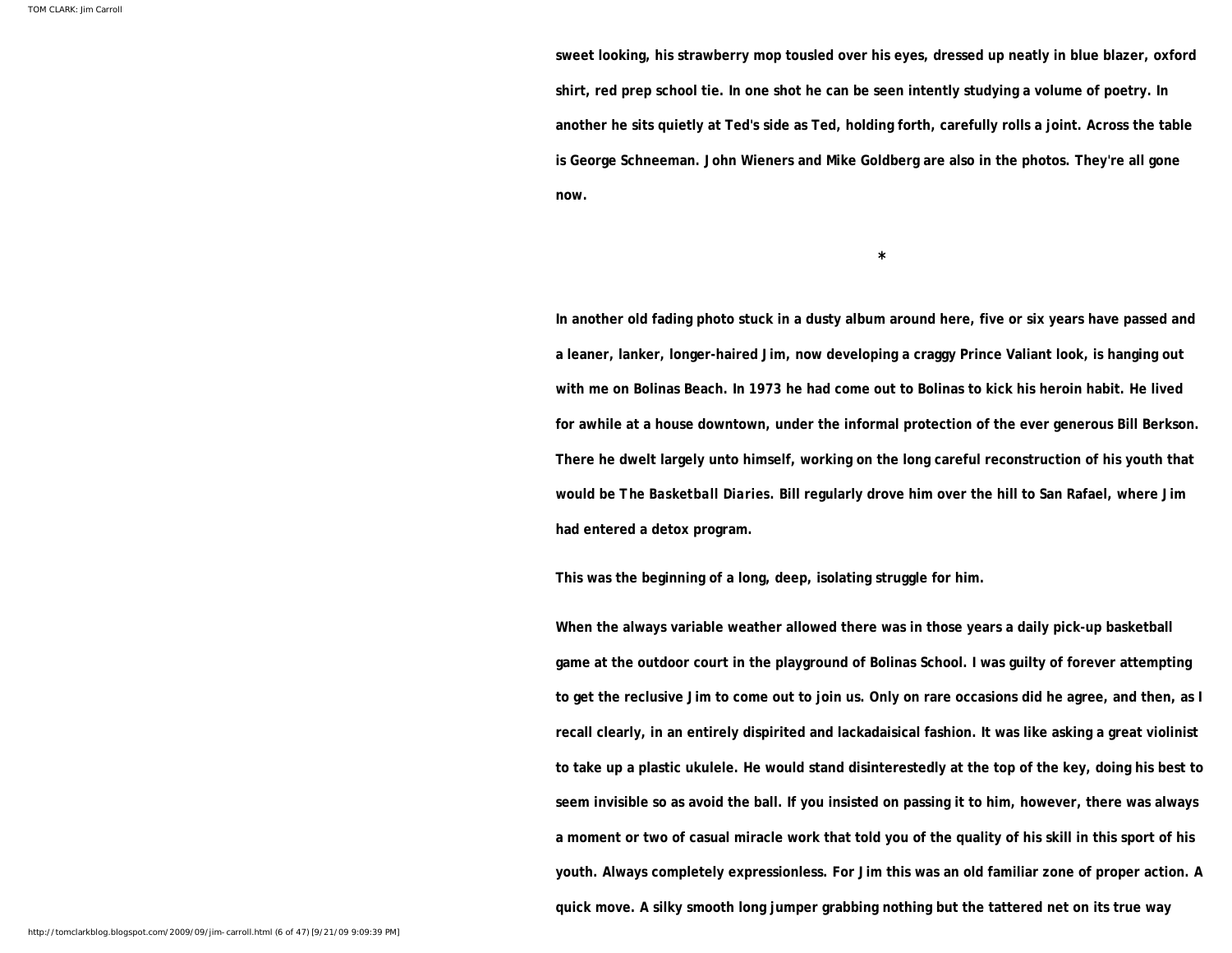**through the hoop. Or a brilliant nonchalant no-look pass, flicked without effort into the hands of** 

**\***

**the unmarked man.** 

# **Into**

**even the**

**perfect**

**jumpshot**

**can't match**

**the perfect**

**pass**

**for insight**

**into the**

**mysterious**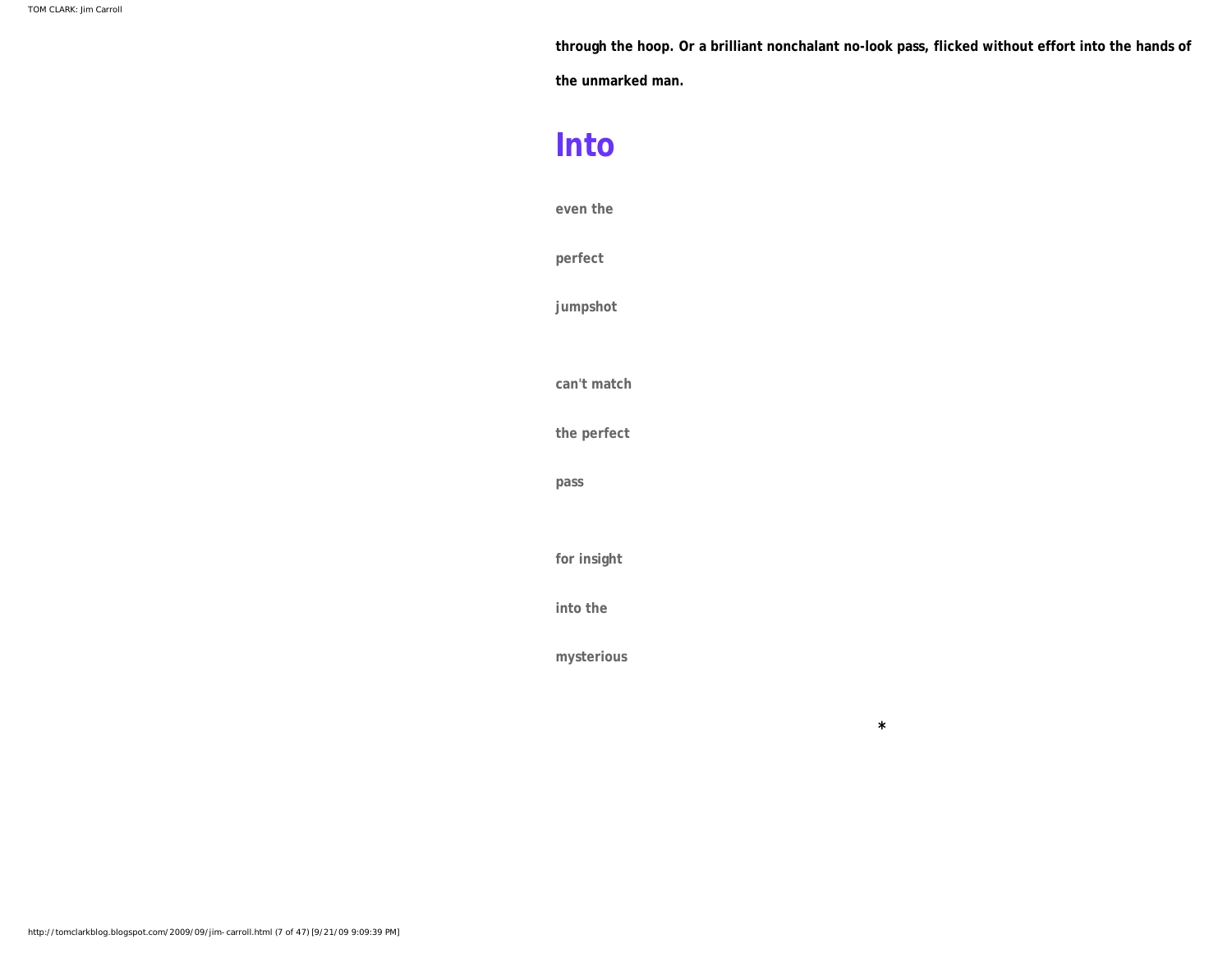

**A little later Jim found a place of his own, a small cottage in a eucalyptus grove at the foot of Mesa Road. He was then working on his** *Forced Entries* **diaries and the poems of** *The Book of Nods***. Jim was a painstaking writer who never hurried things along. In these years he became even more withdrawn, his constant companion a small terrier he called Jo'mama. Jim loved that little dog dearly, I think its company got him through the darknesses of those years of seclusion.**

#### *Lying with the Dog*

*My dog sleeps with me. It's nice. He lies always in the same spot, at the bottom of the bed, with his little head on my right ankle. When the weather turns cold, he simply climbs beneath the covers and pads his way to the exact same place, resting his head. Only then can I feel his fuzzy neck and chin. I've come to rely on these simple pleasures.*

*Last night I had a hideous nightmare. Usually I can guide my dreams, once they arise, bad or good. But there is no control when the dream takes place in the room in which I'm actually sleeping. No guiding the horror of the man standing in the corner, or emerging from the closet*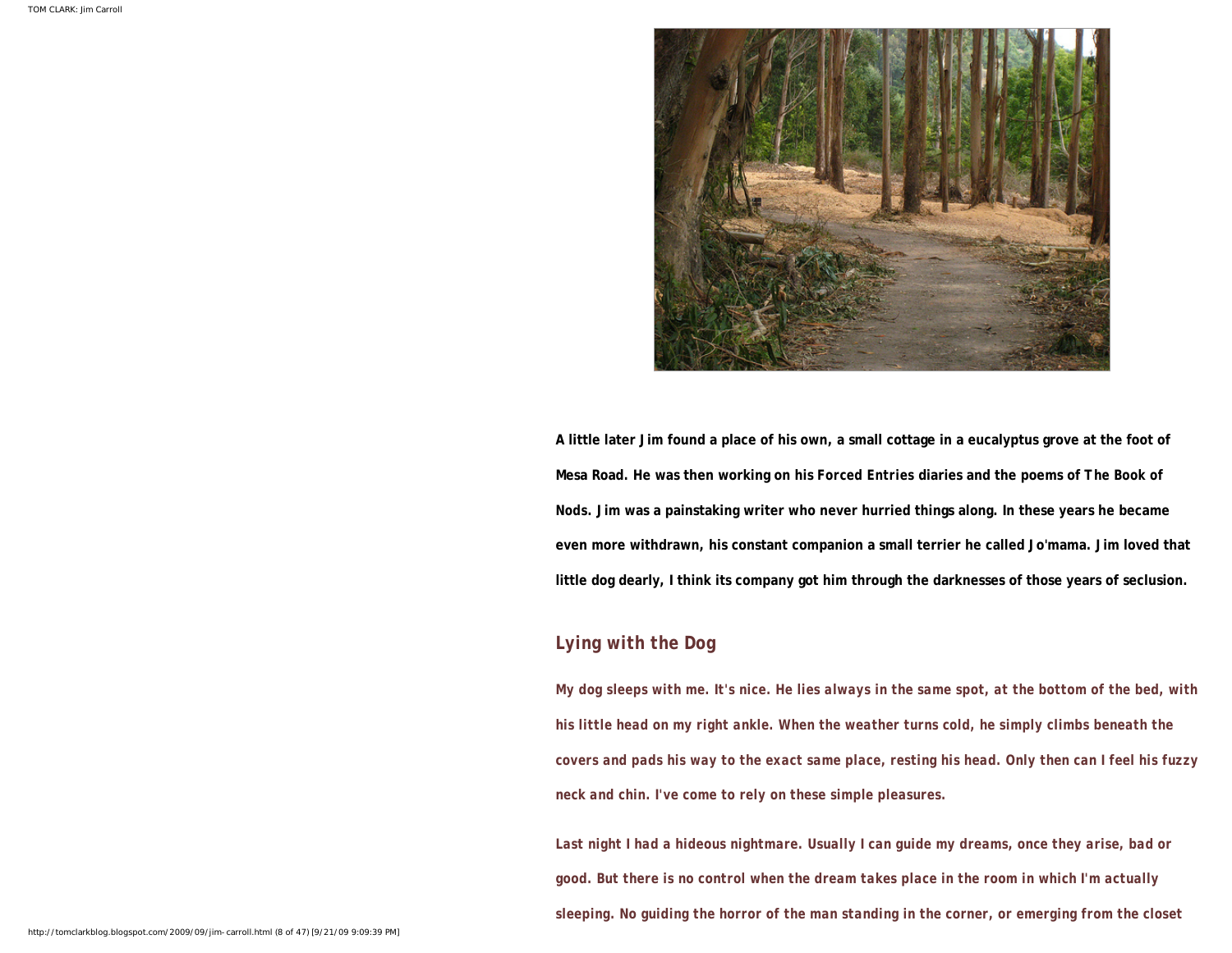*with luminous eyes, holding a huge syringe-like scepter, advancing at me, speaking in tongues. ("Tubalar," he says, that's the only word I can remember, "Tubalar.")*

*Then I can't separate the dream, can't divide it from the reality of my room. I've begun a program of detoxification, and the lower my dose of mojo juice, the more often this person invades the one sanctuary where I cannot ward off the nightmare's cunning, or control the demons. He comes in various costumes; he knows the rituals of my vulnerabilities.*

*But last night, as always when it happens, when I wake up in toxic sweat, sometimes dreaming, Jo'mama comes up to my face and licks, and kneels there like a sentinel. I'm open to such gushing sentiment. I welcome it. I've suppressed it for too long. I thank God for the dog... he calms me down, and that's as much as you can ask for. It surely is enough to feel free to lick him in return, before I can risk more sleep, and he goes back to my ankle and yawns as he circles once more before he rests his head there.*

**\***



**He invited me to come over to do a reading with him at the detox center in San Rafael. There he was among his company of fellow rehab souls, all lost and looking to find**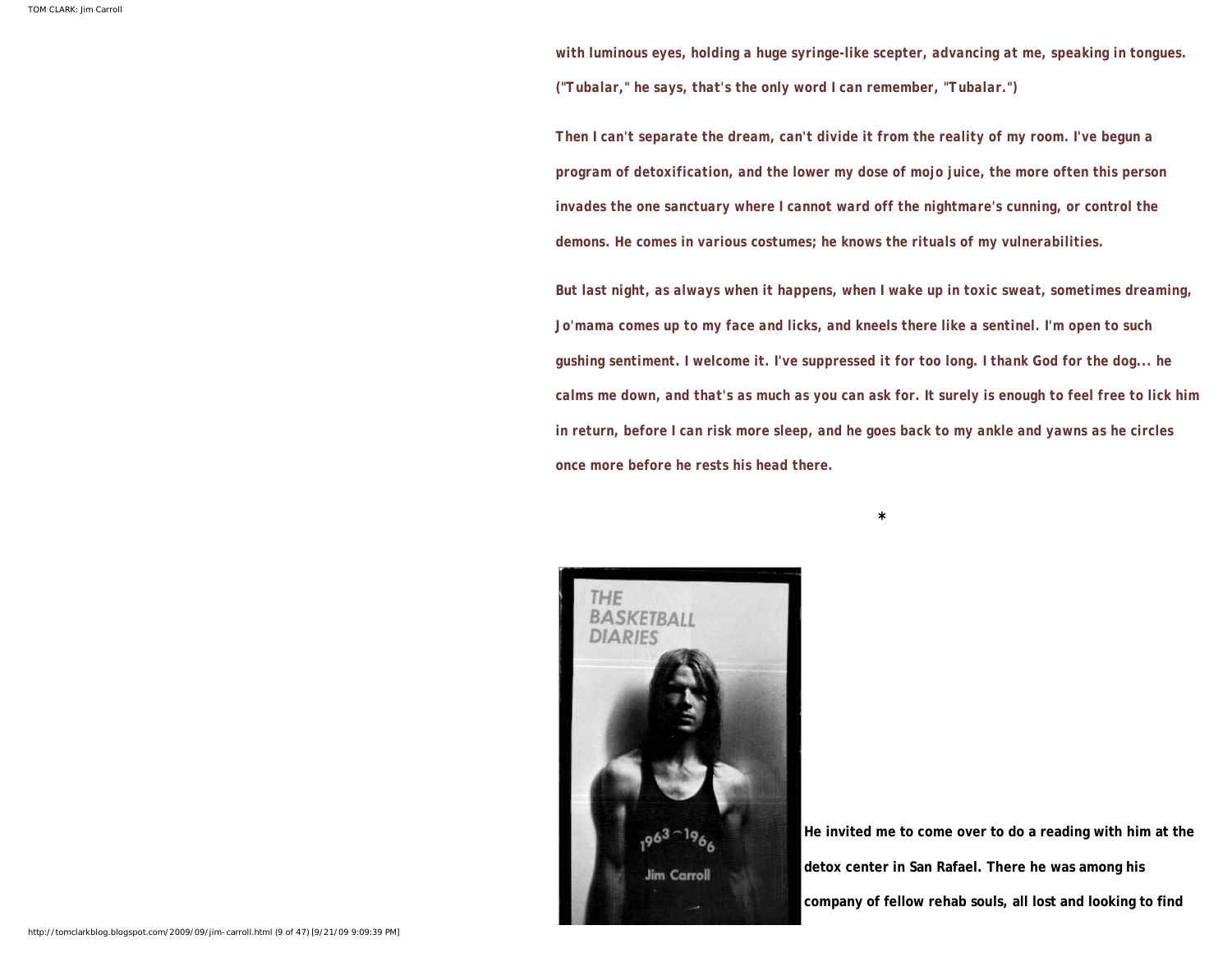**themselves. In one room the methadone (which Jim termed** 

**"mojo juice") was doled out from behind barred windows, in small plastic cups, mixed with orange juice. The cups had to be drained there at the window. Then came the reading.**

**Poetry readings have never exactly been my idea of a good time. This however was the most electrifying and intense poetry reading I have ever attended. Jim read "Guitar Voodoo" from** *The Book of Nods***. His "look" at the time was pretty much as can be seen on the cover of the original edition of the** *Basketball Diaries***. There were about ten people in the small windowless linoleum floored institutional chamber. It was totally mesmerizing; I felt privileged, uplifted and scared. While reading Jim seemed to leave himself and become the conductor of energies from another place. I understood then that I was in the presence of a master, his powers palpable yet perhaps beyond the understanding of anyone present. The work told a tale of sexual revenge occurring in a vivid psychic dimension of superhuman electrical charge. A harrowing experience, unforgettable.** 

**Afterward there was a workshop session with other writers from the detox program. Many were broken and down in soul, yet their readings seemed to bring them briefly to life. A woman with her arm in a cast after a dispute with her lover read a piece in which her private hells were entered. Jim gently supported her in the ensuing discussion. Here he was at home among the lost, helping as a guide whose words could be believed because he had been there, and indeed maybe dwelt there still.**

**In those years he mixed socially not at all. He had all but disappeared. I too had stepped away from the daily town whirl of sociality. Each day at dawn I ran down Mesa Road and out to the Olema Road, passing Jim's hermit's cabin. We saw each other and exchanged unspoken greetings, a wave, a nod. Neither of us asking more. To me he seemed then in his solitude with his demons and his angels (as I imagined them) a gaunt ascetic saint of a special order beyond the ken of the**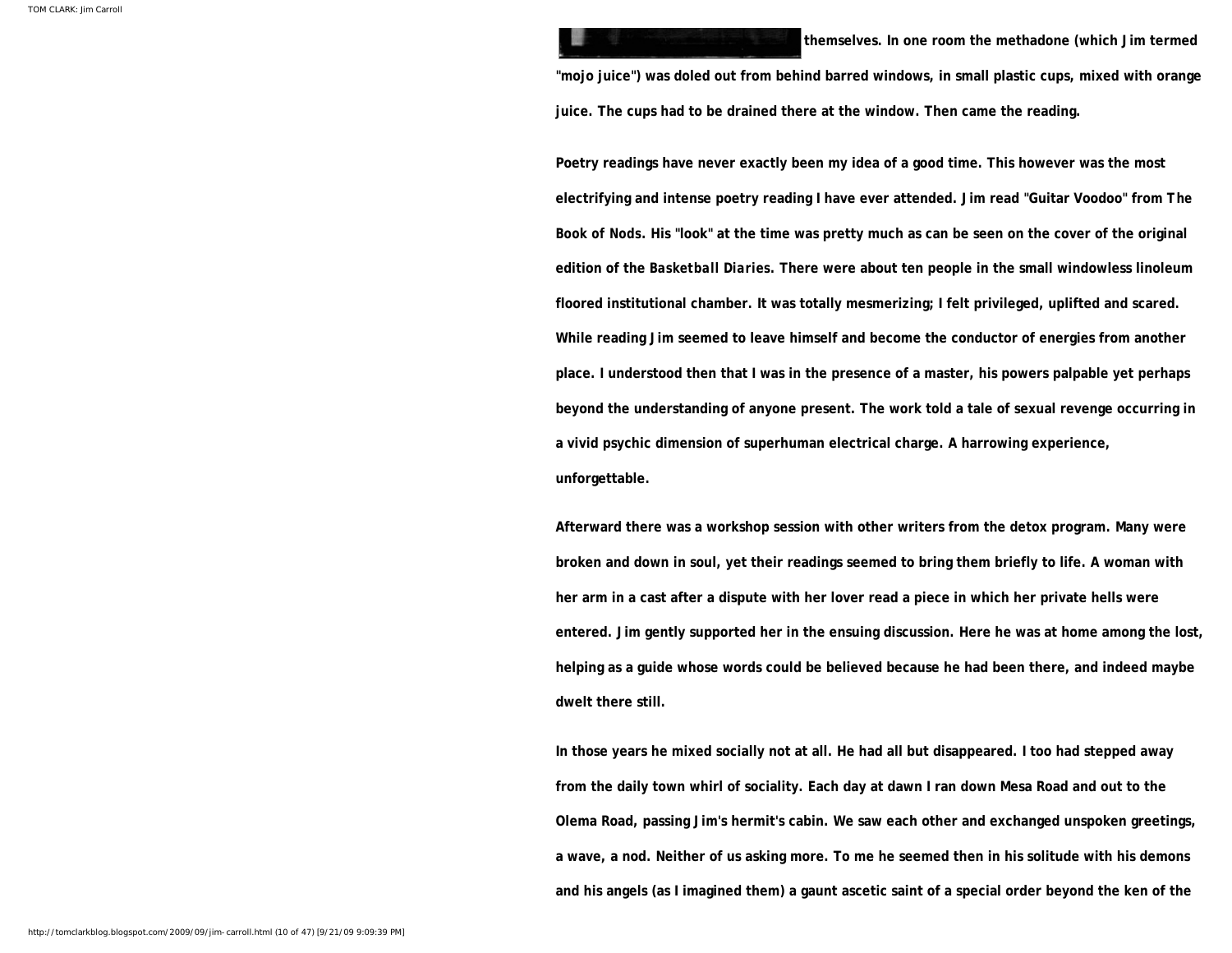**scene, in its pleasant bubble.** 

### **The Door to the Forest**

*for Jim* 

**Eric Dolphy can't wake up:**

**the green light's still burning**

**by the gate. Pine cones**

**when stepped on by**

**dogs or raccoons, click**

**gently, like bones**

**into the mist, which**

**smells like mint; the**

**sounds diminish it;**

**the white rose**

**through the dropper's eye**

**falls; and the rain remains.**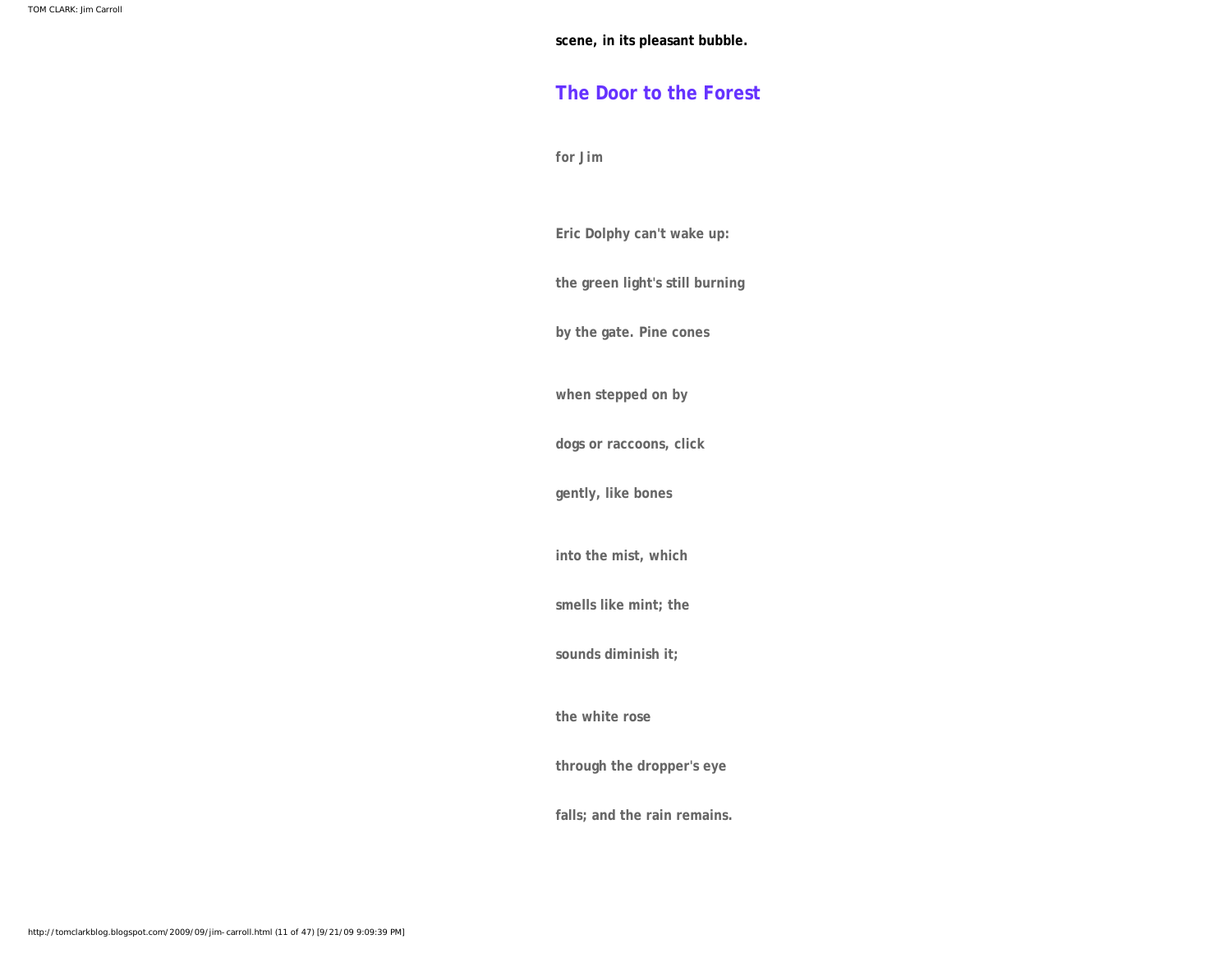

**In 1978 Jim finally resolved to let go of** *The Basketball Diaries***. Our neighbor Michael Wolfe of Tombouctou Books leapt at the opportunity to publish the work. I wrote an introduction in which I staged an imaginary conversation between myself and an older Arthur Rimbaud, to whom I spoke of Jim as a latterday confrere. The impulse came from Jim himself, who felt Rimbaud's work deeply and in effect channeled him in pieces like "Rimbaud's Toothache" and "Rimbaud sees the Dentist", in which he transferred his own experiences to the long dead poet. That kind of detachment came naturally to Jim.**

**\***

**He and Jo went on long hikes, Jim with his pilgrim's staff walking stick. The two of them climbed far up upon the sleeping flanks of the great female shaped mountain Tamalpais. I believe that**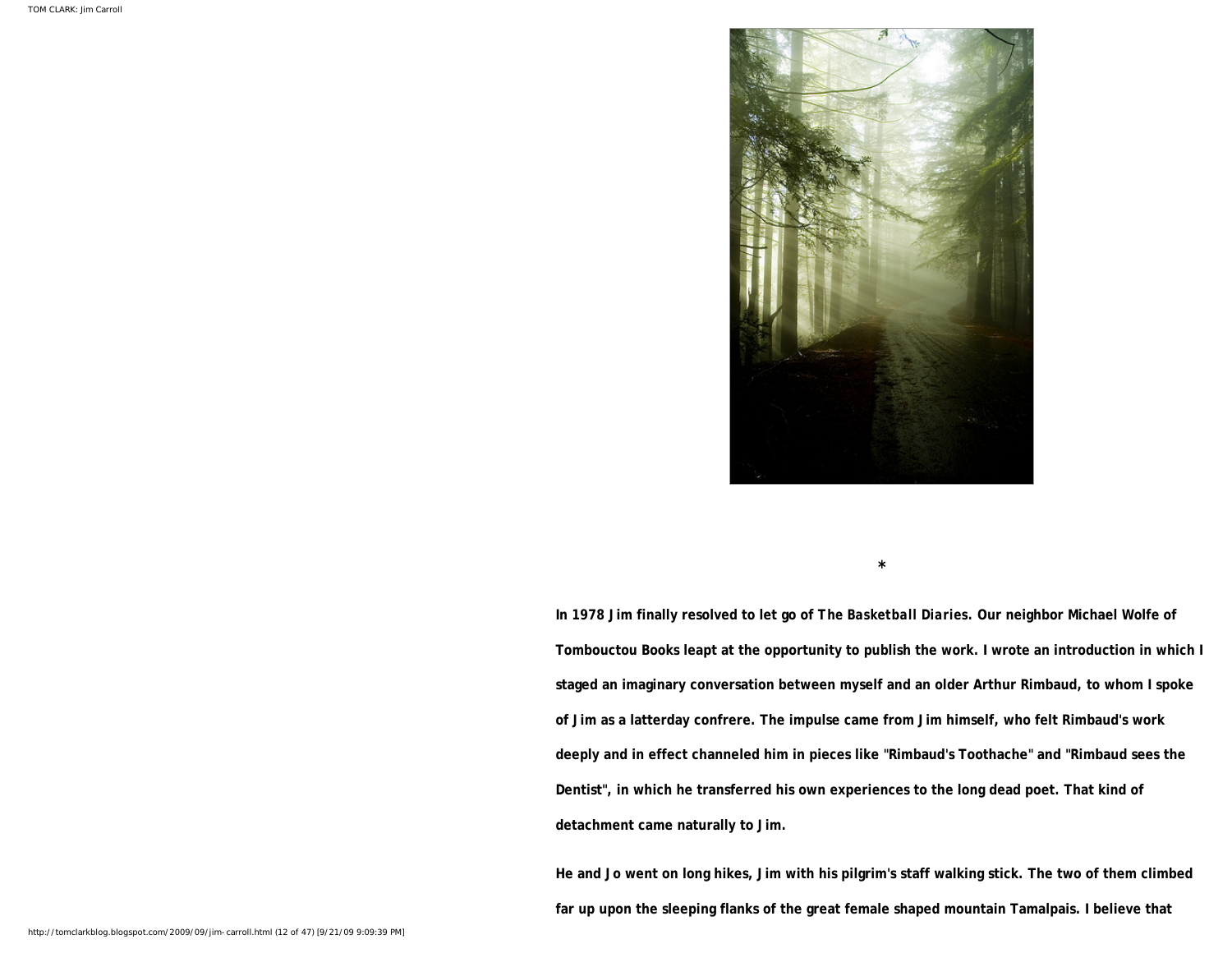**despite the harsh loneliness and inner torments that were his burden in those years Jim was then finding ecstasy of a kind, in fleeting glimpses. The moments probably didn't last, but I sensed there must have been in them a shining intermittent respite from ambient pain, a kind of lapsing transcendence.**

*I have to reregister a room for my heart. It's been waiting a long time, somewhere outside, without so much as a whisper of protest. That abandonment wasn't just an abuse, it was a sin.*

*Today I went for a long walk with my dog, up to Mount Tamalpais. I watched a pumpkin spider*  for hours, weaving its web across a tri-pronged branch on a dead thorn bush. After watching all *the insect death and escape, and the repairs that followed, I wanted to feel the web. It was nothing more than tactile curiosity. I reached out and fingered a piece, but I couldn't control my newly recovered senses. The fine tuning of my touch was off. I just couldn't gauge the resilience of the web. I was too caught up in the vibrance of the orange hump on the spider, and the silver intricacy of the weave. By the time I pulled my hand free, the whole web was torn apart. It seems the deeper I allow my perceptions to penetrate, the more ruin I leave in my wake.*

**I could vaguely fathom then that Jim was capable of a poet's pure wonder, the sort of thing I thought had gone out of poetry with Blake and Keats. Not until much later did I come to fully realize the quality of the poetic genius in whose presence I had been so fortunate to find myself, if only for isolated instants, as I padded along the cold asphalt in my two-dollar sneakers and he sauntered past with his stick and his little dog, giving me a wordless wink and a high sign, beneath the eucalypti, by the waters of the lagoon--all of it now drowned amid the tears of time.**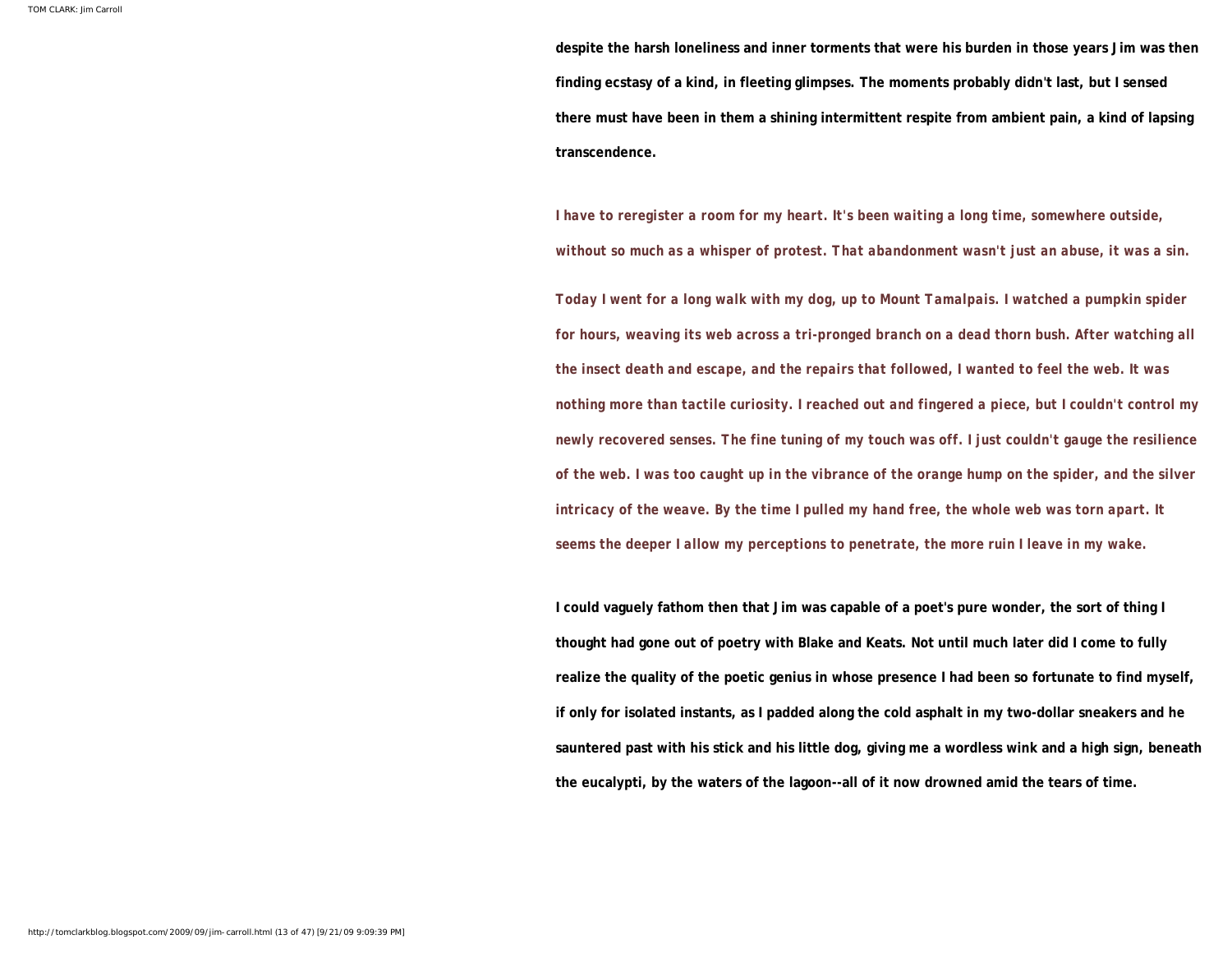

*Jim Carroll, Seattle:* photo by Eric Thompson, 2000 *Jim Carroll:* photo via catholicboy website *Fields of Sawdust (Bolinas)*: photo by blmurch, 2007 *The Basketball Diaries* (cover), 1968 *Bolinas Road*: photo by Agent of Orange, 2005 *Lone pelican (Mt. Tamalpais, from Bolinas Beach)*: photo by edwinsail, 2007 *Jim Carroll: The Street Side of the Game*, *Interview* 25.4

JC: *The Birth and Death of the Sun*: from *Living at the Movies*, 1973

TC: *Into*: from *Blue*, 1974

JC: *Lying with the Dog*: from *Forced Entries*, 1987

TC: *The Door to the Forest*: from *Blue*, 1974

JC: *Torn Web* (extract) from *Forced Entries*, 1987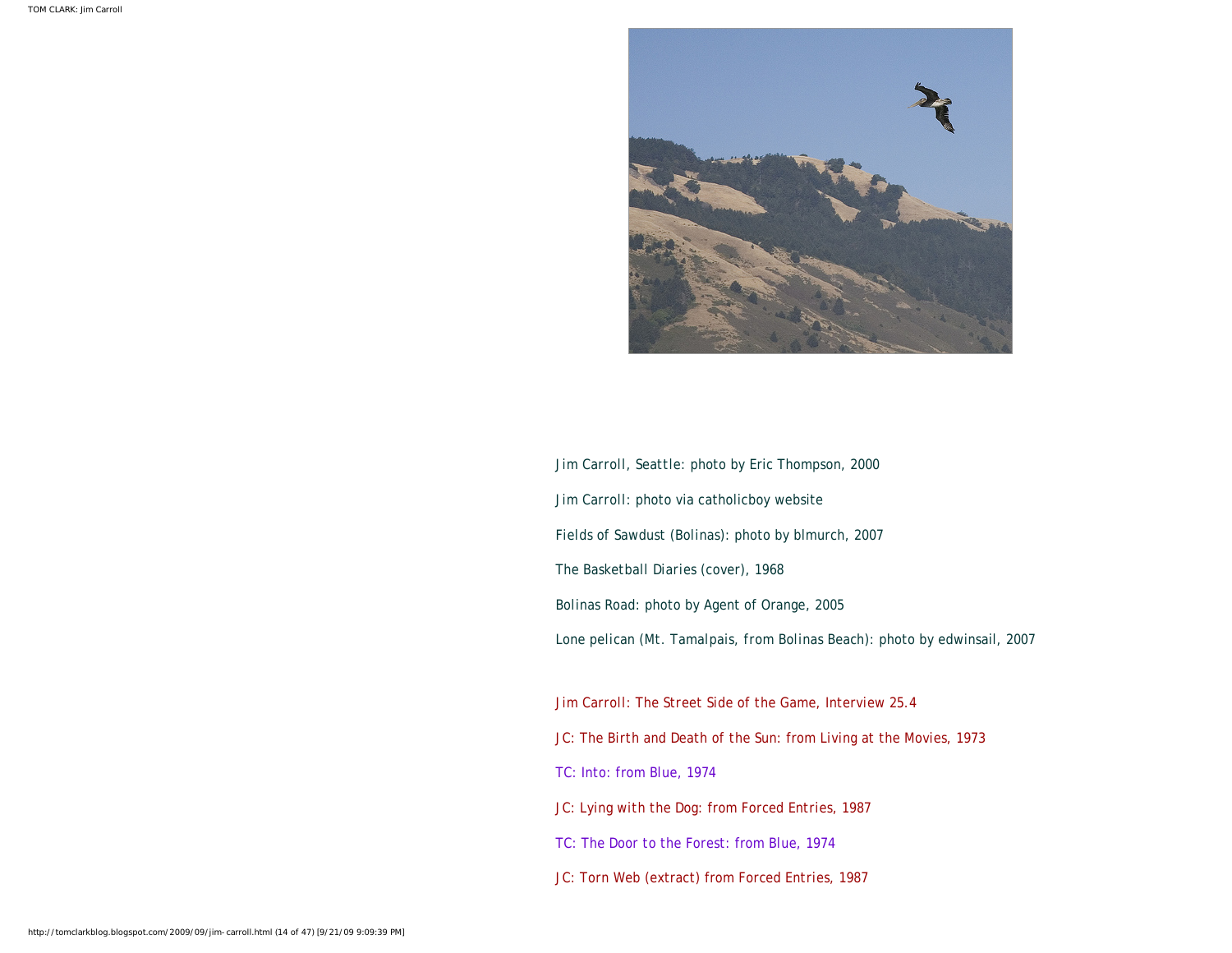**at [06:46](#page-0-0)**

#### **59 comments:**

#### **B** [John Latta](http://www.blogger.com/profile/01215219604418390000) said...

Oh, man, I hate that. Just last week I went off looking for "People Who Died" because it'd popped into my brainpan biking. How I loved the story of the one who "beat the rap by rattin' on some bikers"--"hey, I know it's dangerous, but it sure beats Riker's / But the next day he got offed by the very same bikers." That wild nearly out-of-control exhilaration / crack'd sadness in the voice. I recall perfectly reading some of "The Basketball Diaries" in *The Paris Review,* when I was in junior high. And then the whole thing years later on a bus ride from Washington D.C. to Ithaca, N.Y. curling up along the Susquehanna.

#### John

[14 September 2009 08:16](http://tomclarkblog.blogspot.com/2009/09/jim-carroll.html?showComment=1252941375254#c1624284465196355346)

**B** [TC](http://www.blogger.com/profile/05915822857461178942) said...

John,

The abrasion of tough experience up against sweet nature must have had something to do with the crack'd sadness though the out-of-control exhilaration seems to have come from Elsewhere.

[14 September 2009 09:16](http://tomclarkblog.blogspot.com/2009/09/jim-carroll.html?showComment=1252944972214#c3386542483659290004)

**B** [Zephirine](http://www.blogger.com/profile/02809525772159756122) said...

It's a very fine tribute, Tom.

[14 September 2009 09:26](http://tomclarkblog.blogspot.com/2009/09/jim-carroll.html?showComment=1252945613524#c3125628361287433094)

**e** [d scribe](http://www.blogger.com/profile/08242682202760522439) said...

Thanks Tom. Beautiful. Good to run into you again here on internet. Been years. Last time was w/

Noel Black (and maybe Anselm? Micah? Mike Price? Dale?) at your place listening to Donovan records. P.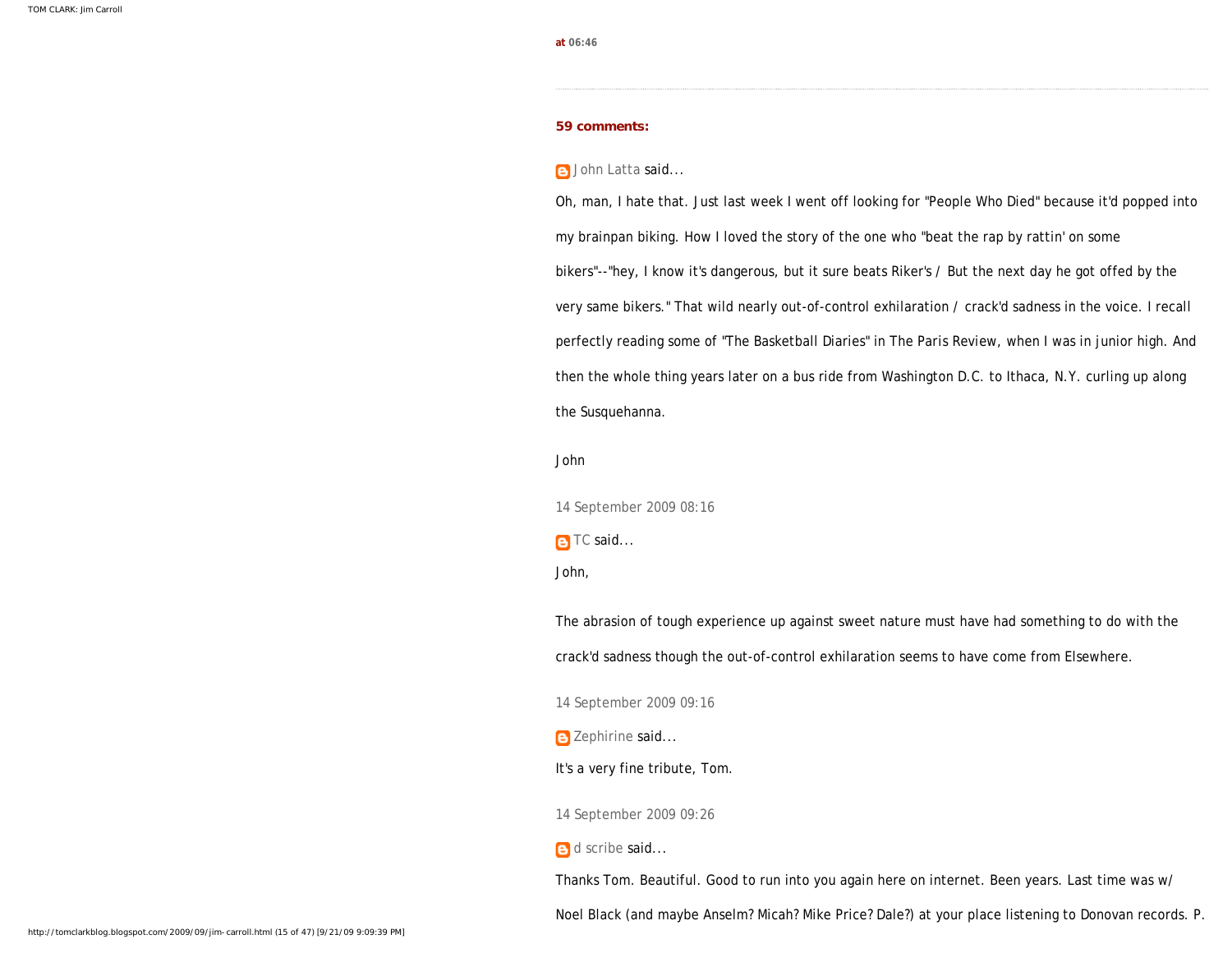S. Your response to John Latta is a fitting coda/ terrific insight.

#### Adam DeGraff

[14 September 2009 09:29](http://tomclarkblog.blogspot.com/2009/09/jim-carroll.html?showComment=1252945799092#c4023694940062069007)

**B** [SarahA](http://www.blogger.com/profile/11808099337912926446) said...

I had a love affair with Jim Carroll one hot Summer, about six years ago.

I fell in crazy (I use to write all my Babies for him/about him) with a young Poet (younger than

myself), who was totally obsessed with Mister Carroll and his writings.

He left me one morning, to go get some milk and never returned.He left a 'Fear of Dreaming' behind

and that was the first time I read Jim Carroll.The beginning of my Summer love affair.

I am thinking, the ones most tortured; write the most beautifully.

I am liking your words, you.

[14 September 2009 09:36](http://tomclarkblog.blogspot.com/2009/09/jim-carroll.html?showComment=1252946163020#c5387025031363766405)

**Anonymous said...** 

Dear Tom Clark, thank you for a finely measured and beautifully felt tribute to Jim Carroll, entirely

free of the self-love with which some poets lard their regrets at the passing of one of their tribe. I add

this [ via Yourcenar's Hadrian sending Antinous to the next level];

"and he will recognize the way...

and the guardians of the threshold will let him pass...

and he will come and go around those who love him for millions of days..."

[14 September 2009 09:43](http://tomclarkblog.blogspot.com/2009/09/jim-carroll.html?showComment=1252946613526#c1571527137781985373)

 $\Box$  [TC](http://www.blogger.com/profile/05915822857461178942) said...

Thank you Zeph.

Thanks Adam, lovely to hear from you after all these eons.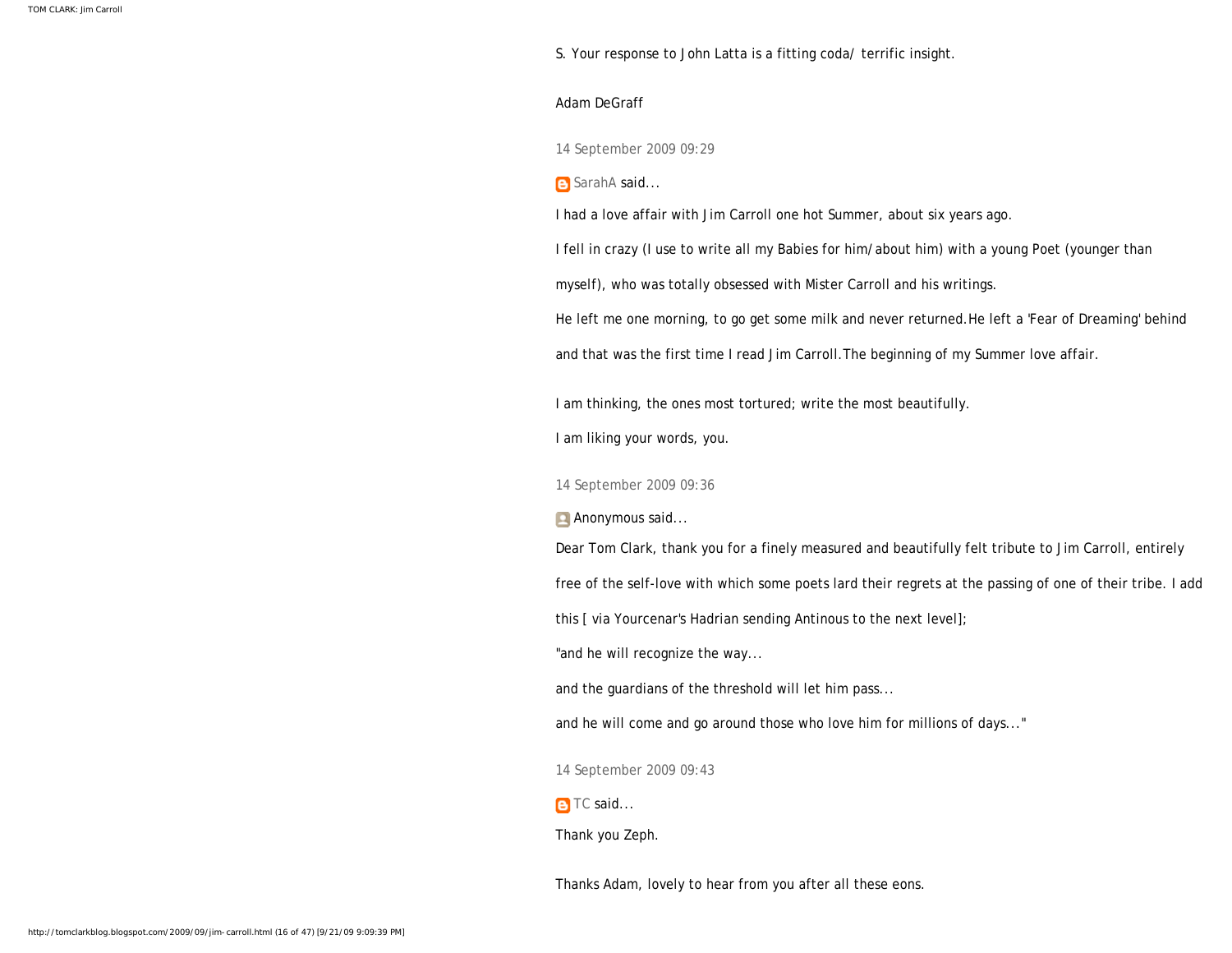SarahA, Jim would have appreciated your comment perhaps almost as much as I did, it would have

brought a smile to his face.

Pity the poor lad who went for the milk.

[14 September 2009 09:49](http://tomclarkblog.blogspot.com/2009/09/jim-carroll.html?showComment=1252946943721#c8299786675609530722)

**a** [jimo](http://www.blogger.com/profile/10629059958828056906) said...

thanks for that Tom-

Jimo

[14 September 2009 10:03](http://tomclarkblog.blogspot.com/2009/09/jim-carroll.html?showComment=1252947796426#c8091345385084556510)

**B** [TC](http://www.blogger.com/profile/05915822857461178942) said...

Thank you Anonymous.

You make me think of the great Yourcenar's words in the mouth of Hadrian speaking of Antinous at an earlier time.

"His presence was extraordinarily silent... I marveled at his gentleness, which had aspects of hardness,

too..."

[14 September 2009 10:05](http://tomclarkblog.blogspot.com/2009/09/jim-carroll.html?showComment=1252947954799#c6814950631483237659)

**B** [Jon](http://www.blogger.com/profile/07415555531504843017) said...

A terrible loss... thanks for the tribute Tom...

[14 September 2009 10:14](http://tomclarkblog.blogspot.com/2009/09/jim-carroll.html?showComment=1252948470183#c6585148618910789594)

**[Richard Cooper](http://www.blogger.com/profile/04094016831874148306) said...** 

A poet's memory of a poet, so alive. Thank you for this.

[14 September 2009 10:21](http://tomclarkblog.blogspot.com/2009/09/jim-carroll.html?showComment=1252948861822#c1201269185656020187)

**a**[d scribe](http://www.blogger.com/profile/08242682202760522439) said...

Tom, found this blog through Carroll post, but going back and loving the community here, your words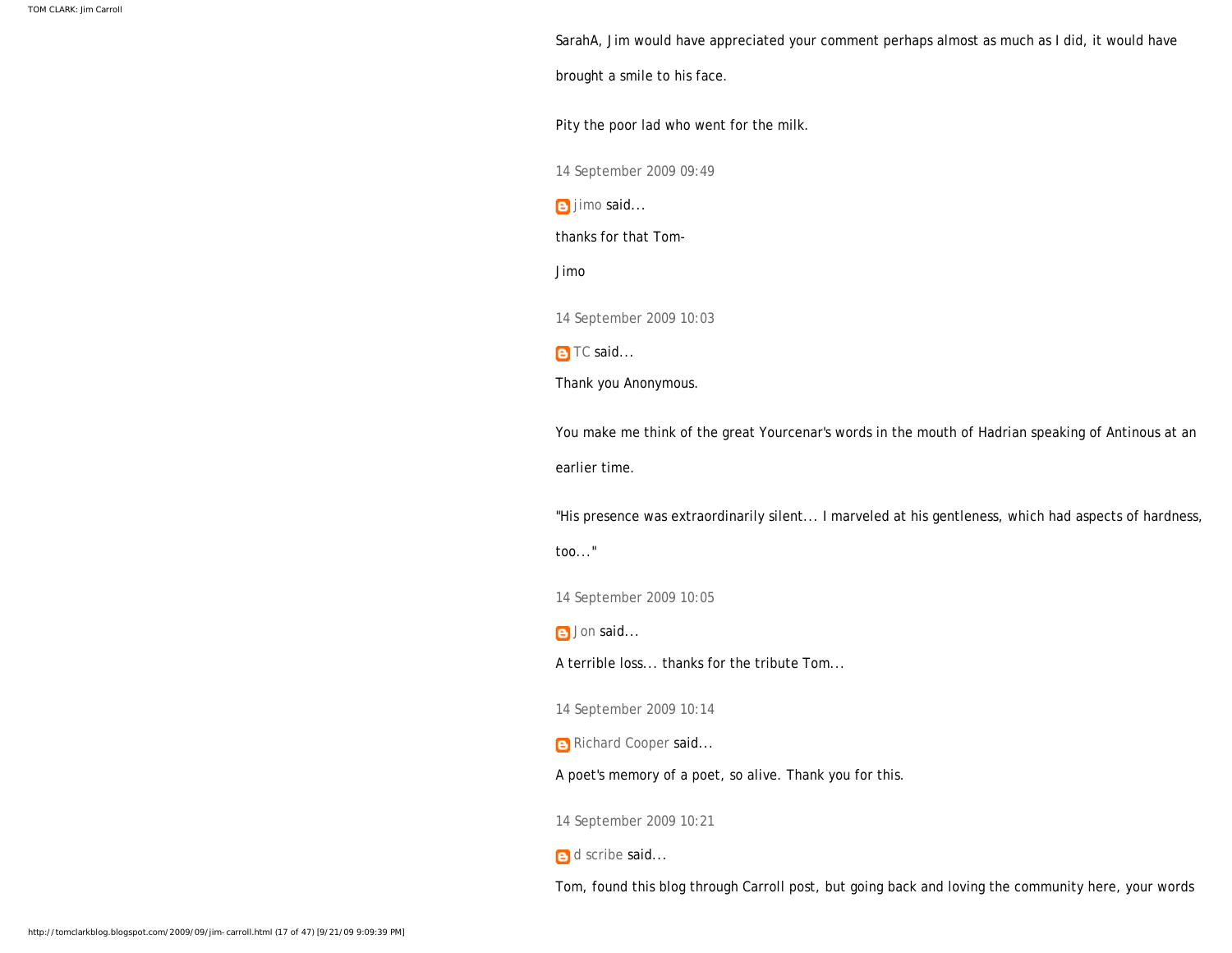Btw, I found two copies of '71 paris review you edited in a bookstore in P-Town. Gave one to the poet Tyler Burba as a gift. Kept the other. \$5 a piece i think. Steal. Loved it so much. The o'hara, the interview with Olsen (best. interview. ever.) and the Kyger poem has pretty much ruled my life ever since. Just to keep you abreast of the ripples.

and the words about your words and your words about the words about your words. Exquisite blog.

#### Adam D

[14 September 2009 10:30](http://tomclarkblog.blogspot.com/2009/09/jim-carroll.html?showComment=1252949415043#c5900222670703850586)

**B** [Nora](http://www.blogger.com/profile/14439557611640319928) said...

This is beautiful. Thanks, To.

[14 September 2009 10:32](http://tomclarkblog.blogspot.com/2009/09/jim-carroll.html?showComment=1252949562439#c4247786592348374652)

**B** [Nora](http://www.blogger.com/profile/14439557611640319928) said...

*This post has been removed by the author.*

[14 September 2009 10:33](http://tomclarkblog.blogspot.com/2009/09/jim-carroll.html?showComment=1252949626784#c285492822059794025)

**Annie said...** 

Oh, Tom, I hadn't heard till I saw the email notice of this post, and the wind got knocked out of me. I wouldn't have met him, but for the secret password of your name that opened the door to the interview that started my brief radio gig. He was startlingly patient and kind as I fumbled with the tape deck I borrowed from Chris for the occasion. It was early on a Saturday morning, and I'd brought him a cup of coffee prepared according to the preferences outlined in either Basketball Diaries or Forced Entries, lots of cream and sugar. He politely explained that was a junkie's breakfast, not how he took his coffee anymore. Clearly not meaning to make me feel stupid, but of course I did regardless. So I gave him my black coffee instead. I was so nervous and adrenalized, didn't really need the caffeine anyway.

Jim was so generous and open, I barely needed to ask any questions. I think he conducted the interview for me. He was pleased to be interviewed as a poet, as opposed to a celebrity, although he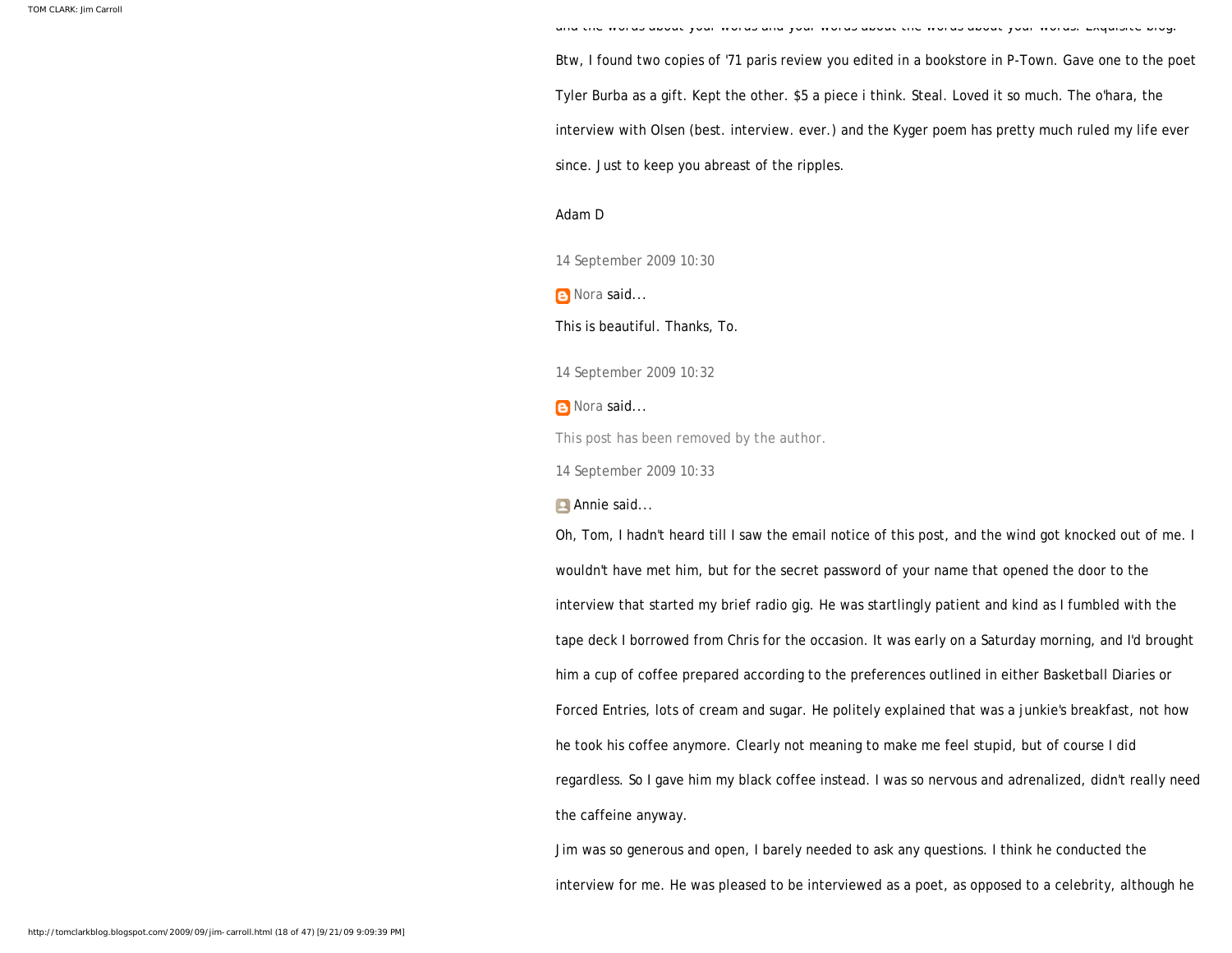alone would. He spoke fondly of you and Bolinas and Jomama, and shared his poet heroes, how they validated him.

acknowledged that the rock star thing definitely took his poetry to more people and places than books

If it didn't sound discordantly calculating, one could say that he was much nicer to me than he had to be. For all the street edge and savvy, he was kind and gentle, sympathetic as he waited for a fellow pilgrim taking baby steps along the path though he was miles ahead.

He kept talking until he had to get ready or he'd miss his plane, and proceeded to change his pants as I loaded up my equipment as fast as I possibly could. Holy shit, Jim Carroll going commando in his hotel room, I gotta get outta here. I might be wrong, but I think he was as nonchalant about dropping trou in front of a stranger after all those hustles as I had to become changing entire costumes in the wings in full view of stagehands when I was still dancing. Anyway, if he was laughing at my surprise, he was again kind enough not to let me see it.

No doubt that degree of sweetness was the flip side of the depth of the ache. You feel it in his "8 Fragments for Kurt Cobain," which ends with these:

7/

But Kurt...

Didn't the thought that you would never write another song

Another feverish line or riff

Make you think twice?

That's what I don't understand

Because it's kept me alive, above any wounds

8/

If only you hadn't swallowed yourself into a coma in Roma...

You could have gone to Florence

And looked into the eyes of Bellinni or Rafael's Portraits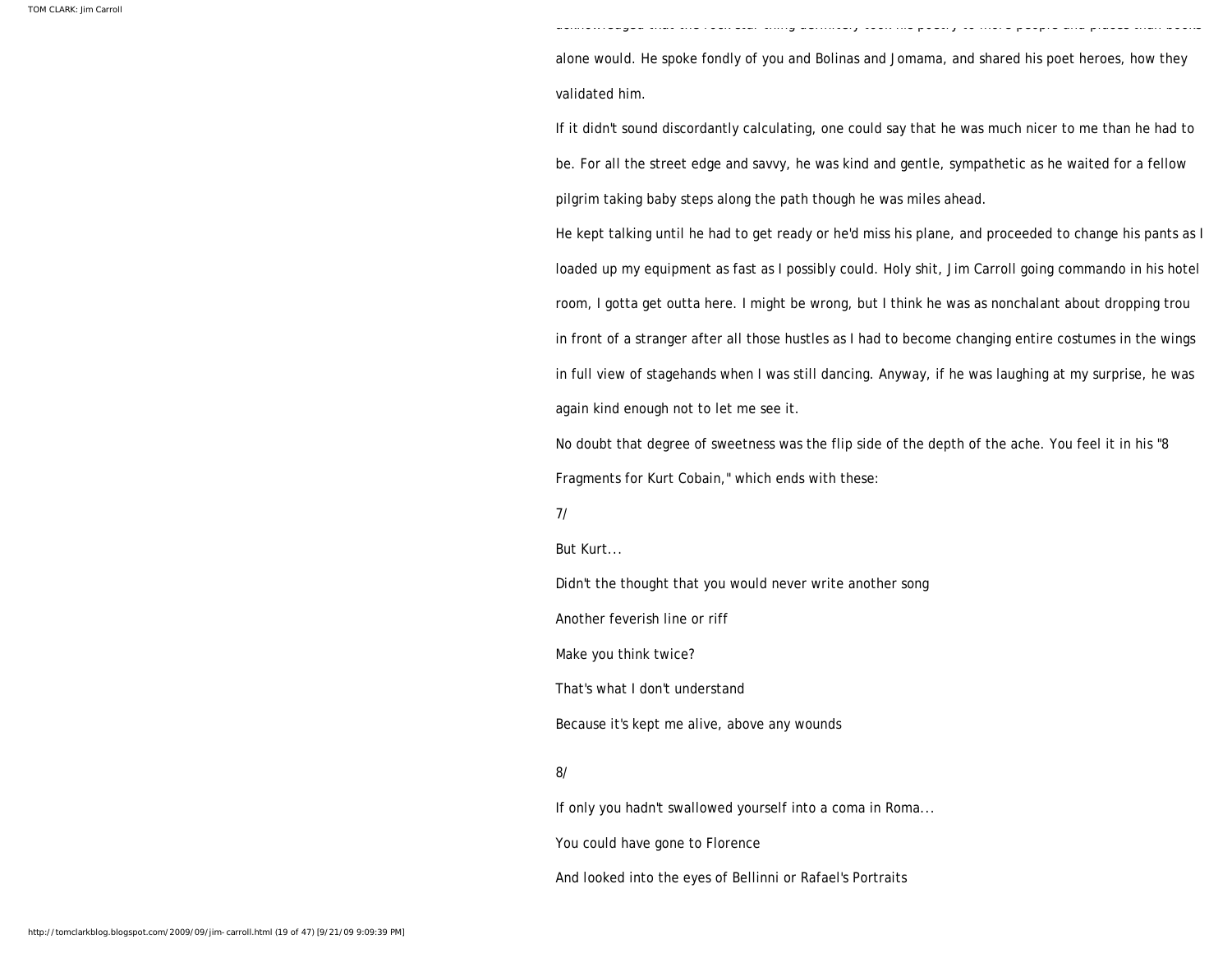Perhaps inside them

You could have found a threshold back to beauty's arms

Where it all began...

No matter that you felt betrayed by her

That is always the cost

As Frank said,

Of a young artist's remorseless passion

Which starts out as a kiss

And follows like a curse

[14 September 2009 12:40](http://tomclarkblog.blogspot.com/2009/09/jim-carroll.html?showComment=1252957209345#c4323289210391301620)

**B** [Razovsky](http://www.blogger.com/profile/02204691525944577597) said...

This is an extraordinary and lovely tribute, Mr. Clark. Thanks for it.

Stuart Ross,

Toronto

[14 September 2009 13:36](http://tomclarkblog.blogspot.com/2009/09/jim-carroll.html?showComment=1252960594223#c3581063891304703974)

**B** [Issa's Untidy Hut](http://www.blogger.com/profile/07352841590717991698) said...

Tom, this is beautiful, it helps us all through this rough time ...

#### Don

[14 September 2009 14:24](http://tomclarkblog.blogspot.com/2009/09/jim-carroll.html?showComment=1252963488808#c3514933844904327902)

[poetowen](http://www.blogger.com/profile/11278368064478791137) said...

moving tribute, Tom.

Amazing how great work sticks in the brain--remember reading that early edition of Basketball Diaries

in a park in Santa Cruz, late 70's, also playing Catholic Boy until it skipped and crackled, 1980. Still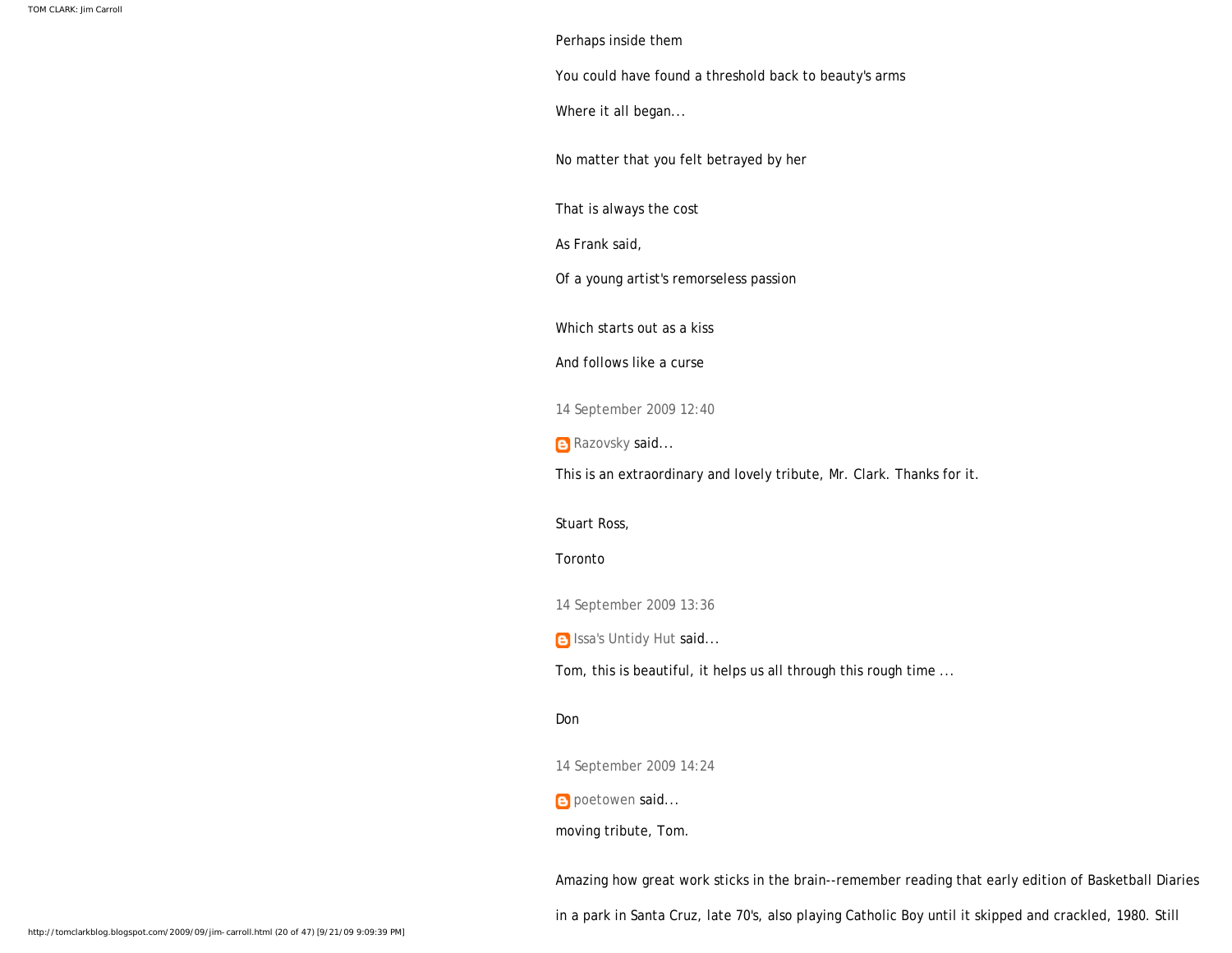remember the lyrics/lines. A beautiful urban voice.

[14 September 2009 16:27](http://tomclarkblog.blogspot.com/2009/09/jim-carroll.html?showComment=1252970838515#c4685949583882798071)

■ [~otto~](http://www.blogger.com/profile/08859835662556335529) said...

Loving tribute. Thanks for sharing it.

[14 September 2009 19:53](http://tomclarkblog.blogspot.com/2009/09/jim-carroll.html?showComment=1252983214235#c958730152442636594)

**B** [Stu](http://www.blogger.com/profile/17856424693319815534) said...

A beautiful tribute.

'Into' itself is the perfect pass.

Thanks, Tom.

[14 September 2009 23:02](http://tomclarkblog.blogspot.com/2009/09/jim-carroll.html?showComment=1252994522644#c4186330444207713276)

**B** [Calvin V](http://www.blogger.com/profile/07710926434059330719) said...

There are three people that have inspired me to be the person I am. Bob Dylan, James Dean, and Jim Carroll.

I would have loved to have someday met him, I've been downhearted all day over his loss.

Your tribute was perfectly respectful and you recognized him as someone bigger than the man who wrote Basketball diaries.

I thank you for writing this.

[14 September 2009 23:12](http://tomclarkblog.blogspot.com/2009/09/jim-carroll.html?showComment=1252995136451#c4888263901728952435)

 $\Box$  [TC](http://www.blogger.com/profile/05915822857461178942) said...

Thank you again Adam, and I've now had a chance to enjoy your blogs too. I don't have any of those old PRs (or any new ones either for that matter), but now you mention it, yes, as I recall it, that was indeed a pretty neat issue, it's strange to imagine such a thing could actually have occurred, old and ruined though I am just thinking about those days now makes we want to run out and get my ripples pierced (ouch! don't blame me, 'twas the "abreast" that did it).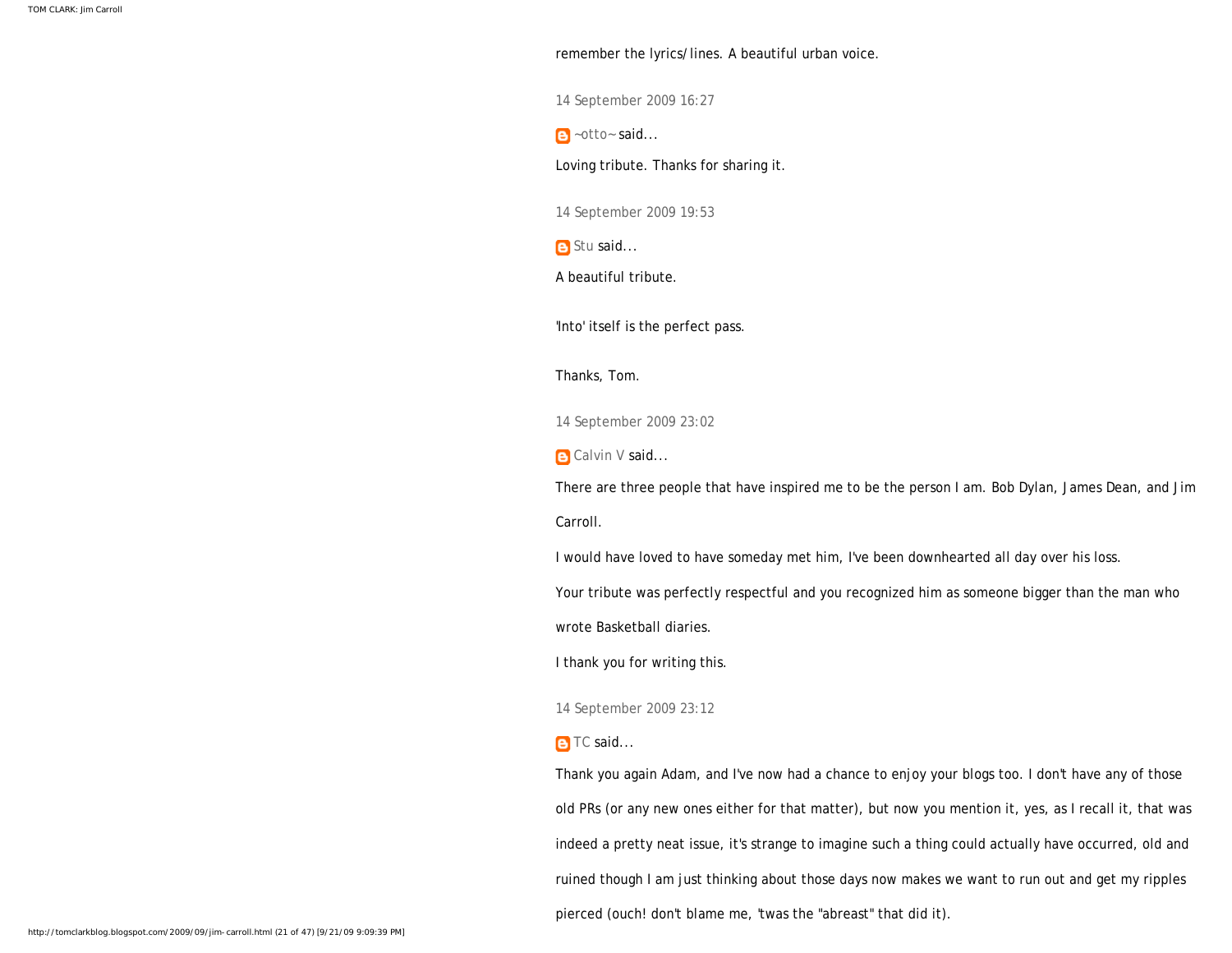[15 September 2009 02:54](http://tomclarkblog.blogspot.com/2009/09/jim-carroll.html?showComment=1253008498514#c7216657803176761056)

**B** [TC](http://www.blogger.com/profile/05915822857461178942) said...

Nora,

Very lovely to hear from you. And thank you doubly. Actually, the name "To" might be preferable to "Tom". More exotic, kind of a pseudo-Sinophiliac maneuver? (And by the way, thanks too for feeding this link to the Laughing Squid--it perhaps needed that, to appease its squishy humours?)

[15 September 2009 02:57](http://tomclarkblog.blogspot.com/2009/09/jim-carroll.html?showComment=1253008625363#c7366448859128109147)

**B** [TC](http://www.blogger.com/profile/05915822857461178942) said...

Annie,

Me too. Punch in the stomach, wind gone, stopped heart. Numbness. Then the night of tears and truth and writing it all out and posting it and then the sleepless day and night and then... it's great to have a friend like you.

Only people like you who have experienced it believe Jim's kindness and patience were the real deal. Though of course his natural inclination of withdrawal from dumb businesses could only have been compounded once he made it up there into those high-hokum aethereal dumb business realms--the worldly ones, not the real aether where is now--I don't think it changed him too much. I mean in his nature. Obviously no intelligent person suffers fools happily, but as you are no fool, I'm sure your whipsmart wit and savvy and sweetness would have won him over in a minute. You know in those later epochs of his so called stardom I never saw him, but he would call up now and then when passing through the area on tour, and it was apparent then he wanted simply to have someone real to talk to, that is someone to whom he could talk without the effort of having to try to fabricate (feign) subscription to the relentless stream of dumb rockstar businesses. That could never have been him.

Curious that you should raise the issue of how to conduct oneself when an unassuming and entirely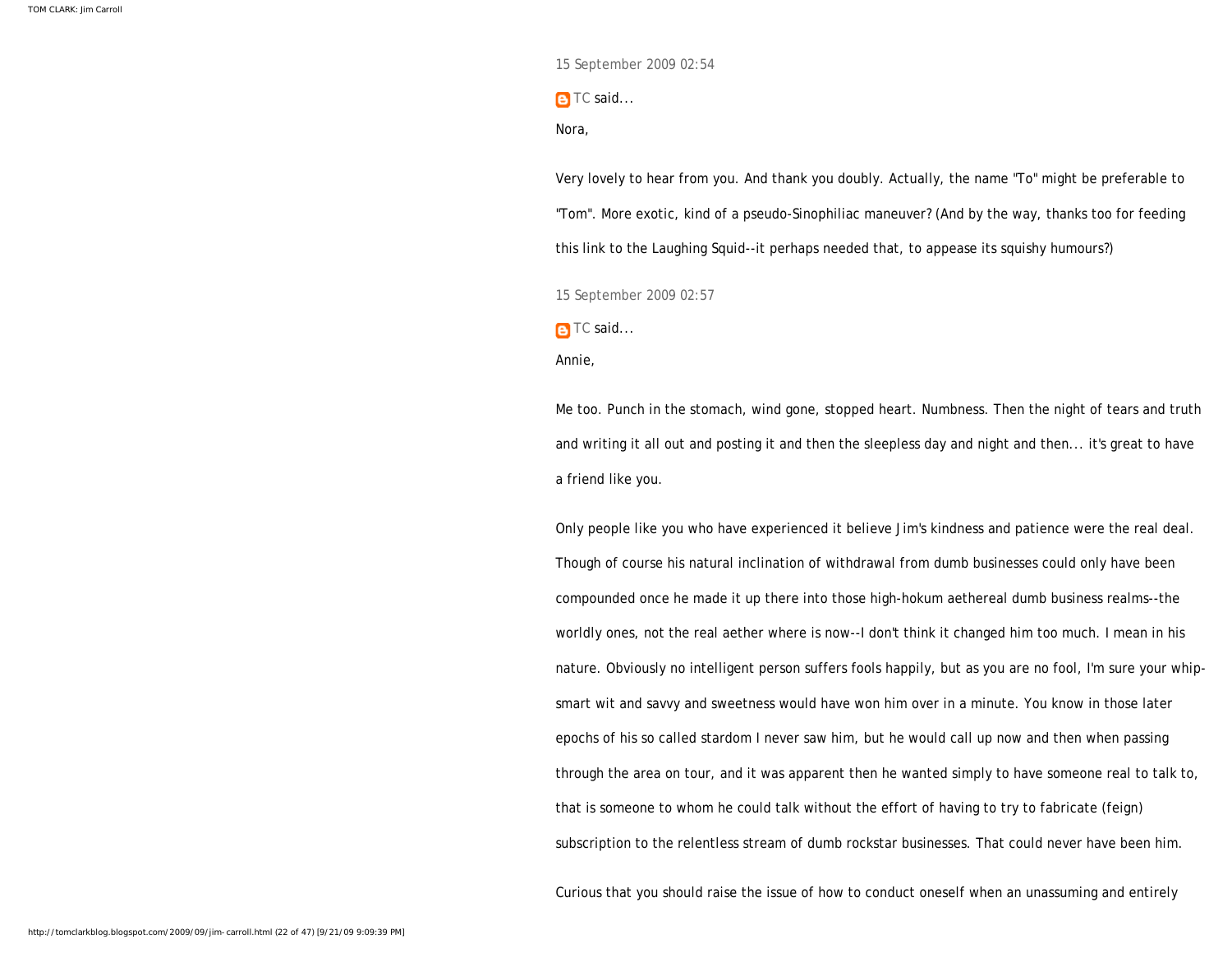natural famous person casually takes off his or her pants in one's humble presence. Perhaps if we'd all been raised in nudist colonies it would be no problem. I recall once hanging out with Mark Fidrych and a poet friend, pouring the inevitable idle-hours brews into our respective heads, everybody having to pee at once and MF cheerfully suggesting we all simply do so, thus unzipping and cheerfully leading the way. When in Rome thought I and joined in, of course I'd hung out with Mark before and understood this was for him standard operating procedure, pure thoughtless conviviality, but as the group splash got underway my poor embarrassed poet friend found his flow impeded, while Mark, amused, noticed, and charmingly urged him on, to no avail.

I suppose that somewhat uncouth reminiscence springs from my sense, reading that Interview bit with Jim, how much he resembled Mark. Similar backgrounds in some ways. The speech mannerisms. The openness, the vulnerability, and then the inevitable withdrawal when abused/misused. And both of them prematurely banished from life in the same year. Double bummer.

#### [15 September 2009 03:00](http://tomclarkblog.blogspot.com/2009/09/jim-carroll.html?showComment=1253008809616#c6374121229255841968)

#### $\Box$  [TC](http://www.blogger.com/profile/05915822857461178942) said...

De nada, Stuart, My pleasure. And I am glad to hear you are still alive. Vowing to read all 1200 of one's poetry books, now that could be a dodgy endeavor. (Something tells me it may not be best to start at the front--dip in, read around, allow yourself to be sucked in, and try not to remember you have 1199 to go... that could get to feel like the number of days in a sentence. The other kind of sentence I mean.)

#### [15 September 2009 03:01](http://tomclarkblog.blogspot.com/2009/09/jim-carroll.html?showComment=1253008910111#c6707541530741171056)

#### $\Box$  [TC](http://www.blogger.com/profile/05915822857461178942) said...

#### Issa's,

Thanks very much, I sincerely hope that's the case--though to tell you the truth, it's really putting me through the wringer. (But then again I suppose I was pretty wrung-out to start with.)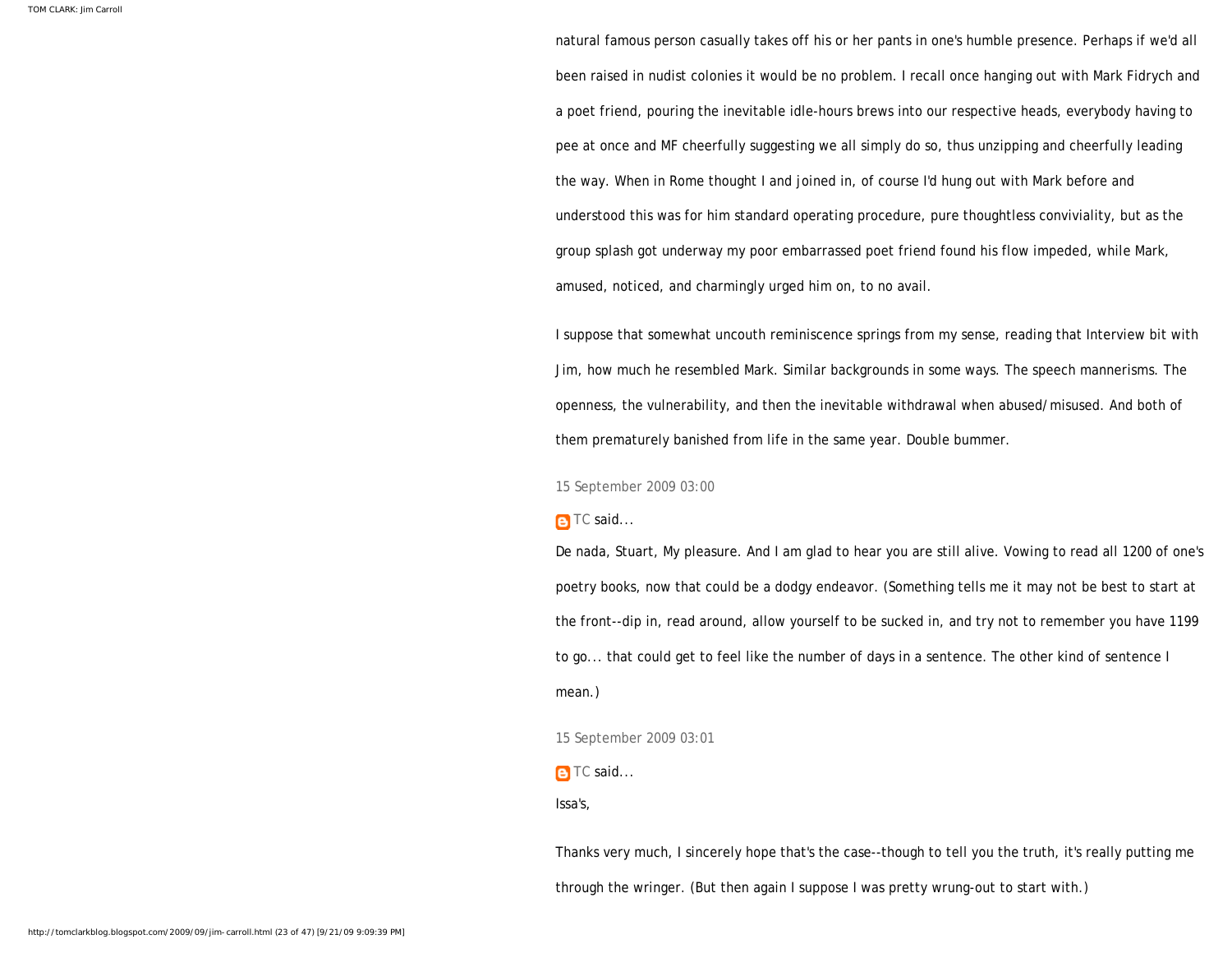[15 September 2009 03:03](http://tomclarkblog.blogspot.com/2009/09/jim-carroll.html?showComment=1253009035302#c735139139285031145)

**B** [TC](http://www.blogger.com/profile/05915822857461178942) said...

Great to hear from you, O, I'm about ready for a bellwether to show up at this point. A verifiable Irishman to boot.

(Tom Raworth's backchannel comment: "Catholic boys indeed.")

Yes, it's the indisputable ring of the urbs in the voice upon which we concrete-pounders can build our trust.

[15 September 2009 03:05](http://tomclarkblog.blogspot.com/2009/09/jim-carroll.html?showComment=1253009159566#c5438958087615932564)

**B** [TC](http://www.blogger.com/profile/05915822857461178942) said...

Thanks very much, Otto. (Jim would have liked your writing a lot, I suspect. Tough yet gentle.)

[15 September 2009 03:07](http://tomclarkblog.blogspot.com/2009/09/jim-carroll.html?showComment=1253009249743#c5462125704964732556)

**B** [TC](http://www.blogger.com/profile/05915822857461178942) said...

Thanks Calvin. I think of him as he thought of himself, from the first day I met him: as a poet. And Dylan was a great hero of his, giving him the implicit permission to front a band and say his lyrics in that public space even though no more a singer than Dylan was/is.

(By the by, I like that slightly pensive Michael Caine of yours. He looks like he maybe smells a rat, but isn't quite sure whether or not to make a big thing out of it.)

#### [15 September 2009 03:09](http://tomclarkblog.blogspot.com/2009/09/jim-carroll.html?showComment=1253009361896#c588620816699535257)

**B** [TC](http://www.blogger.com/profile/05915822857461178942) said...

Thank you, Stu, you've made me think of a paraphrase of the Liverpool anthem--"You'll never blog

alone".

[15 September 2009 03:12](http://tomclarkblog.blogspot.com/2009/09/jim-carroll.html?showComment=1253009559367#c130343570868332220)

**B** [Issa's Untidy Hut](http://www.blogger.com/profile/07352841590717991698) said...

My thoughts are with you ... I only met Jim once and his kindness, generosity and humor were evident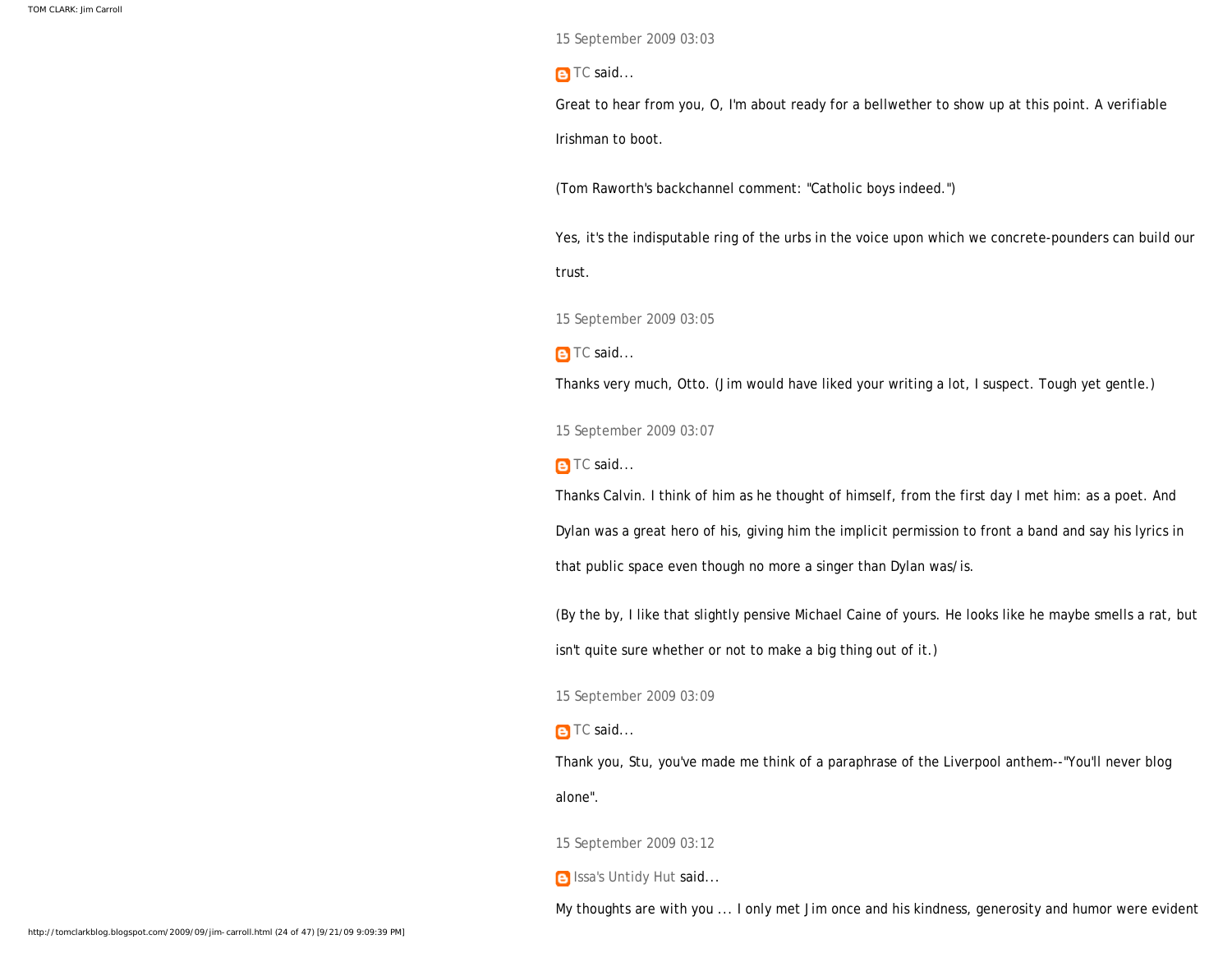in the few minutes I spent with him. I'll be pointing folks you're way via the blog today so they can

share your feelings and recollections. They are revelatory.

best,

Don

[15 September 2009 03:19](http://tomclarkblog.blogspot.com/2009/09/jim-carroll.html?showComment=1253009987937#c4326187058047710568)

**B** [TC](http://www.blogger.com/profile/05915822857461178942) said...

And last but not (maybe) least, at the risk of being guilty of blogaholical ventiloquism, I'd like to share a couple of backchannel messages sent as responses to this post.

The first is from the poet doctor Charlie Vermont, who's on emergency call and has the laudable priority of attending to the living:

"Read a good part of Rimbaud last week on vacation.

"Carroll was of the same cloth.

"I think the movie never did him justice. We loved his poems because we knew he had gone to hell and came out it with poems....that's how he got out.....60 was a good run for someone with his early life."

Another comes from Jim's dear friend the poet Anne Waldman:

"Tried to enter something on your blog but it didn't get thru--I don't

have an account. In any case your memoir & the poems lovely to read. Angels & light. Jim was gaunter in recent years in NYC, but working slowly on the novel...& a terrific reading maybe 3 years back at the Bowery Poetry Club...& he was at New Years days at the Poetry Project enjoying seeing the newer crowds & some old faces as well. Nice thoughts back in playful time float up... where are the poets of yesteryear? Walking the star path."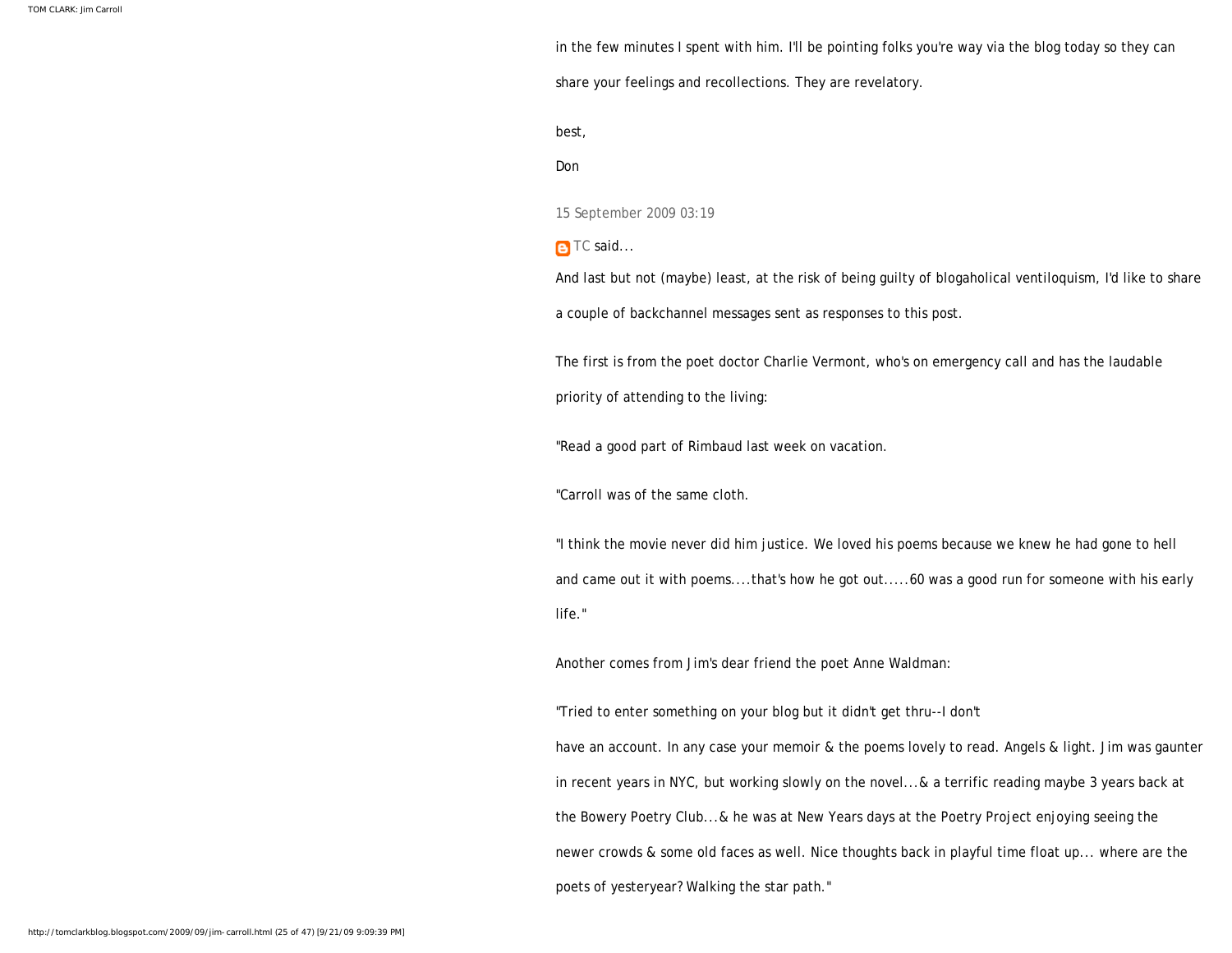Also, the poet Pierre Joris has a sweet post at his great blog Nomadics aimed at counteracting the sadness a bit by means of Jim's own words:

[Jim Carroll gone @ 60](http://pierrejoris.com/blog/?p=1979)

And finally, from Eileen Tabios:

"Thanks for sharing this. It's so moving...and shows how a poet doesn't leave, to paraphrase, just ruin in his wake....which is affirming since I think a poet must ruin one's self in the process."

Eileen's comment reminds that this is such a difficult equation. I believe some of us couldn't help seeing into those "rituals of vulnerability" of Jim's in those years before they were perhaps covered over by a facade of eminence. But once having understood the private torment, and also felt it as we all of us probably to some degree have who've taken these poetic things as a calling, the whole matter of a poet's life and death does come to seem, as Eileen says, so terribly moving, calling to us softly for tenderness and sensitivity in a time when those are probably not commonly shared virtues. In such times maybe the quiet voice of a friend is the best we can ask--each from the ruined depths of ourselves.

Thanks to all poets and friends and fans of Jim's for remembering him. A Catholic funeral mass will be said for him later this week in New York City.

#### [15 September 2009 03:20](http://tomclarkblog.blogspot.com/2009/09/jim-carroll.html?showComment=1253010003569#c604025630989398279)

[aditya](http://www.blogger.com/profile/16078144194220301083) said...

Heyy ..

i am big fan of Jim Carroll. Of his poetry.

He has a surreal ambience about him that pulls him so effortlessly to read him.

But I haven't been able to lay my hands on any of his books. I haven't found them in any of the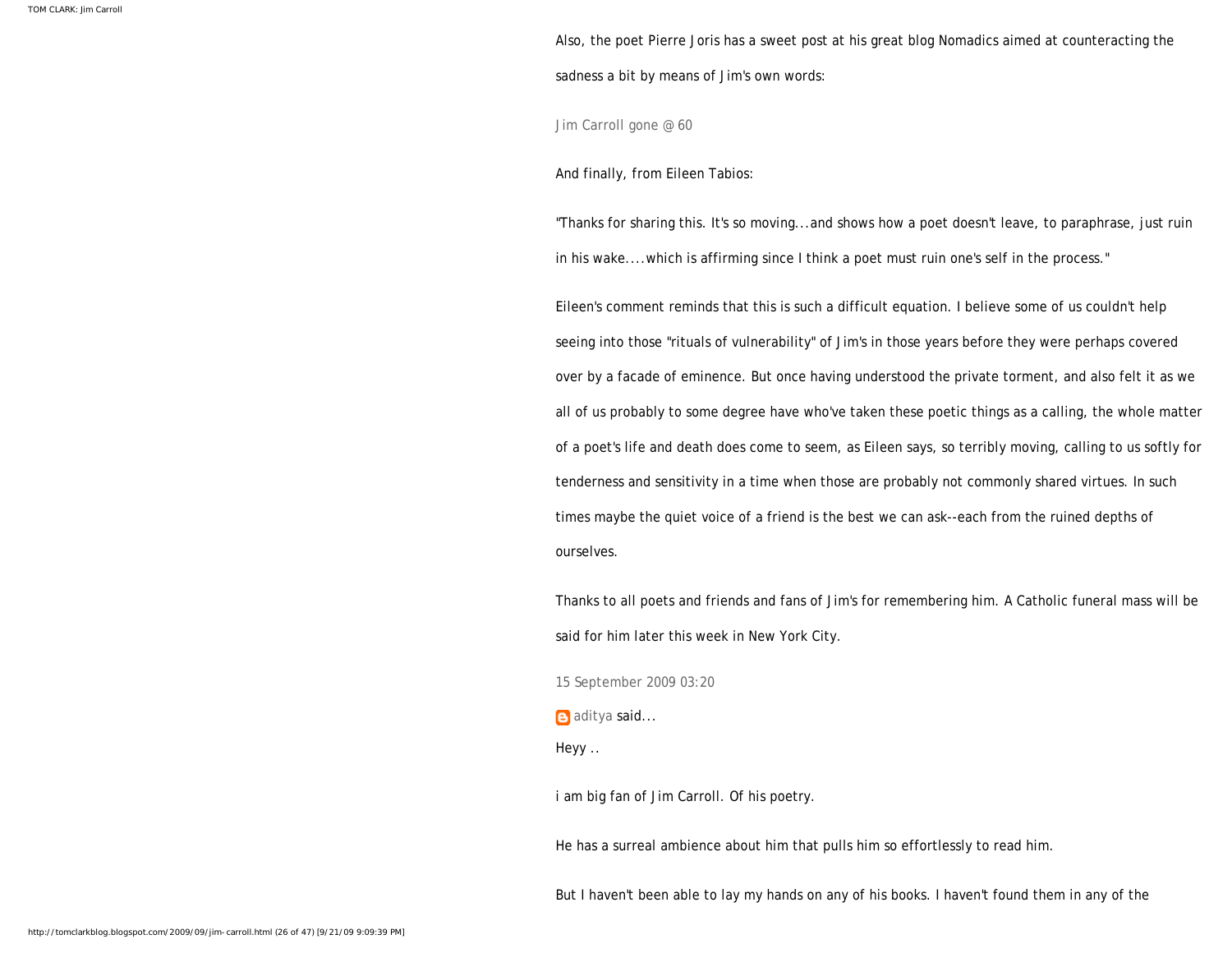bookstores I have been to ...

I have read him mostly o the net.

I would be more than glad, if you could tell me his some of his online poetry links.

Glad, I came here. It was SarahA who gave me the link ...

:)

[15 September 2009 10:13](http://tomclarkblog.blogspot.com/2009/09/jim-carroll.html?showComment=1253034784818#c7603395373595024301)

**a** [aditya](http://www.blogger.com/profile/16078144194220301083) said...

ohhh .. I am heartbroken ...

I never knew this was a tribute to Him ... he has died .. and I never knew this ...

I am sad as anything ...

http://dippingbutterflies.blogspot.com/2009/09/eclectic-dream-viii.html

[15 September 2009 10:23](http://tomclarkblog.blogspot.com/2009/09/jim-carroll.html?showComment=1253035437645#c6586487781297023957)

**B** [TC](http://www.blogger.com/profile/05915822857461178942) said...

Aditya,

Pretty spooky that Jim passed a few days after you posted your poem dedicated to him (speaking of "Guitar Voodoo").

Your blogs are swell, I've talked to you over there a bit.

Is that an AC Milan shirt by any chance?

As to how to find Jim's poems, there are vultures who will descend upon the body of a dying god, and

right now several of his poem sites are contaminated and bugged, beware.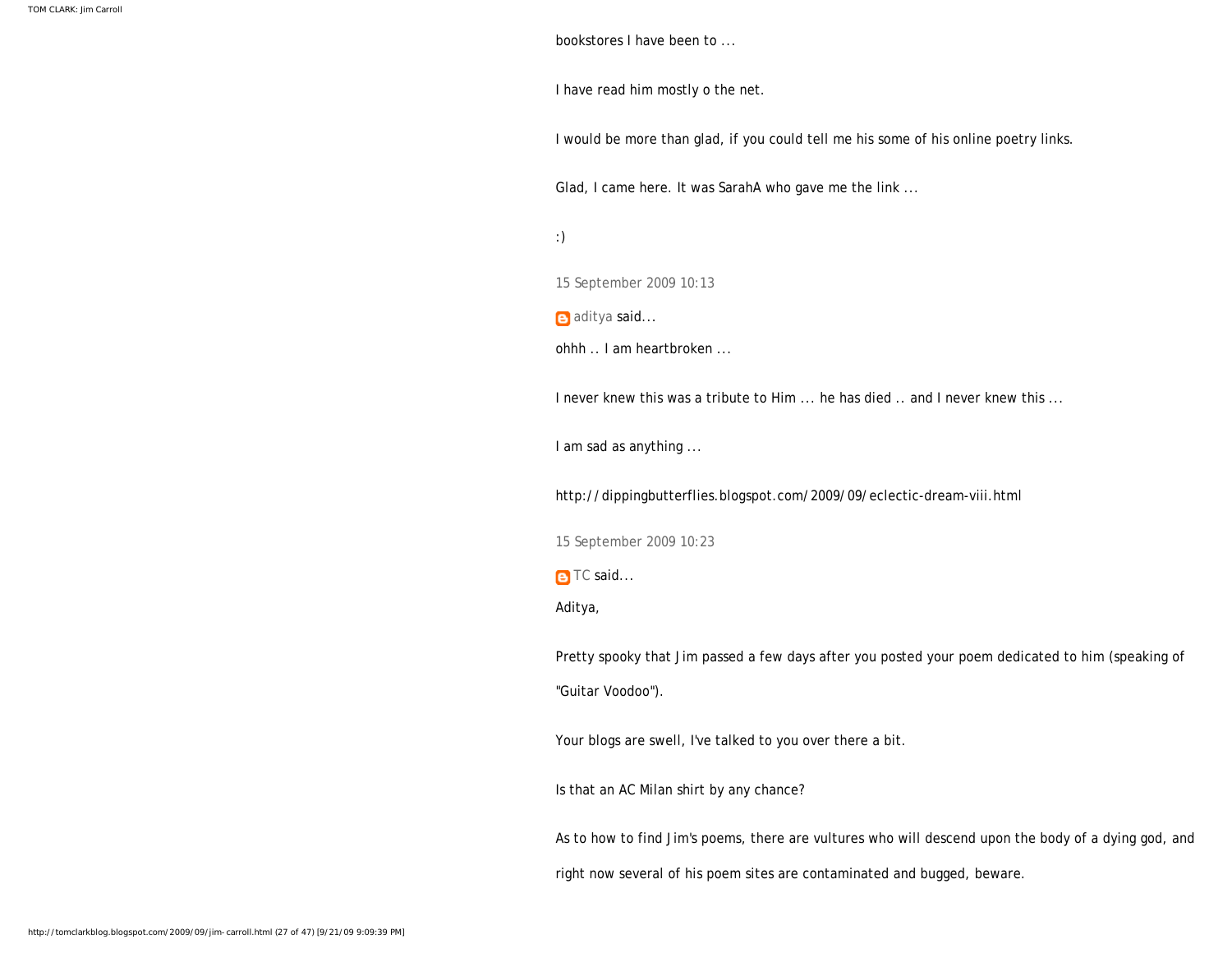I've found that the better a writer is (and especially the good ones who have been left out of the

latest commodity trending), the more likely you are to be able to find their books remaindered or in bargain bins or recycling baskets or up on Amazon for a dollar. Two books easily obtainable in that category, if you poke about a bit, are Jim's Fear of Dreaming and The Book of Nods, both great.

(On the other hand, the first edition of The Basketball Diaries, with the intro I wrote, is now being sold at four figures, but that's in the sordid borderland of capitalist collector fetishism, probably not your shopping area. And for that matter I don't even have a copy.)

#### [15 September 2009 11:36](http://tomclarkblog.blogspot.com/2009/09/jim-carroll.html?showComment=1253039782737#c2092389804459464926)

**B** [u.v.ray](http://www.blogger.com/profile/02866397025200956617) said...

It's a sad loss. Of course, I didn't know the man personally and couldn't add anything worthy to your great tribute, Tom. Ultimately, mere words can never be enough. I can only remember him as one of the most important writers of a generation and as the influence and inspiration he was.

[16 September 2009 01:21](http://tomclarkblog.blogspot.com/2009/09/jim-carroll.html?showComment=1253089317198#c3058837398178803049)

 $\Box$  [TC](http://www.blogger.com/profile/05915822857461178942) said...

Ray,

No words can be enough to bring the dead to life, but Jim was a deeply committed writer, working at his desk on a novel when he died, and the fate of his work was important to him; so I'm certain your respect, expressed in your "mere words", which are also the true words of another hard-working, dedicated writing man, would have meant a lot to him.

#### [16 September 2009 04:29](http://tomclarkblog.blogspot.com/2009/09/jim-carroll.html?showComment=1253100568649#c5003339006099202873)

**P** [David Grove](http://www.blogger.com/profile/03020484032408233158) said...

Living at the Movies was one of the first poetry books I bought, and I read it thoroughly--feverishly. It gave me permission to do things I wanted to do in a poem. I'll always be grateful to Jim Carroll for the liberating effect he had on me--and grateful to you, Tom, for making Carroll's early work available to the public.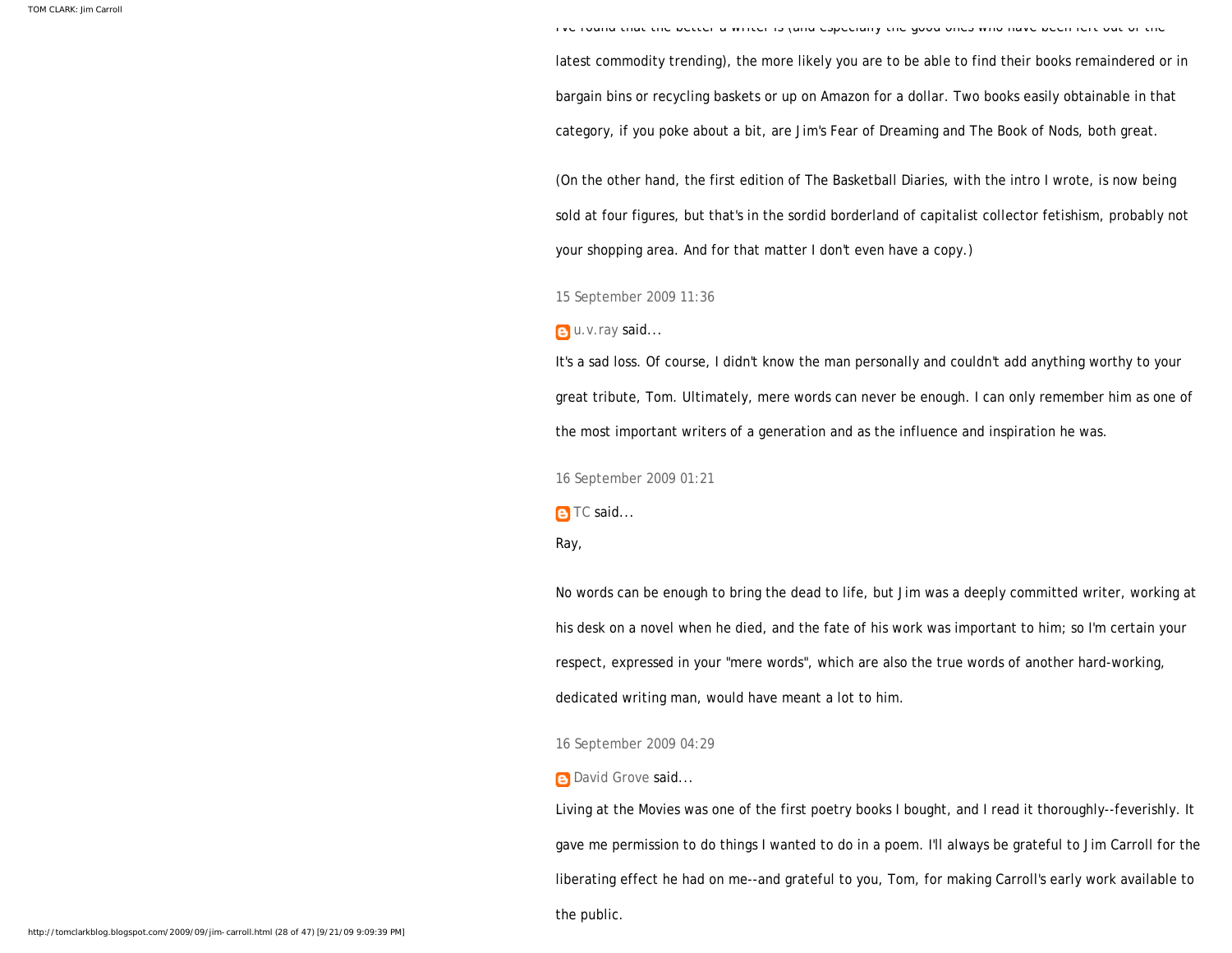[16 September 2009 06:16](http://tomclarkblog.blogspot.com/2009/09/jim-carroll.html?showComment=1253106971043#c7172231161422720970)

**B** [TC](http://www.blogger.com/profile/05915822857461178942) said...

David,

Thank you. Yes, Bill Berkson, on the phone yesterday, lamented that the NY Times obit had listed several of Jim's books, but not Living at the Movies--which was the work that had really landed him on the map for the rest of us poets. Writ as a very young man yet writ large in mind and memory e'er since.

Jim's wake happened last night and a funeral mass in his honor at Our Lady of Pompeii Church in the Village was said this morning.

This post commemorates the later occasion:

[Jim Carroll: Pax Aeternum](http://vanitasmagazine.blogspot.com/2009/09/tc-jim-carroll-pax-aeternum.html)

The poet Simon Pettet, long close with Jim, sent this report after attending both the wake and the mass:

"...your memoir/respect on Beyond The Pale I read over many times, directed friends to, and (no need for you to know this but) it gave me real solace sitting in the funeral parlor last night and in the church (mass) this morning these sorts of scenes, always, to use the over-used adjective, surreal; no, wait a minute very very real! What a kind sweet man, Jim was - what an extraordinary poet! The funeral service (unlike the infamous service for Gregory [Corso] in the same church, where there was 'heckling' and various transgressive stuff, was quite restrained, and quite beautiful actually.

One single soprano, her voice echoing to the rafters, singing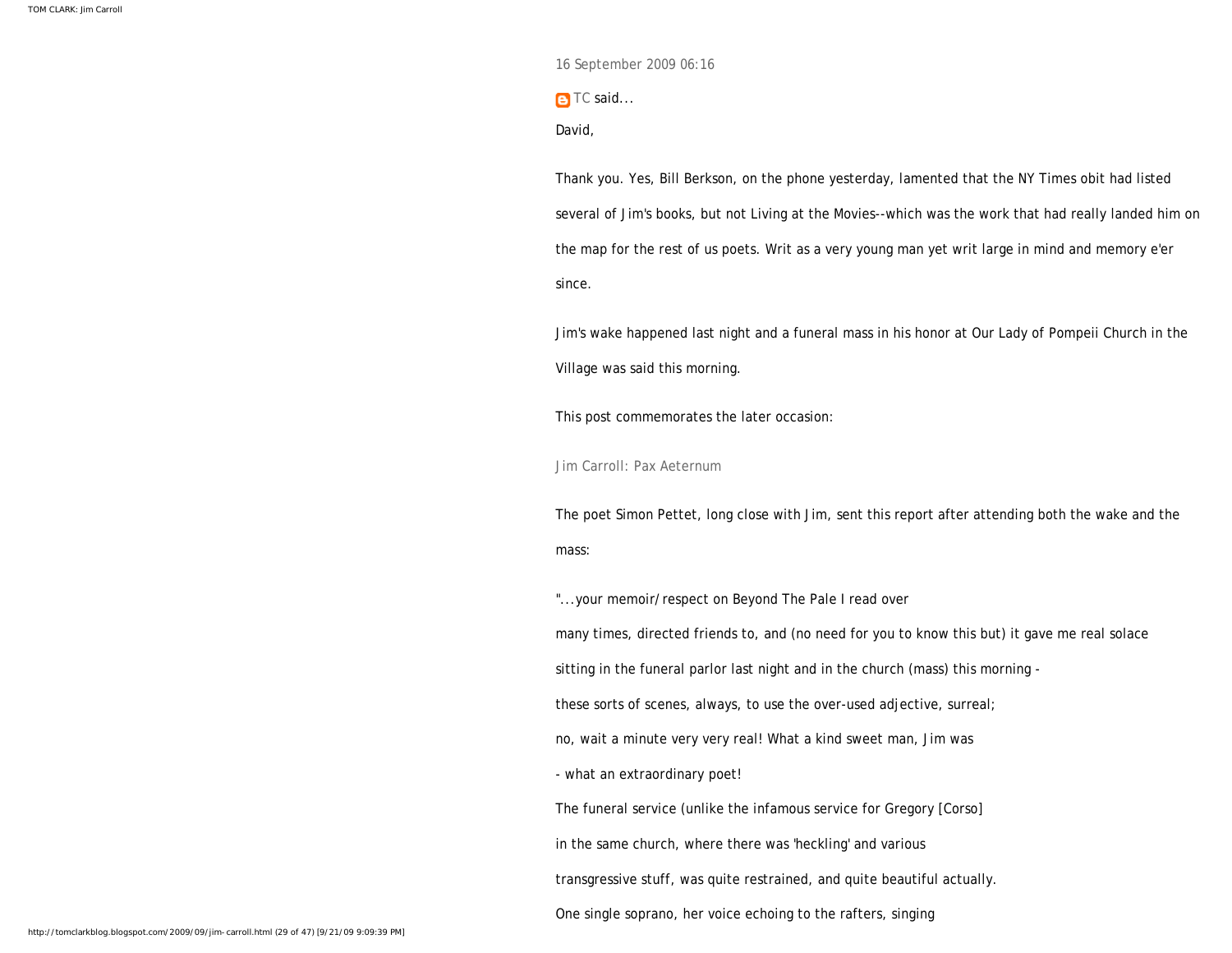Amazing Grace, Ave Maria, etc. -- Patti Smith steps up one time to sing backed by Lenny Kaye -- The priest, who kept referring to our brother, 'James', wasn't entirely out-to-lunch.

"Here are the three little poems they had printed up and gave away at the service (and, actually the previous night at the funeral home)."

Jim Carroll (August 1, 1949 - September 11, 2009)

Poem

 $\overline{\phantom{a}}$   $\overline{\phantom{a}}$ 

Your spirit was deep

It suffused grace surely as amber

Now it's a small sick bird

That spins around the gravel

No flying, no color, no warmth for a hand

Poem

Alright

Buddha gets

A backstage pass

But his friends have to pay

What Burroughs Told Me

Have you ever seen fjords?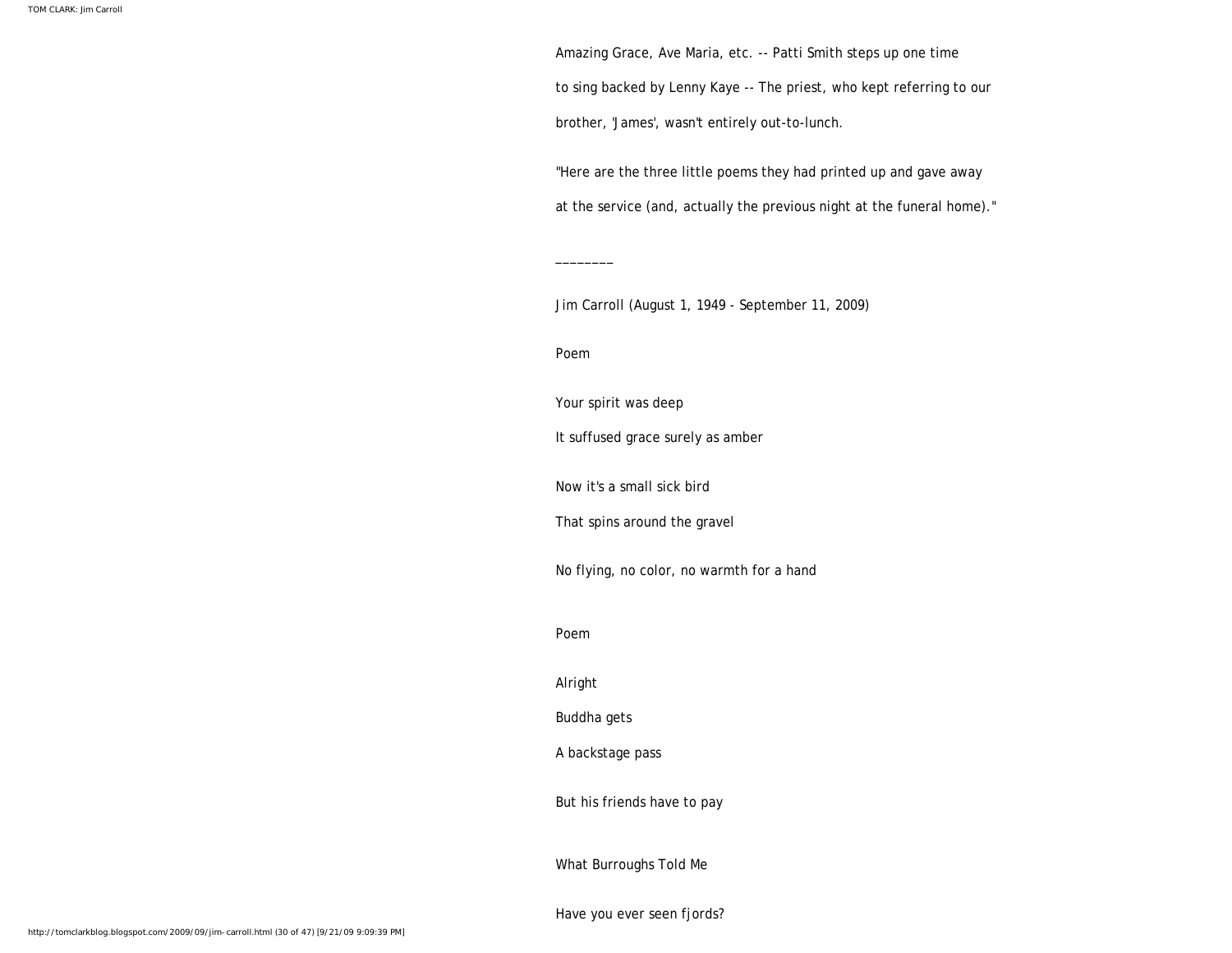#### You want to see fjords before you die

[16 September 2009 12:57](http://tomclarkblog.blogspot.com/2009/09/jim-carroll.html?showComment=1253131054748#c6596162022590073090)

#### **B** [TC](http://www.blogger.com/profile/05915822857461178942) said...

 $\overline{\phantom{a}}$ 

Much has been said and writ about Jim this week, on this or that authority, but putting up two posts on him through the sleep lack and tears, I've had to turn away after a while. But then, the logical next question occurred to me through the fog of lamentation: Is there a doctor in the house?

As it happens, there is. Charlie Vermont, doctor-poet, has entered the house.

Let me therefore turn this over to Charlie, whose dictation follows (as it contains more than the prescribed comment limit of 4096 characters, I'm going to have to put it up in pieces; here's Part I):

Frankie Cohen was a Rah Rah

Uncle Jimmy Shanks (my Irish uncle) lived on Shakespeare Ave. in the Bronx

Cabeza de Vaca was a gasser(so said Lord Buckley)

Jim Carroll was a poet

On the subway station wall it was written Frankie Cohen is a Rah Rah...... I didn't know what a Rah Rah was. The last time I saw him he was sitting in the grass leaning up against a tenement. Sores here and there on him. He asked me for \$5 and I gave him \$10. Later he died from a hot shot somewhere in the West Bronx........we lived in the same building he was taller......not particularly Jewish in appearance probably because he was adopted.......in grade school he got whooping cough was out for a few months.....not sick, they just wouldn't let him back in.....but he could be outside......and it led to very a accurate jumpshot from the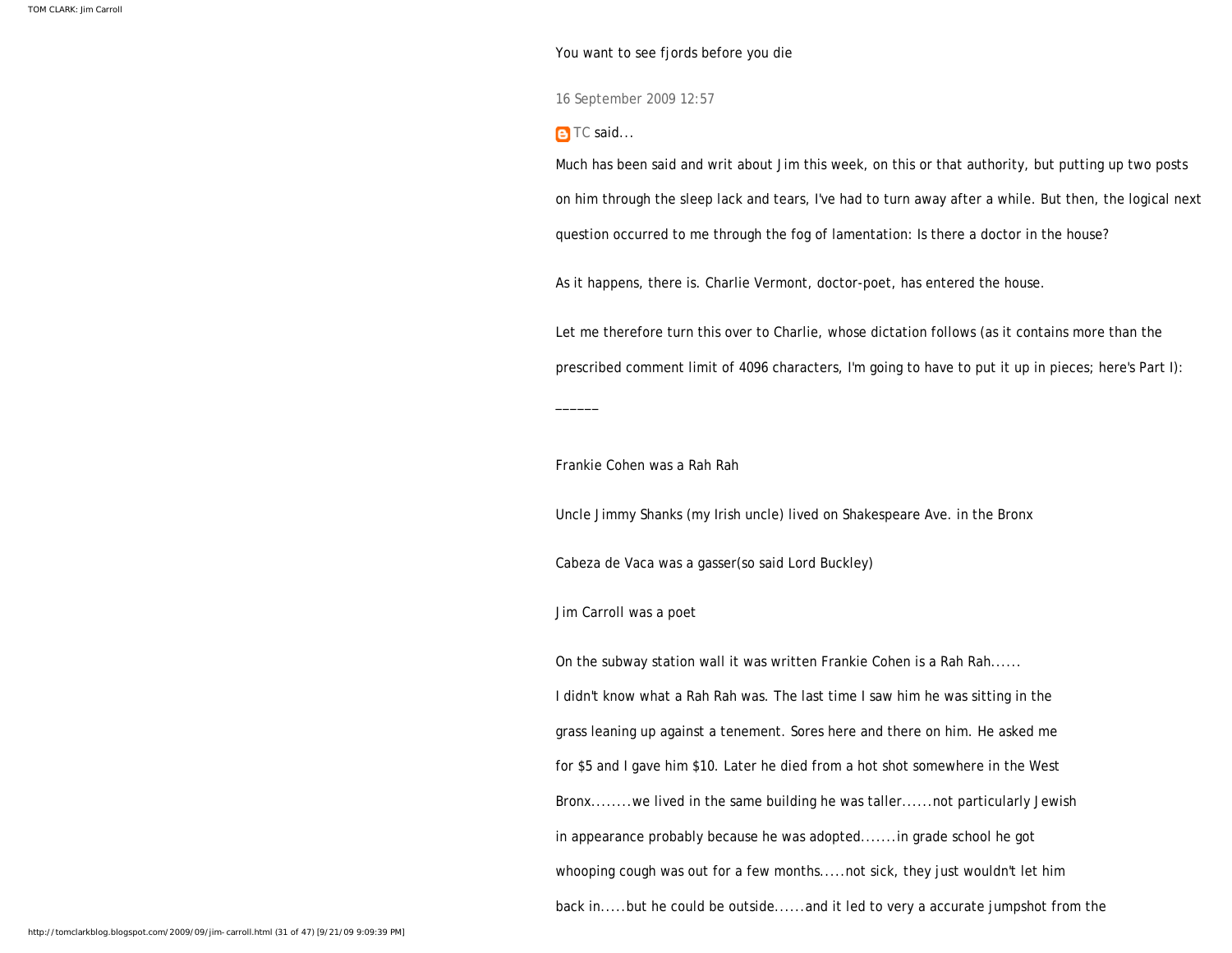corner......he was pretty good as a pre-teen those hours outside alone on the court. When he grew up he was about six four.....blond and quite a site......even Murrah who had only Irish kids on his teams asked him to play for him. At Monroe highschool he was the star along with Ed Kranepool who was drafted out of school to play baseball for the Mets and did so for 17 years. I lost track of Frank because I went to a different highschool. When we were younger we laughed and cried as we ganged up on our crowd for the pink belly.....why would your friends want to do that. We played hookey once to sit in the bleachers behind Mantle at the World Series got there early an Frankie's picture as a fan was the whole page of the Daily News, New York's biggest paper, the next day. How Frankie Cohen became or whatever was a Rah Rah I don't know but he had long hair in 1962 and was life guarding at Far Rockaway.

[17 September 2009 02:48](http://tomclarkblog.blogspot.com/2009/09/jim-carroll.html?showComment=1253180914237#c6216728146078374760)

**B** [TC](http://www.blogger.com/profile/05915822857461178942) said...

 $\overline{\phantom{a}}$   $\overline{\phantom{a}}$ 

(Charlie again: Part II)

Uncle Jimmy was a cab driver.....and at all the family occasions was the odd man out not being Jewish.....but deep in my resume I cherish the thought that I was taught to drive by an Irish New York cab driver......who lived on Shakespeare Ave. Not knowing anything about Jim Carroll I always imagined that he was from the West Bronx and may have lived on Shakespeare Ave.

About the last time I saw Frankie I ran into his drug pals Rosenberg and Madoff.....both like Frankie had a lot more going for them than I thought I had and they asked for a ride into a Puerto Rican neighborhood. I had the car I was a nice guy and if I was trying to be a social heavy I thought philosophically I should drive the ride and so I did. I didn't know they were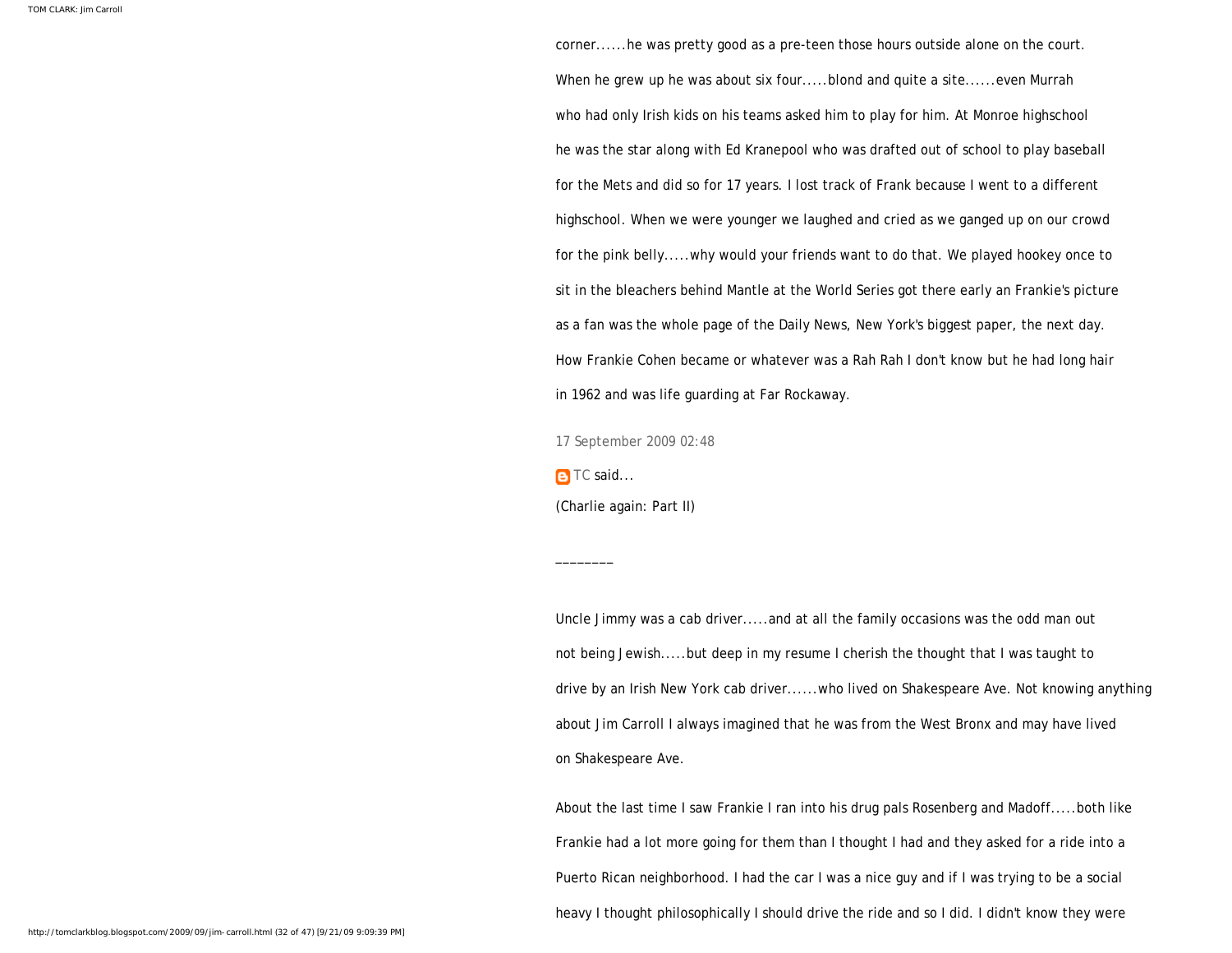going for a score and would shoot up in my back seat/but I did witness the prurient interest in smack.....it was if I wasn't in the car and didn't exist. I really didn't know this was going to happen but then I was innocent as innocents are sometimes protected.....this also happened I was waiting nervously by my car in this bad neighborhood......dressed in blue denim more or less.. three 12 or 13 year old Puerto Rican girls....start singing to me "He's so fine, wish he were mine, Du lang Du lang" And those kind of things tended to happen in my life........a kind dissonance against the prevailing wind or an awakening one.....Watching the movie the Basketball Diaries........I realized having been rudely mooned on a Circle Line Boat trip around Manhattan, while what I thought

was a spiritual journey (power vision in relative solitude.....that kind of self centered shit)/ that the timing was right

I had been mooned by Jim Carroll, a great poet of my generation. I was learning of his poetry and diaries about

that time but it was almost 30 years later that I realized that he was one of the 3 on the bluff above the Harlem River.

Sometime ago I read Jim's story Curtis' Charm......where he becomes an inadvertent healer to a fellow rehab patient

in psychic need.....I love the ending where he encounters a snake in Manhattan outside a Korean

grocery....never

having seen one before having scoured Manhattan's parks most of his life......Then having been

successful in his quest

he quotes a line from the Tempest "I abjure this rough magic" In his own way Carroll was a healer of

sorts.....though

probably he would have never have thought that about himself. I believe if Frankie Cohen had lived to

read Jim Carroll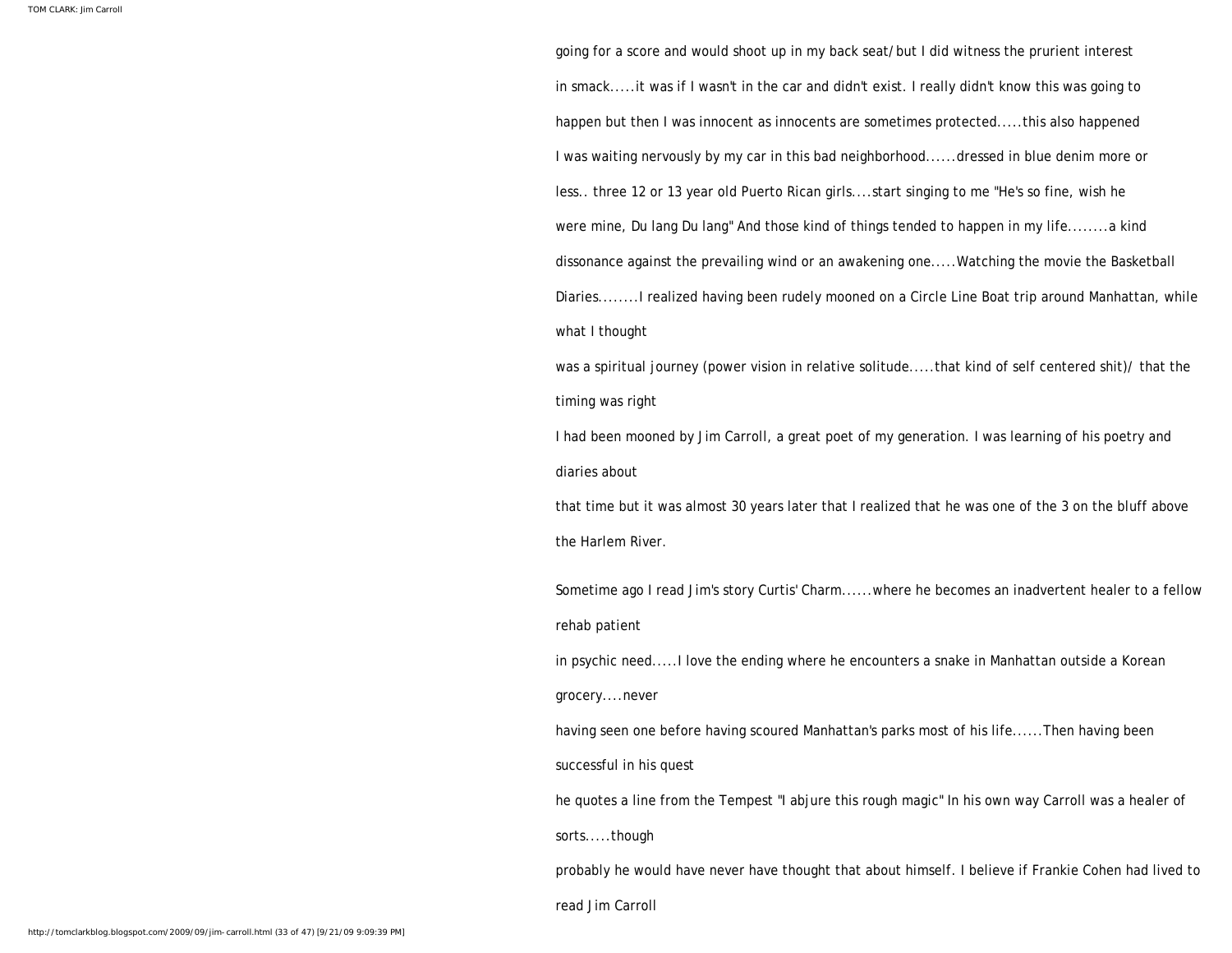he too would have gone through rehab and perhaps lived to age 60. "Stars to the stars" Jim's poems

were like rungs

to a rock climber. As he grabbed for each rung he got out of hell.

Cabeza de Vaca was part of an early Spanish explorer expedition of America starting in Tampa

Florida.....he went all across

the southern tier of the continent to the Pacific and down into Mexico. He was one of 3 survivors out of an initial group of 300.

They went from Indian tribe to tribe ......and presented themselves as healers and their reputation

grew and they developed followers

Lord Buckley said in his routine that Cabeza became a healer because he believed he could.....maybe he did.

For my part I still have faith.....and not superstitiously believe that sometimes there's a deeper meaning hidden in chance.

If being mooned by a great poet unbeknownst to you shakes you back to a momentary reality......it's

because real poetry

and real healing take place in reality......it's not the kind of thing you can tell your grandchildren

about but it's deep

in my resume

Charlie Vermont MD

[17 September 2009 02:49](http://tomclarkblog.blogspot.com/2009/09/jim-carroll.html?showComment=1253180969629#c3271438759561600758)

**B** [Lucy in the Sky](http://www.blogger.com/profile/01855221914797635515) said...

How many memories, Tom. A life too intense. I am sure he grasped every single second of it.

[17 September 2009 05:45](http://tomclarkblog.blogspot.com/2009/09/jim-carroll.html?showComment=1253191551287#c8747426415116722248)

**B** [TC](http://www.blogger.com/profile/05915822857461178942) said...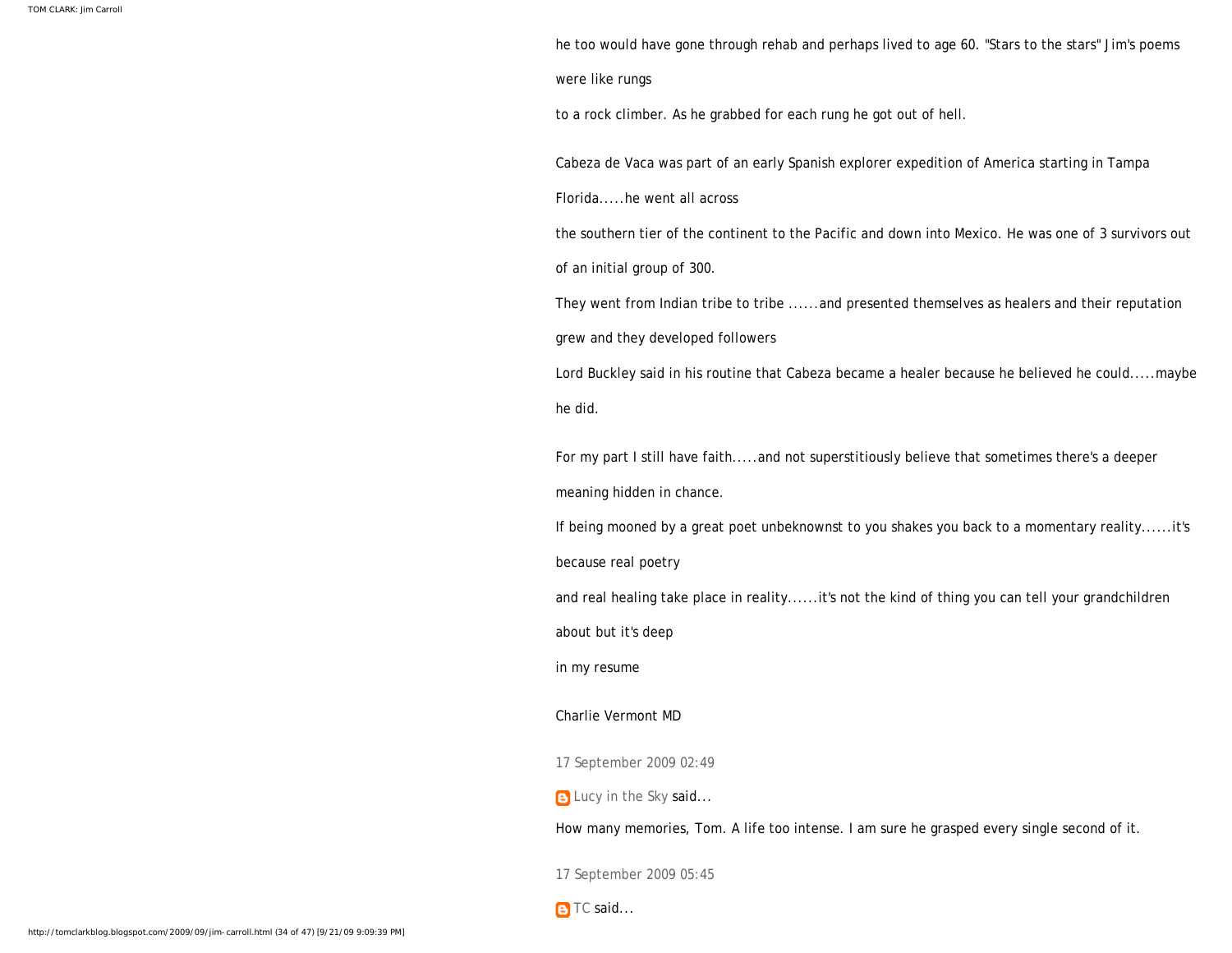Lucy,

Something tells me he did.

You might say Jim dwelt in his own private Patagonia. As you know that place can be lonely or it can be ecstatic.

Probably pretty intense either way, es verdad?

[17 September 2009 06:37](http://tomclarkblog.blogspot.com/2009/09/jim-carroll.html?showComment=1253194658210#c911554320335561958)

**Anonymous said...** 

I was a friend of Jim's from the Breakfast Club if anyone heard him speak of it. There has been no comfort for Jim's death accept here, Tom, with this beautiful tribute. This is what I wrote late Friday night when there were just a few of us who knew of his deat and I was about a half bottle of Maker's Mark into the grieving process. From Leslie

He was a true gentleman poet

Athlete

Jim Carroll scored 47 points in his first game as a freshman member of the Varsity team at Trinity High School in Manhattan

The saints are always watching you they have this

Grave stare

Of love, of course,

But conditional and

Conditional

Writing is a messy business

Harnessed with manners, etiquette, rules and regulations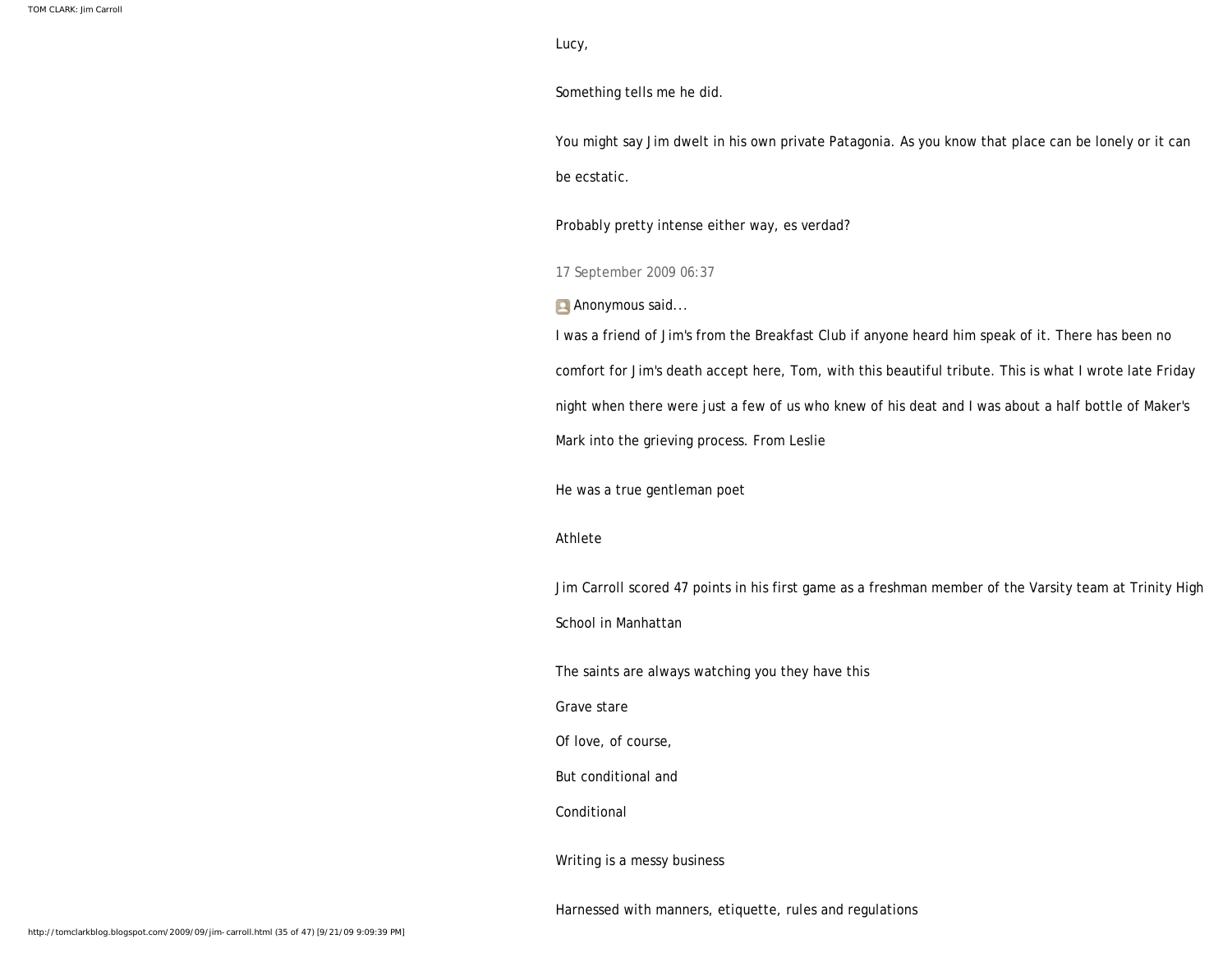Stick and move

Fans are like snakes on hot rocks

Fickle

Fierce and

Forgetful

Just pass the torch already

Are you still talking about that one night in the desert?

We've spent many nights in the dunes of ancient Egypt

Eating rice pudding by Mad Hatter spoonfuls

The medicine goes down

Down

Down

Come on, Sugar

Just go down

Females are all the rage

Girls are the new "boy"

Can't we just talk for awhile in the grey glow

Of this sad room

Where are you, Jim Carroll?

Have your friends forgotten you? Do they know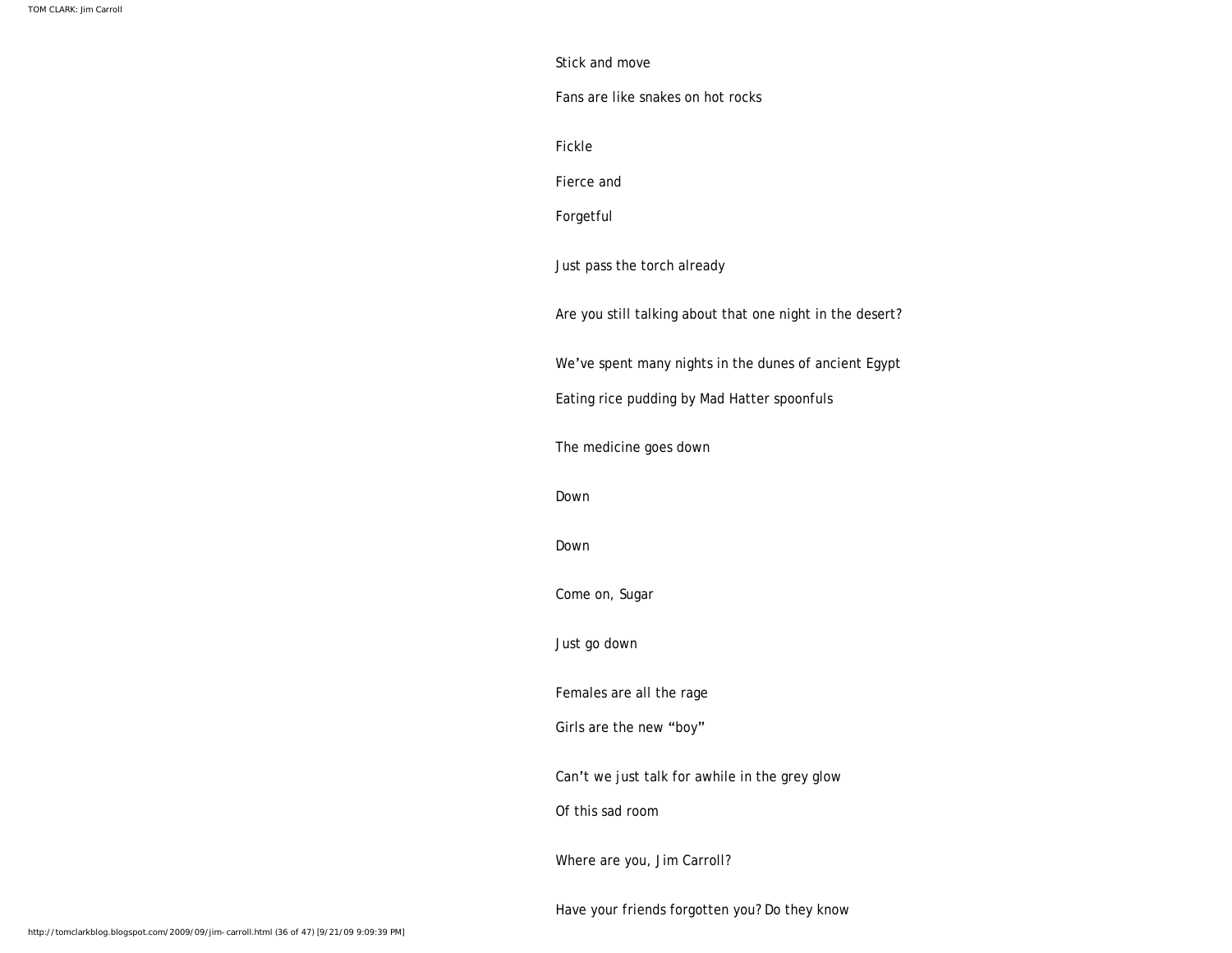What you like for breakfast?

HEY WORLD

You missed another opportunity to celebrate the living

God Damn

Man

Do we have enough gas to get to heaven?

Put your mouth on the tube and suck my

Gentleman,

Start your engines

Zero to Five Hundred Forty Three

And you ain't seen nothin' yet

Slumber steals your heart

Wake up

Smell the coffee

BREATHE

Shine

Shuffle down the avenue

Give a nod to the New York you once knew

It's gone forever

If you missed it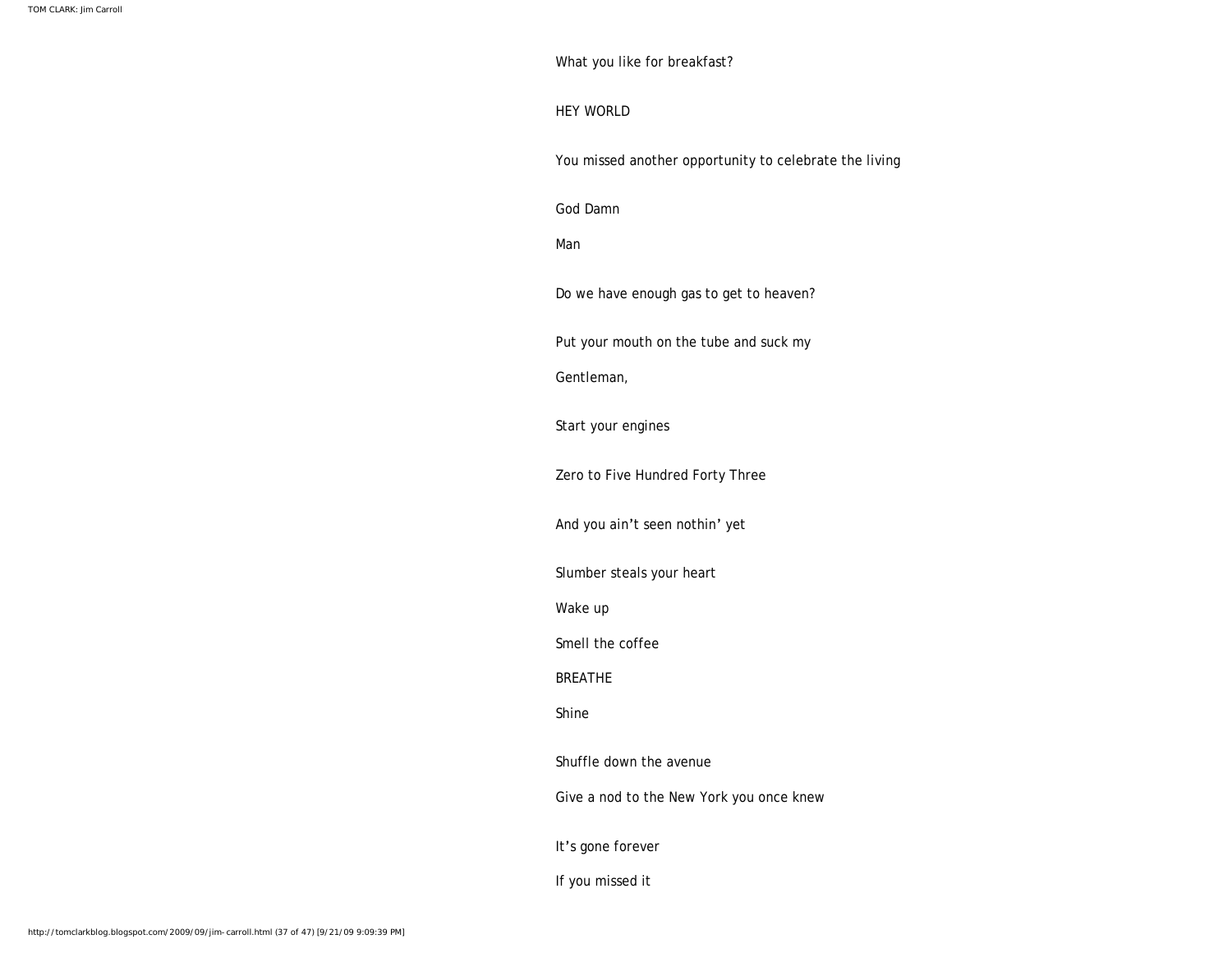#### Heaven Awaits

[17 September 2009 10:37](http://tomclarkblog.blogspot.com/2009/09/jim-carroll.html?showComment=1253209051573#c7163789087497505651)

**B** [TC](http://www.blogger.com/profile/05915822857461178942) said...

Leslie,

Thanks for coming round.

Now with your moving and enlightening poem we begin to come nearer the man, but no nearer than he would have wished, and approaching in the true way he always required of a friend.

"He was a true gentleman poet"

Of how many can this be said, with all those words actually meaning something.

I've been astonished to see some of the misunderstanding things said elsewhere in the past few days by people who maybe saw Jim do a reading once or heard some gossip about him from somebody who maybe saw him from afar once, a voyeuristic delight in gloating over reports of his "ruin", an ambient imperceptive envy, an unkindness even on the part of some who would see his sufferings as selfindulgences and his fame as something he did not earn the hard way. How easily the angel's beauties are overlooked for the human's flaws. Or as you say simply forgotten, missed yet not missed.

"Stick and move

Fans are like snakes on hot rocks

"Fickle

Fierce and

Forgetful"

Some would feel his keeping his soul unto himself were a vague crime of omission, not making the "lit scene" as he called it back when. To me it seems that whatever scene Jim may have made would have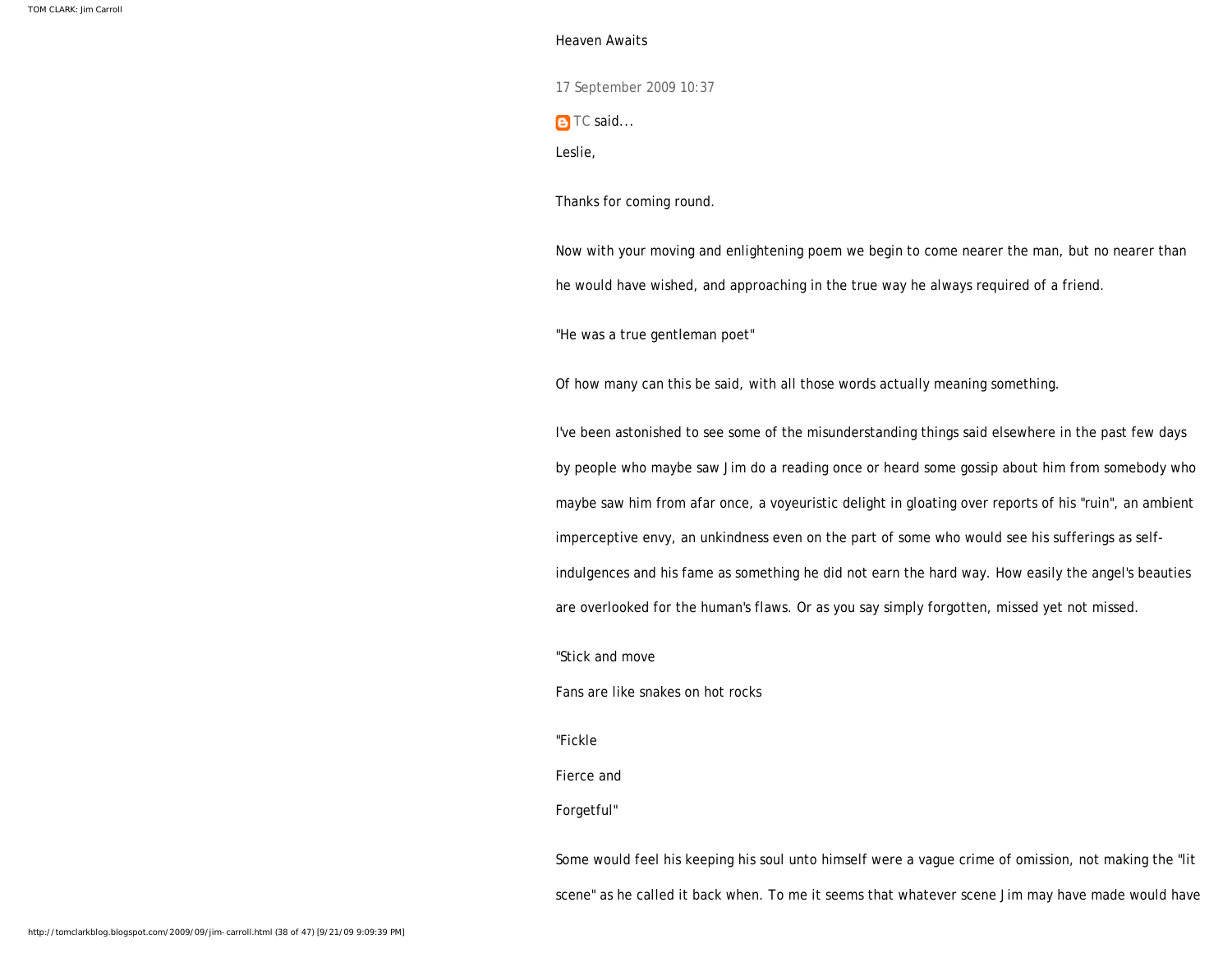been the better for his presence, I always felt he had the right to choose his own company.

[17 September 2009 13:38](http://tomclarkblog.blogspot.com/2009/09/jim-carroll.html?showComment=1253219899497#c821982555674564121)

**Anonymous said...** 

Tom - Thanks for the memories. I put up a few photos I took of Jim from the days on Mesa Rd. I think I must have the only picture of him smiling—and a beautiful picture it is. Don't ever believe that the time in the little farmhouse didn't have it's value. It's when all the sweetness and gentleness came out and had its sway.

http://marygreer.wordpress.com/2009/09/15/rest-in-peace-jim-carroll/

[17 September 2009 15:27](http://tomclarkblog.blogspot.com/2009/09/jim-carroll.html?showComment=1253226449854#c1728410631720788702)

**Anonymous said...** 

he became symbolic for me

and that was an injustice for both of us

his inability to accept or understand the way things are gnawed at me

later, I felt sorry for him, that gnawed more

I understood him more earlier

Most of all I thank you for being true

the lyrics.wow.......I chased them

Thank you Jimmy

[17 September 2009 15:40](http://tomclarkblog.blogspot.com/2009/09/jim-carroll.html?showComment=1253227215851#c3215406470689005720)

**B** [TC](http://www.blogger.com/profile/05915822857461178942) said...

Mary,

I see Jim right up there under The Magician on your Tarot blog and I say, That's him.

Lovely of you to put up these heartbreaking photos of this poet and friend whose sweetness blessed us

all. That sweet shy smile I saw most every day, ambling past that little shack in the woods were he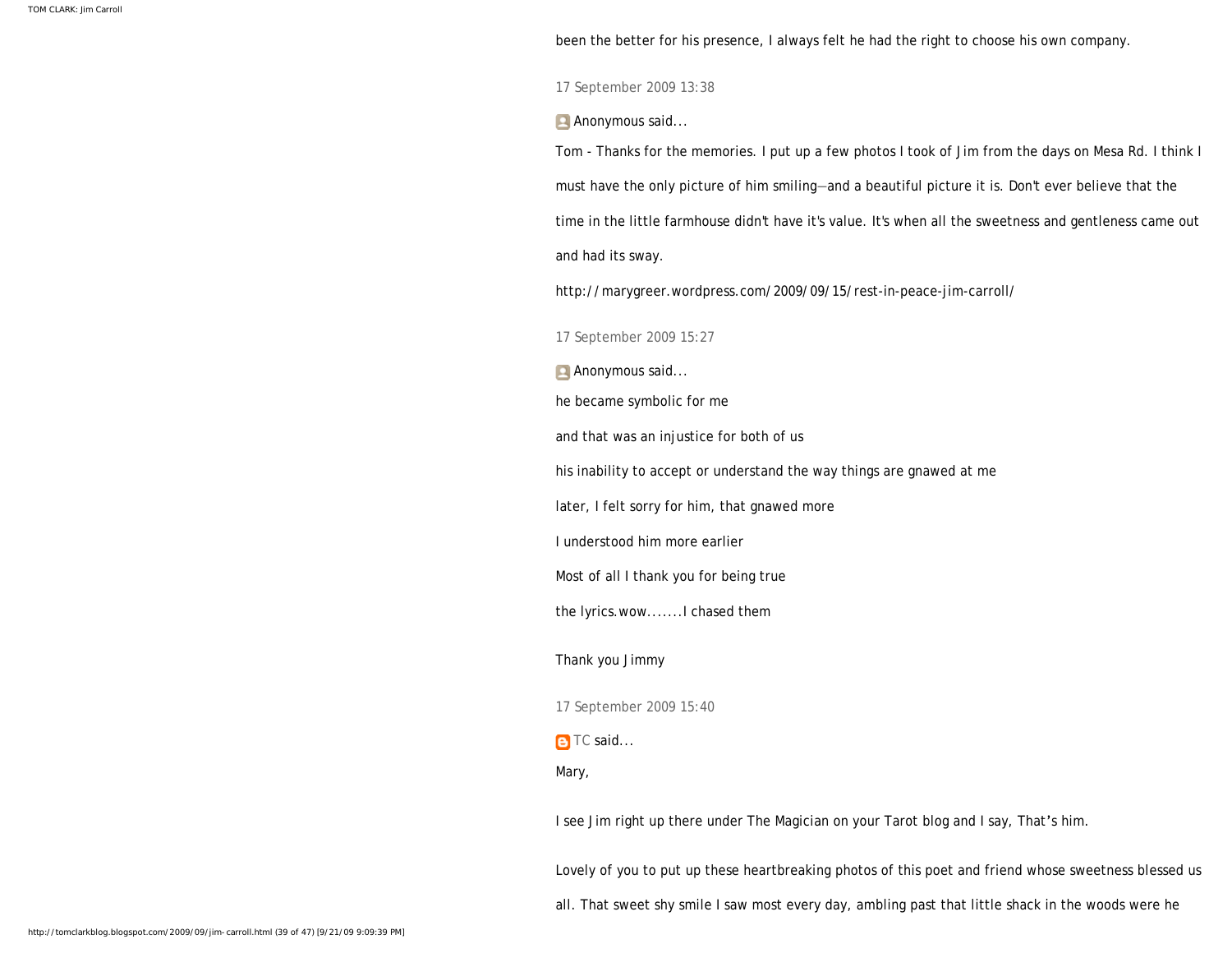and Jo'mama dwelt.

Thanks so much for coming over.

[17 September 2009 19:20](http://tomclarkblog.blogspot.com/2009/09/jim-carroll.html?showComment=1253240402219#c2920746743022000777)

**B** [TC](http://www.blogger.com/profile/05915822857461178942) said...

Anonymous,

"being true

the lyrics.wow.......I chased them"

Yes, I'm still chasing those lines, with their lyric mystery and dark power.

[17 September 2009 19:23](http://tomclarkblog.blogspot.com/2009/09/jim-carroll.html?showComment=1253240606244#c6937121306695601099)

**B** [TC](http://www.blogger.com/profile/05915822857461178942) said...

Reflecting a bit further in the quiet hours upon the pictures of young Lord Jim in his Bolinasian "Rimbaud period" found beneath The Magician on Mary's Tarot blog reminded me he'd been in my thoughts, in just this guise, when last month the line "In my youth I possessed a magic touch" swam into mind to frame a bit of Rimbaud's Adieu from Une Saison en Enfer:

#### [Mage](http://tomclarkblog.blogspot.com/2009/08/mage.html)

This was part of a series of three Rimbaud posts that now strongly evoke for me the phantasmagoric "Rimbaud Scenes" from Jim's Book of Nods -- starting with this variation on Nuit en Enfer ("The hallucinations are innumerable... And I will now strip away the veils that conceal all the mysteries: religious, natural; death, birth..."):

#### [Night in Hell](http://tomclarkblog.blogspot.com/2009/08/night-in-hell.html)

And ending with Après le Déluge from Illuminations ("The next world, so near yet so far away..."):

[After the Deluge](http://tomclarkblog.blogspot.com/2009/08/after-deluge.html)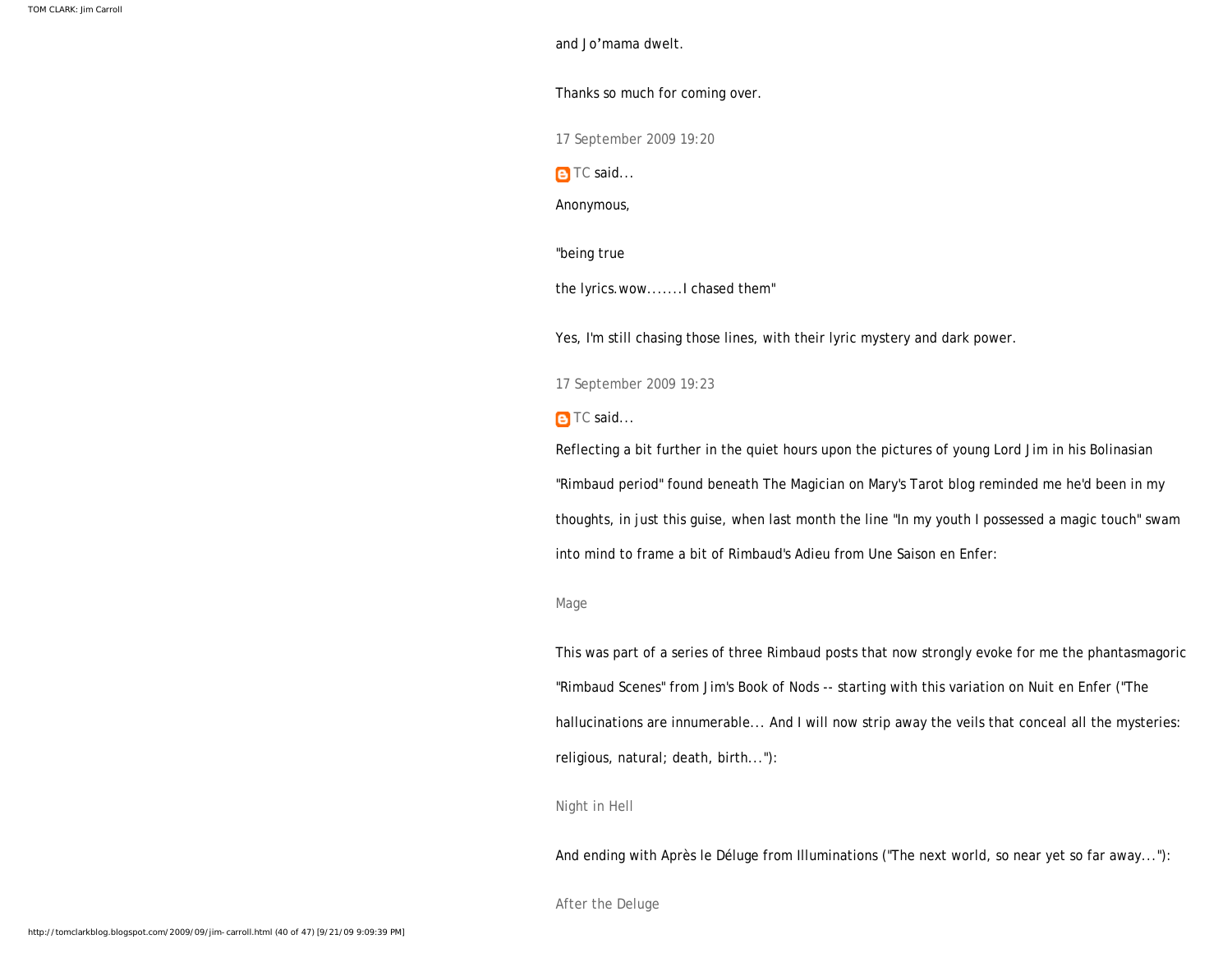Haunting images in the monitor looking oddly premonitory tonight, speaking of separation and eternity, in the timeless deep northern California darkness, under the new moon...

[18 September 2009 01:20](http://tomclarkblog.blogspot.com/2009/09/jim-carroll.html?showComment=1253262032507#c866251235945370065)

**B** [Joe Safdie](http://www.blogger.com/profile/10146108321237585329) said...

So sweet, Tom. Don't know if you remember that the third roommate in that Bolinas house (besides Jim G.) was Sara.

I remember talking with you about *Catholic Boy* when it came out -- I, ummm, liked it more than you did. Dug it out last night and played it again, and I think it holds up fine. From "It's Too Late":

It's too late

to fall in love with Sharon Tate

but it's too soon

to ask me for the words someone carved on my tomb

It's too late

there's no one left that I even want to imitate

you see you just don't know

I came to give you my heart

and you want some fashion show

but it aint no contribution

to rely on the institution

to validate your chosen art

to sanction your boredom

and let you play out your part

Not too late anymore. We saw him last in Seattle, about, what, seven or eight years ago? Frail, but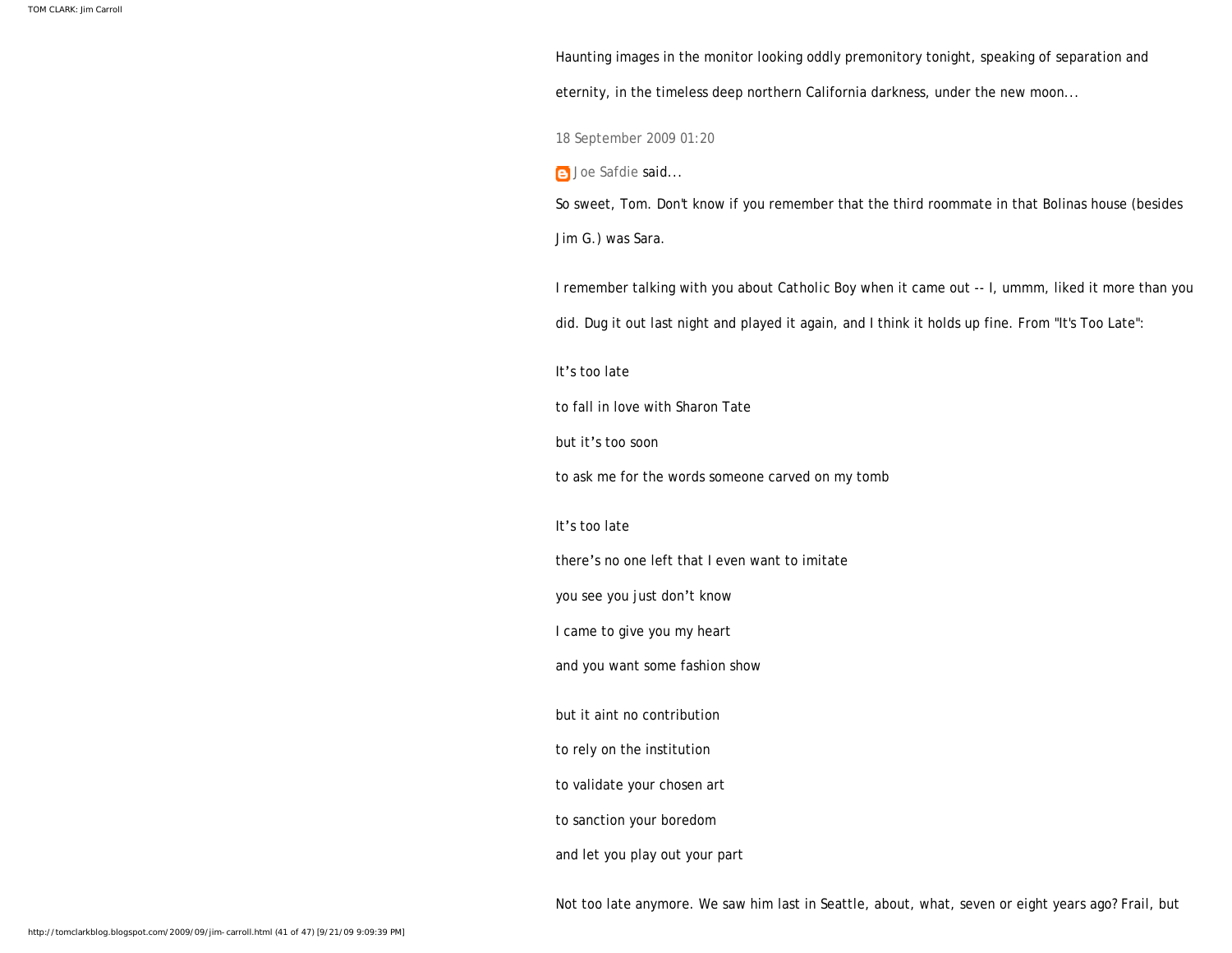very charged.

The lines for his performance at Bumbershoot were enormous . . . (he was still mightily pissed at DiCaprio).

Thank you for this, partner.

[18 September 2009 13:42](http://tomclarkblog.blogspot.com/2009/09/jim-carroll.html?showComment=1253306522713#c4597879416778243574)

**B** [TC](http://www.blogger.com/profile/05915822857461178942) said...

Anne Waldman has attended with loving care upon Jim's last rites and has asked that I post this for her:

Grey but mild day Wed...we rushed to get there as hearse was pulling up... Ed & I sat with Steven Taylor as the priest intoned and mumbled (terrible sound system) the death homilies. Big cedar casket, elegant bronze plaque with Jim's name, seemed so large the "box" (he was a long tall guy) but remembered what Ed Sanders had said at Ted Berrigan's funeral- Was it indeed big enough to contain the man? Kept looking up at the paintings at ceiling...thinking of the angels in

Jim's poems...

Young woman sang Ave Maria and various parts of the funeral liturgy, live sonorous organ above us...

But most moving when Patti & Lenny Kaye performed "Wing" with steady tone & pace-

Friends on the steps, weep & hug, reminiscing when we'd last seen Jim...His editor Paul Slovak there, committed to keeping the work in print and the new novel will come soon- TRIPTYCH- the last title Jim had thought of...after something with ravens or "The Petting Zoo". Ending lines from that novel that was still "in progress":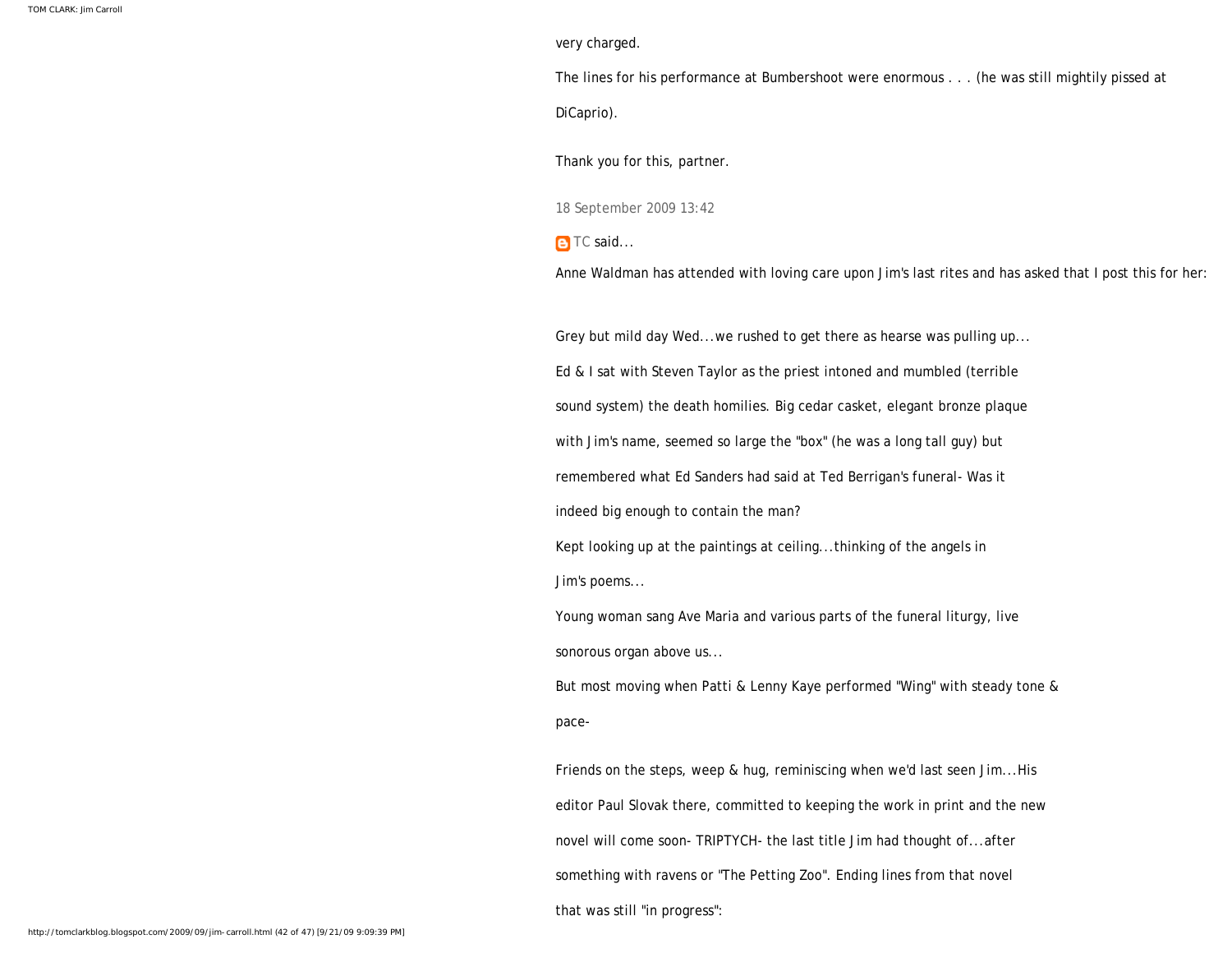"Now that his vigil was over, the raven rose from the floor and through the window, disappearing directly into the white-out night of the great blizzard. Within three blocks, another bird soared down from the huge Port Authority building and joined him. It was a dove, gliding directly beside the long black wings, barely visible in the pale, frigid air."

I drove with Lenny to St Peter's Cemetery where Jim's parents are buried - in Haverstraw near the Hudson, simple words by priest without robe as the casket lowered. We all held roses & offered them. Jim already long gone from there. Then a welcoming lunch & company at Jim's brother Tom's house nearby. Big American Flag and Vietnam Missing In Action flags on a pole in the yard, shamrock motifs at the door.

Albums of photos with Jim as a boy- tow-headed, open face..or one, teen with his Trinity school blazer holding a tennis racket...Tom joking about their competitiveness... Now he's back in the family bosom...

Susan, Tamara, & Rosemary strong and elegant. Women who were close to him... you felt all that female warmth & sympathy at the beginning, in the middle, at the end... Jim's nieces, one grand niece eating a cookie...ordinary salutary suburbia...

Women who runs Jim's Catholic Boy blog & fanclub showed us Jim's recent text message to her, hours before he died- how he was listening to Van Morrison's Brown-eyed Girl -his current favorite...

I remembered sitting with Jim once on my father's bed at Macdougal Street (I think he'd been staying there) musing how I'd been his sister in a past life & still was...a million years ago...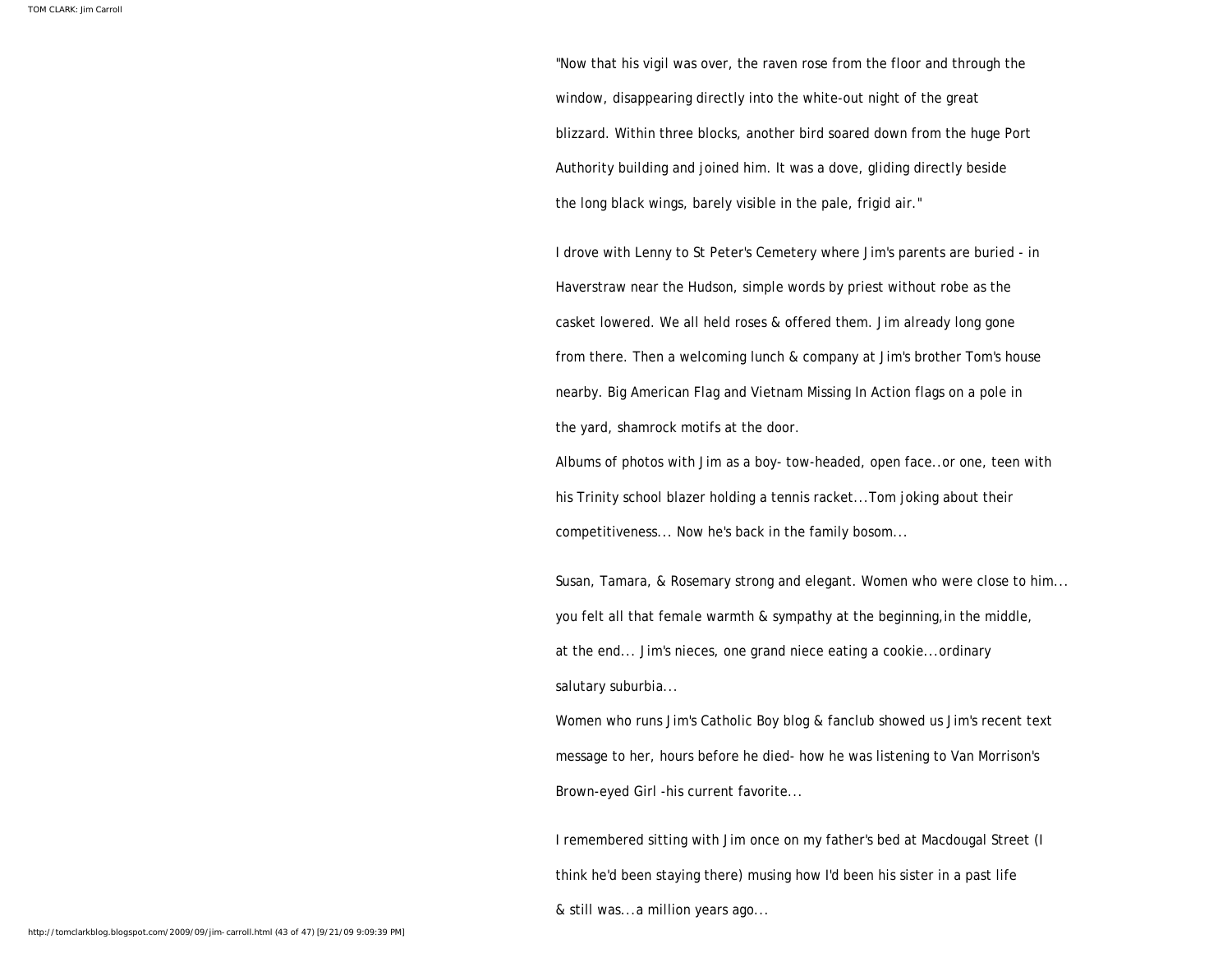#### Anne Waldman Sept18/09 Nueva York

[18 September 2009 16:24](http://tomclarkblog.blogspot.com/2009/09/jim-carroll.html?showComment=1253316285569#c4243488896252375048)

**B** [TC](http://www.blogger.com/profile/05915822857461178942) said...

I want to thank everybody who's contributed to this chain in Jim's memory.

Have posted a short essay on Jim's poetry here:

[Jim Carroll and the Imaginal Particular: "The clock is ticking..."](http://vanitasmagazine.blogspot.com/2009/09/tc-jim-carroll-and-imaginal-particular.html)

[18 September 2009 16:32](http://tomclarkblog.blogspot.com/2009/09/jim-carroll.html?showComment=1253316745849#c7292328558116673937)

**B** [Mariana Soffer](http://www.blogger.com/profile/13351209522681966230) said...

Thanks tom for making me discover this incredible artist of our times, I have been reading his stuff, and trying to be calm to focus properly in his texts. When I can do it, I always realize that he had magic like when he says:

"There will always be a poem

I will climb on top of it

and come In and out of time,

Cocking my head to the side slightly,

As I finish shaking, melting then

Into its body, its soft skin"

--Jim Carroll, "Poem"

from Void of Course (1998)

Hope you are doing well and your wife too tom.

[18 September 2009 22:04](http://tomclarkblog.blogspot.com/2009/09/jim-carroll.html?showComment=1253336642457#c4371966641644940827)

 $\Box$  [TC](http://www.blogger.com/profile/05915822857461178942) said...

Thanks so much Mariana for looking into Jim's poems, the one you've quoted carries the essence,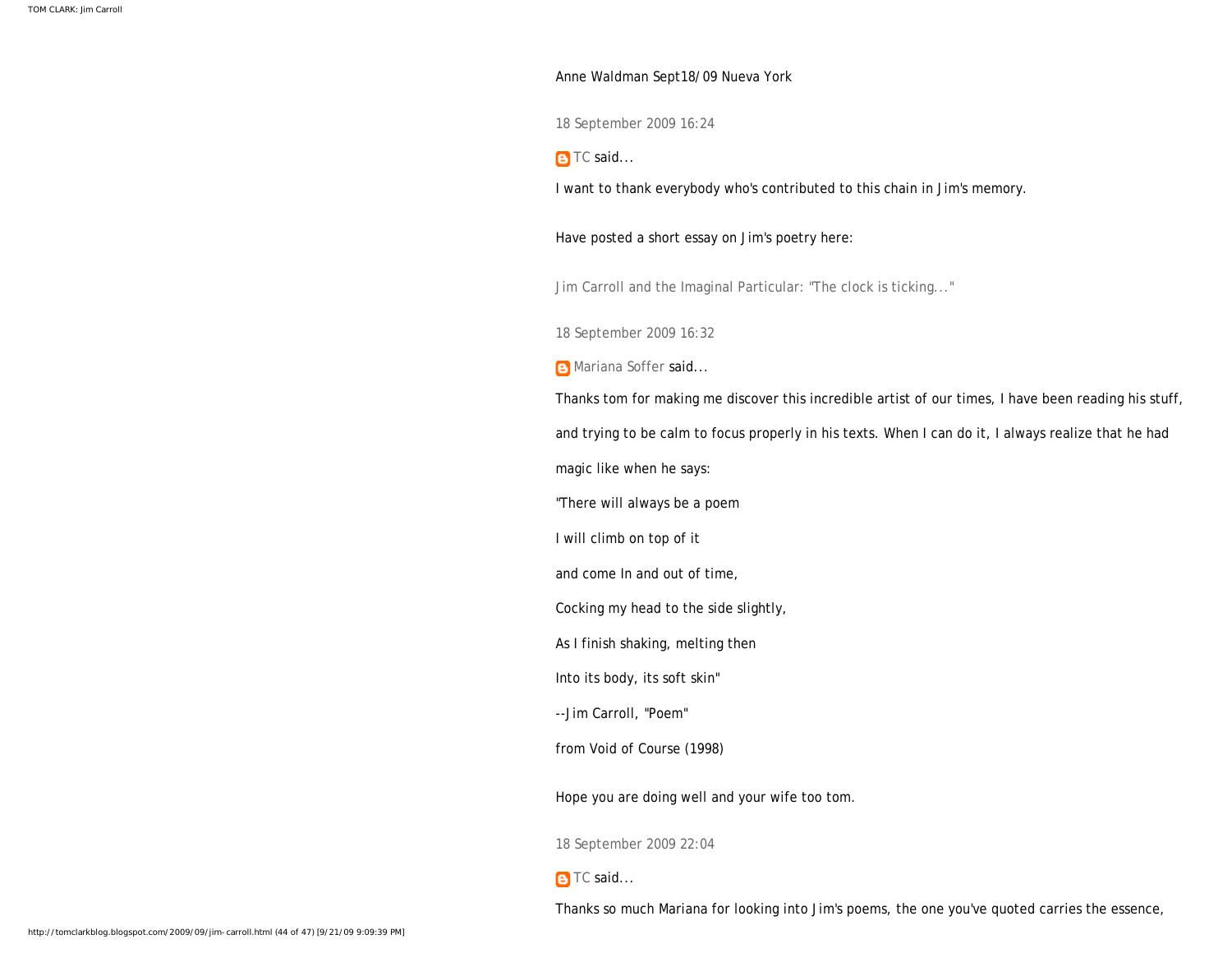captures the soul of the poet and shows how deeply he lived into what he wrote. Perhaps a little bit of the depth and sensitivity of your man Chet Baker. It's so hard when these gentle gifted ones leave us early. Bless you my dear for keeping the flame.

[18 September 2009 22:23](http://tomclarkblog.blogspot.com/2009/09/jim-carroll.html?showComment=1253337790700#c2333299714513647375)

**B** [Kirby Olson](http://www.blogger.com/profile/05952289700191142943) said...

I liked reading Anne Waldman's description of the memorial. Very nice.

I had a strange experience. I was walking to work when Carroll appeared to me in a vision and seemed very friendly. I hadn't thought of him for a decade!

I had heard that he had laughed mightily at my article that appeared in the Corpse in the late 80s entitled "My Night with Allen Ginsberg." I think Codrescu said something like Carroll said that Ginsberg had deserved that kind of account for some time. Why he said this I think is because he was a hustler of middle-aged gay men in his youth, and probably got a little sick of dealing with them and their predatory aspect, and probably found them ridiculous or something? I don't know. I never talked to him!

But I thought after the apparition of Carroll on the street -- I should find out what Carroll is doing these days. Two days later I opened Silliman's blog and find out that he died the day I had the vision of him. It's hard to account for the ontological status of the vision.

It was more than just a memory. It was more like he appeared before me plain as day. Did anyone else have this odd experience?

I can't explain it, and thought it was truly odd. Then the finding that he had died on the day he appeared before me was even odder (he was NOT physically there, as Christ appeared to the Doubting Thomas, but he was THERE in some real way that I can't explain).

I only actually met him once. He was at Naropa Institute and he read some poems in a small room up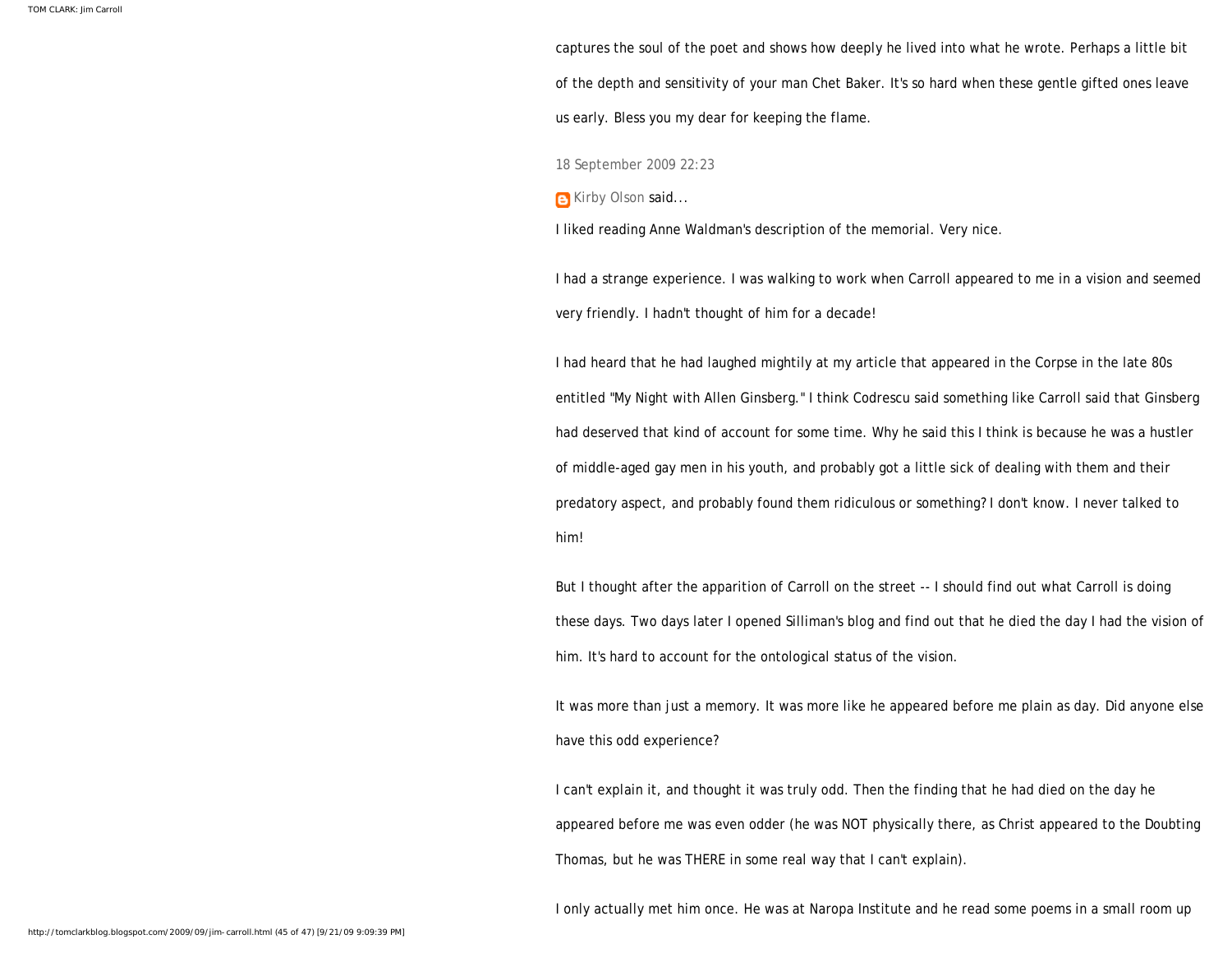in what I think were called the Boulderado apartments. I was impressed by him, and his strange presence, and by his later manifestation as a rock star, and maybe most by the strange size he manifested (as tall as Charles Olson?), and yet, so ethereal.

R.I.P.

And come again, if you had something you wanted to say, dude. I was thinking about something else while walking: ObamaCare, and the Congressional Budget Office pricing on the bill before the Republic. Sorry I wasn't more open at the time! I'm always missing opportunities to talk with people, caught up as I am with the disappearance of the Republic, and trying my best to salvage it.

#### [19 September 2009 08:00](http://tomclarkblog.blogspot.com/2009/09/jim-carroll.html?showComment=1253372445788#c6839185555788474028)

**B** [TC](http://www.blogger.com/profile/05915822857461178942) said...

A final thank you is owed to my friend and neighbor Tom Luddy, who caught a typo in the piece that has now been corrected. I'd put a "T" instead of a "P" at the front of the name of Lew Alcindor's High School, Power Memorial, a city rival to Jim's school, Trinity. Power was indeed a formidable power in prep sports of that era. "I went to Stepinac in White Plains," Tom relates. "Power was in our league, so we had to play them all the time."

[20 September 2009 18:42](http://tomclarkblog.blogspot.com/2009/09/jim-carroll.html?showComment=1253497370240#c3908198836830991349)

**B** [u.v.ray](http://www.blogger.com/profile/02866397025200956617) said...

I am a little late with this. But...

I didn't really have poignant words of my own. So I wanted to add this.

Because of Jim Carroll, I was reminded of something the record producer Rick Rubin said after Kurt Cobain died - I think it also applies to Jim:

"They feel different, but they don't know what it is. They feel more. Everything hurts. Everything.

They're super sensitive. They see things that other people don't see. It can he crippling. And for